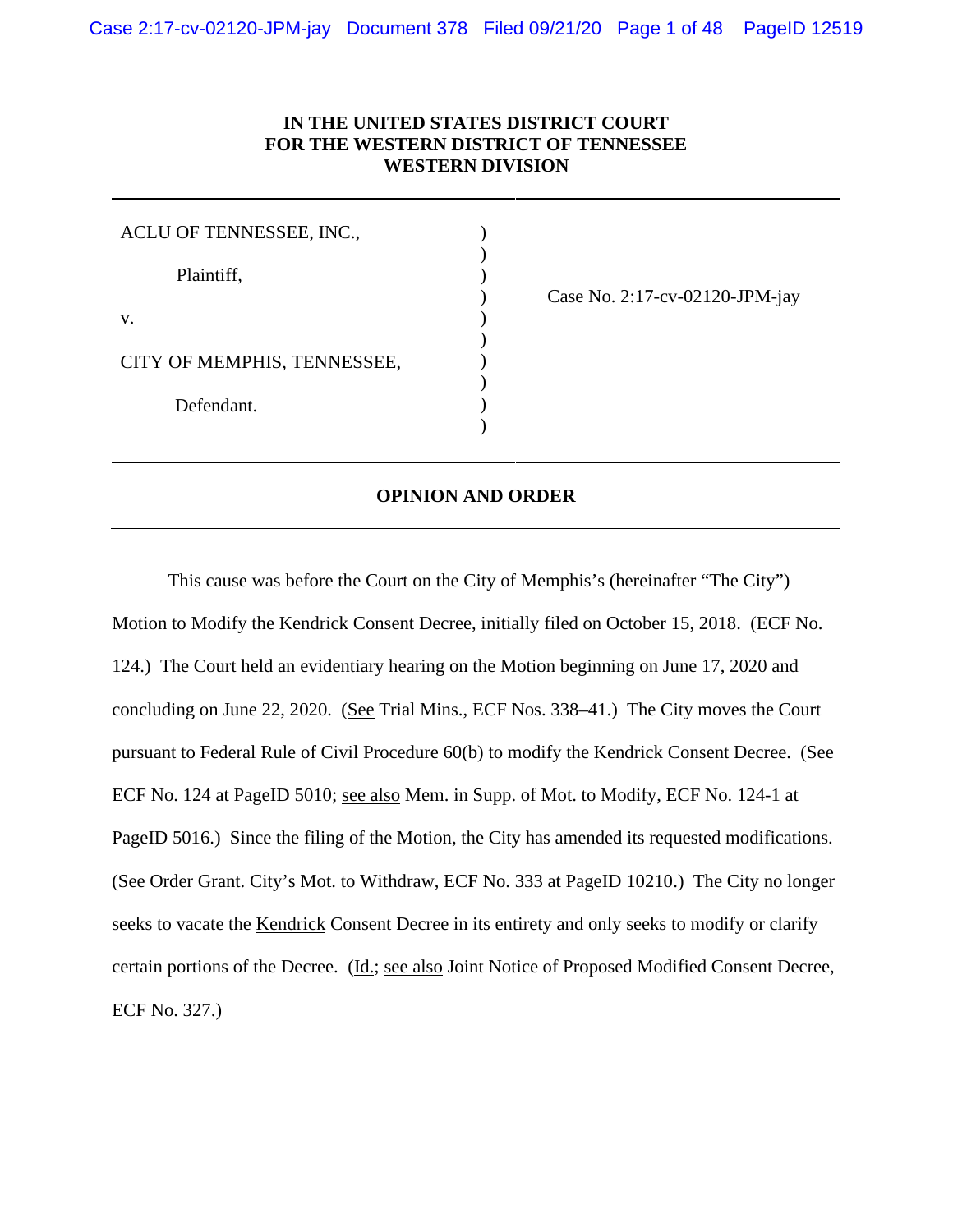Intervening Plaintiff American Civil Liberties Union of Tennessee (hereinafter "ACLU-TN"), has agreed to sixteen of the City's proposed modifications. (See ECF No. 327; see also Proposed Modified Decree, ECF No. 327-2.) The ACLU-TN, however, opposes the City's requested modifications of §§ H and I of the Decree. (ECF No. 327 at PageID 9952; see also ACLU-TN Post-Trial Br., ECF No. 349.)

For the reasons set forth below, based on the evidence introduced by the Parties at the hearing and on the Parties' and the Monitor's filings in connection with the City's Motion for Modification, the Court **GRANTS IN PART** and **DENIES IN PART** the City's request to modify the Kendrick Consent Decree. The Court finds that sufficient evidence in the record supports granting the Parties' Jointly Proposed Modifications to the Kendrick Consent Decree. The Court also finds that the City has not provided sufficient evidence demonstrating that a change in factual circumstances warrants modification of §§ I and H of the Decree.

#### **I. BACKGROUND**

## *A. The 1976 Kendrick Litigation, Case No. 2:76-cv-00449*

On September 14, 1976, a group of residents of the City of Memphis and the American Civil Liberties Union in West Tennessee filed an action against the City and several city officials. (Case No. 2:76-cv-00449, ECF No. 2.) The Kendrick Complaint asserted that the Memphis Police Department ("MPD") violated the plaintiffs' First, Fourth, Fifth, Sixth, Ninth, and Fourteenth Amendment Rights by establishing a "Domestic Intelligence Unit whose purpose was to investigate and maintain files upon citizens engaged in non-criminal, constitutionally protected activities which were thought to be 'subversive' and/or advocating unpopular or controversial political issues." (Id. ¶ 6.) The plaintiffs alleged that the MPD burned the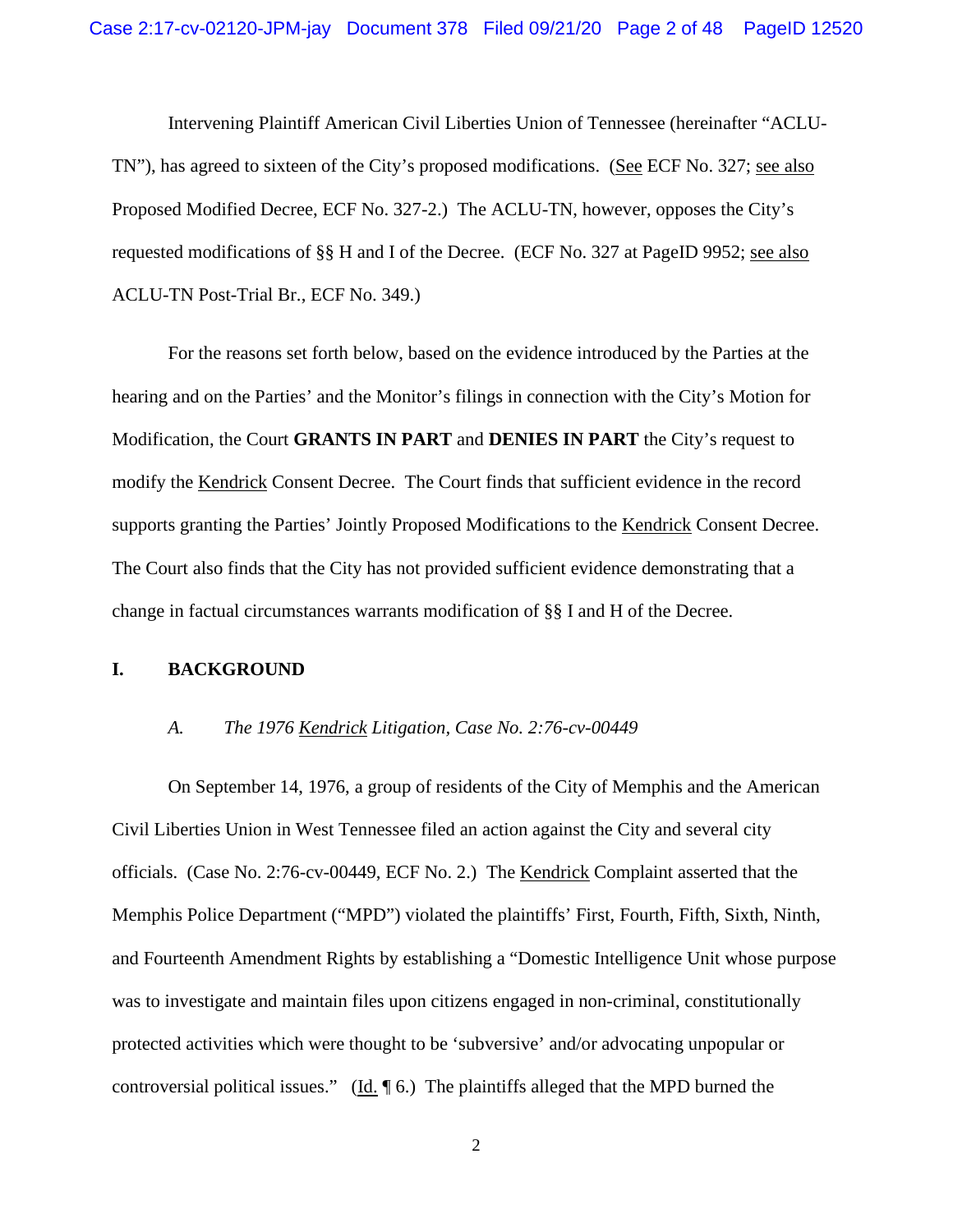Domestic Intelligence Unit's files rather than turning them over to the Court following the filing of the complaint. (Id.  $\P$ 9.)

On September 14, 1978, the Court entered a consent Order, Judgment, and Decree, now

known as the **Kendrick Consent Decree.** (Case No. 2:76-cv-00449, Kendrick Consent Decree,

ECF No. 16.) The Kendrick Consent Decree's "Statement of General Principles" provides:

The provisions of this Decree prohibit the defendants and the City of Memphis from engaging in law enforcement activities which interfere with any person's rights protected by the First Amendment to the United States Constitution including, but not limited to, the rights to communicate an idea or belief, to speak and dissent freely, to write and to publish, and to associate privately and publicly for any lawful purpose.

Furthermore, even in connection with the investigation of criminal conduct, the defendants and the City of Memphis must appropriately limit all law enforcement activities so as not to infringe on any person's First Amendment rights.

(Id. § A.) The Kendrick Consent Decree: (1) prohibits the City and the MPD from engaging in conduct that impermissibly interferes with the exercise of First Amendment Rights; (2) regulates the ways in which the City is permitted to interfere with its citizens' exercise of their First Amendment Rights; and (3) it requires the City to publicize the Decree and familiarize law enforcement personnel with its requirements. (Id. §§ C–J.)

# *B. The Blanchard Case, 17-cv-2120*

The instant action was filed on February 22, 2017 by a group of individual plaintiffs who sought to enforce the terms and conditions of the Kendrick Consent Decree. (Compl., ECF No. 1.) The plaintiffs alleged that certain activities engaged in by the City violated the Decree. (See generally id.) For example, the plaintiffs alleged that the City had created an "escort list" for certain politically active individuals entering Memphis City Hall, a list that named each of the plaintiffs. (See generally id.) After the City challenged the individual plaintiff's standing to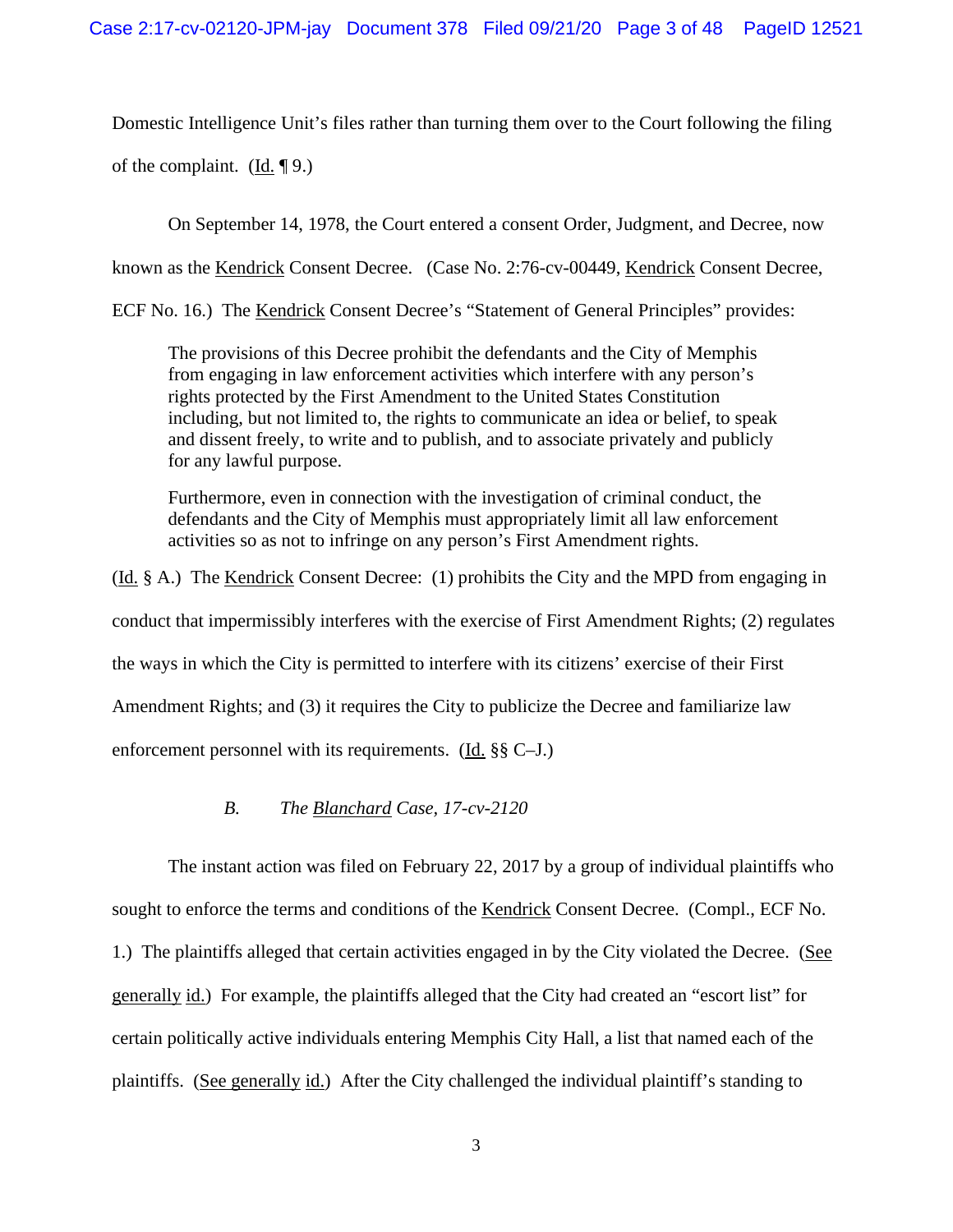enforce the Decree's provisions, on March 2, 2017, the ACLU-TN filed its Motion to Intervene, which the Court granted the same day. (See ECF Nos. 12 & 15.)

On August 10, 2018, the Court granted in part and denied in part the ACLU-TN's Motion for Summary Judgment. (ECF No. 120.) The Court found that the City had violated portions of the Kendrick Consent Decree by gathering "'political intelligence' as defined and prohibited by the Decree" and by "fail[ing] to review and issue written authorizations for at least some lawful investigations of criminal conduct that 'may result in the collection of information about' or 'interfere in any way with' the 'exercise of First Amendment rights.'" (Id. at PageID 4854–55.)

The Court held a four-day nonjury trial beginning on August 20, 2018 to determine whether the MPD and the City violated the Kendrick Consent Decree in additional ways. (2018 Trial Mins., ECF Nos. 128–31.) On October 26, 2018, the Court found that the ACLU-TN had proven by clear and convincing evidence that the City had violated the Kendrick Consent Decree. (ECF No. 151 at PageID 6242–43.) In particular, the Court found that the MPD had used an imposter Facebook account under the name "Bob Smith" to infiltrate political activist groups for the purposes of gathering political intelligence in violation of the Kendrick Consent Decree. (Id. at PageID 6264–66.) The Court imposed five categories of sanctions on the City for these violations. (See Order Memorializing Sanctions, ECF No. 152.) The Court ordered the City to: (1) revise its departmental policies to include a definition of "political intelligence"; (2) establish a training program for members of the MPD on the meaning of political intelligence and instruct the officers that "political intelligence is not permissible as a goal of an investigation nor as a means to an end of an otherwise lawful investigation"; (3) create an approval process for investigations into unlawful conduct that may incidentally result in the gathering or collection of political intelligence, with the City to submit to the Court a proposed authorization mechanism in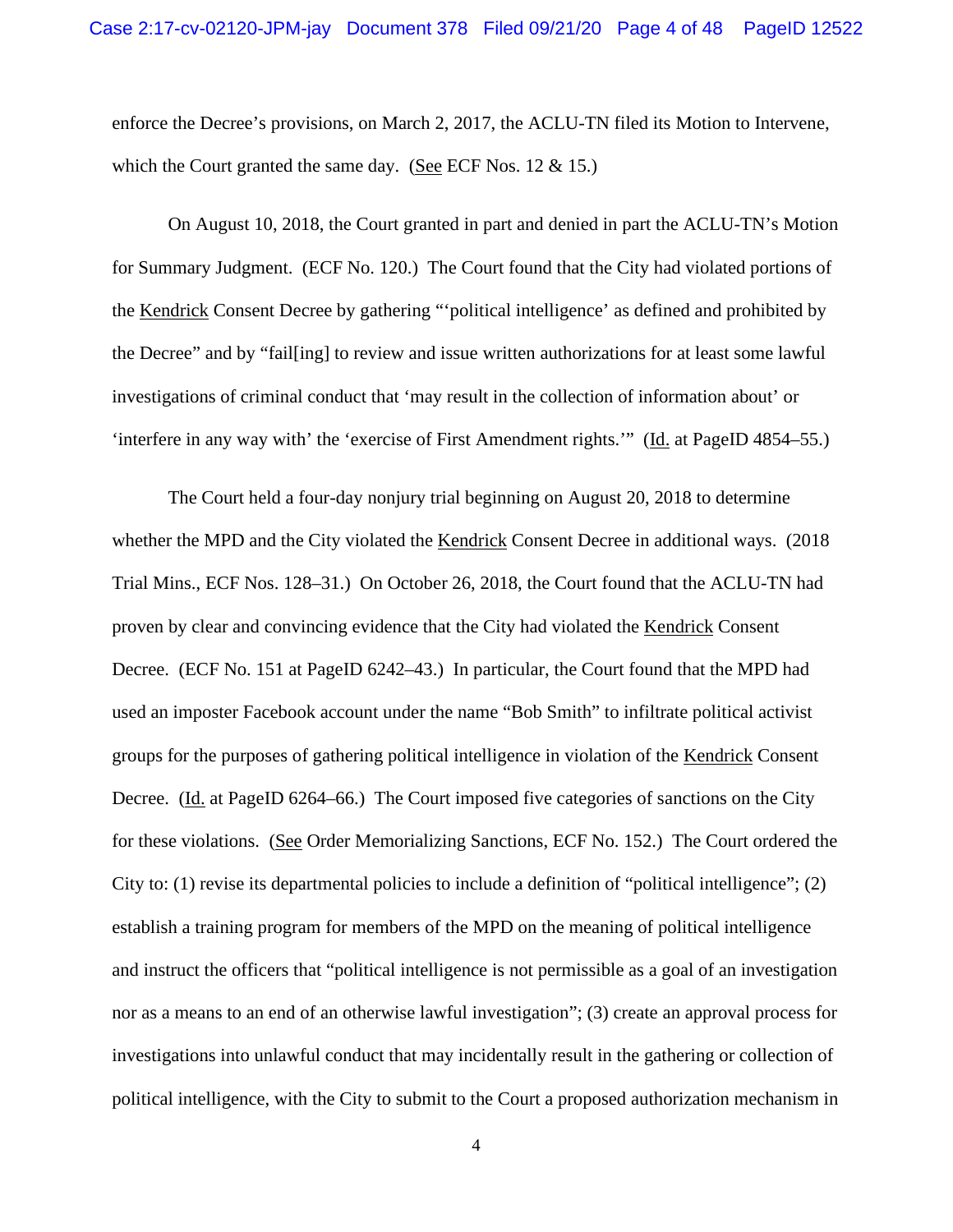compliance with § G of the Decree; (4) create and submit to the Court guidelines for officers on the use of social media searches and social media collators in compliance with the Decree; and (5) submit a periodic list of all search terms entered into social media by MPD officers. (Id. at PageID 6287–90.) The Court, with the consent of the parties, appointed Edward Stanton III as the Independent Monitor to supervise the City's compliance with the Court's Order. (ECF No. 176.)

Prior to the trial, on August 15, 2018, the City filed a Motion for Relief from Judgment or Order. (ECF No. 124.) The City sought to vacate or modify the Decree. (Id.) On December 20, 2018, the Parties filed a Joint Motion to Stay the City's Motion to Modify and/or Vacate Judgment, in which they stated their belief that with the Independent Monitor's guidance they could "significantly narrow, and possibly even eliminate, many of the disputed issues before the Court." (ECF No. 175 at PageID 6257.) All deadlines related to modification were stayed. (ECF No. 178.)

On September 25, 2019, the City filed its Sealed Motion for Immediate Modification of the Kendrick Consent Decree. (ECF No. 227.) The City moved the Court to modify or vacate § I of the Kendrick Consent Decree. (Id.) It argued that a change in factual conditions and changes in intervening First Amendment case law since entry of the Decree warranted modification. (Id.) Specifically, the City argued that the Decree prevented it from participating in several information sharing programs and joint law enforcement operations, including the MGU, CrimeStoppers, the Tennessee Fusion Center, the Joint Terrorism Task Force, and the Trust Pays Program with Shelby County Schools. (See ECF No. 227-1 at PageID 7715.) The Court denied the Motion on November 13, 2019. (See Order Deny. Mot. for Immediate Modification, ECF No. 250.) The Court held that changed factual circumstances did not warrant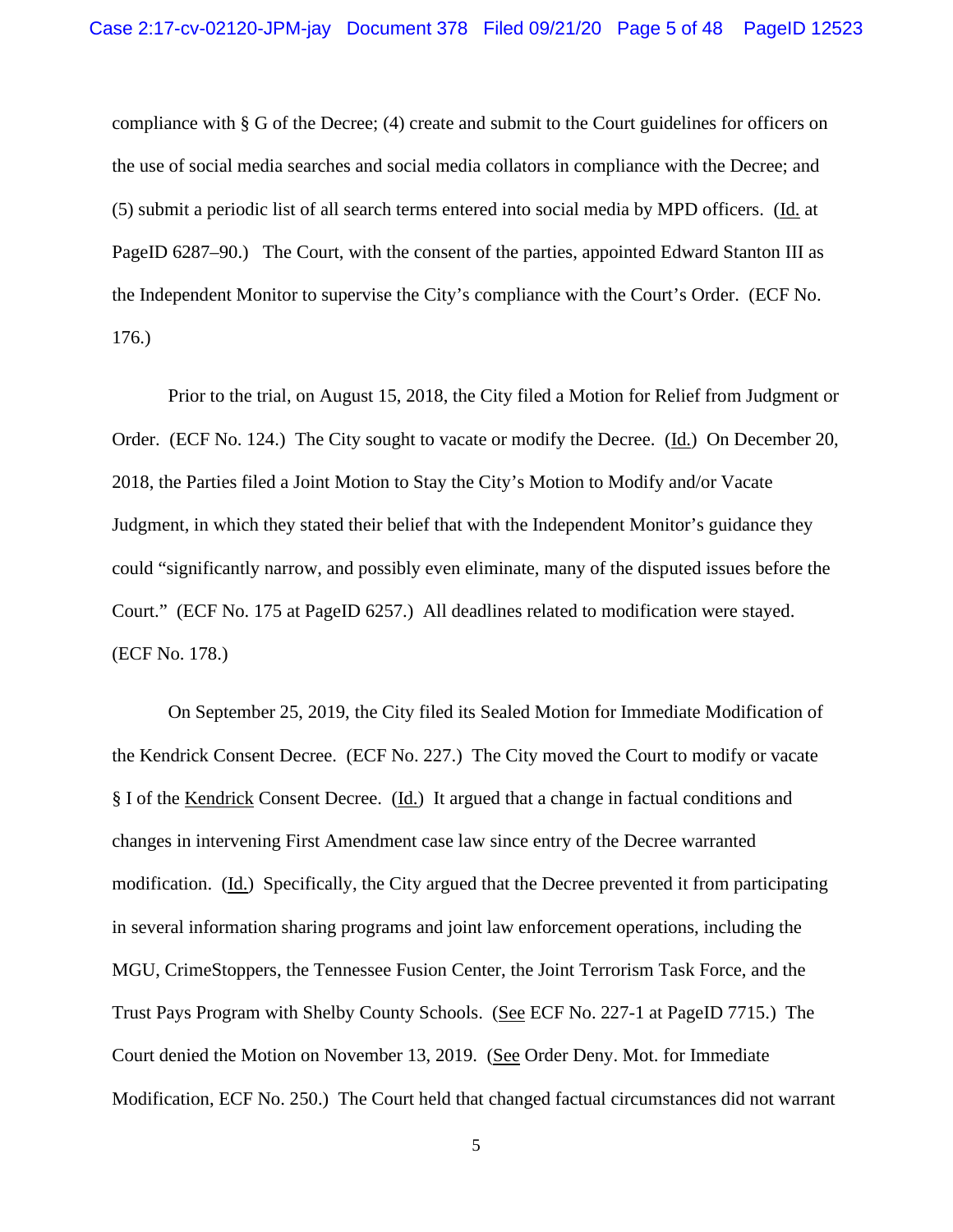modification of § I and that the Decree did not prohibit the City's participation in those information sharing programs. (See id. at PageID 8411–30.)

On January 2, 2020, the Court held a telephonic scheduling conference and set June 17,

2020 as the date for the evidentiary hearing on the City's Motion for Modification. (See Min.,

ECF No. 272; see also Scheduling Order, ECF No. 287 at PageID 9086.) Before the hearing, the

Parties engaged in several rounds of mediation led by the Independent Monitor, which resulted

in sixteen jointly proposed modifications. (ECF No. 327.)

The ACLU-TN could not agree to the City's proposed modification to § I of the Kendrick

Consent Decree. The City's proposed modified § I reads:

The defendants and the City of Memphis shall not encourage, delegate, employ or contract with, or act at the behest of any local, state, federal or private agency, or any person, to plan or conduct any investigation, activity or conduct prohibited by this Decree. In other words, the City may not direct another agency to act as its surrogate to violate the Consent Decree or accept information that the City knows or should reasonably have known was collected in a manner that would violate the United States Constitution.

Under this section, the City may receive information from other entities that does not constitute First Amendment-Related intelligence for a legitimate law enforcement purposes provided that the City may not act upon such information without obtaining an Authorization pursuant to Section G. The City may not act upon or catalog information from other agencies constituting First Amendment-Related intelligence that is unrelated to any legitimate law enforcement purpose. Nothing in this Section precludes the City from receiving tips from non-law enforcement agencies or individuals.

(Trial Ex. 25, City's Proposed Modification to § I, ECF No. 336-4 at PageID 10356.)

The Hearing on the issue of modification began on June 17, 2020 and concluded on June

22, 2020. The Parties then submitted post-hearing briefs. For the first time in its Post-Trial

Brief, the City requested an additional modification to § H of the Decree. (See ECF No. 348 at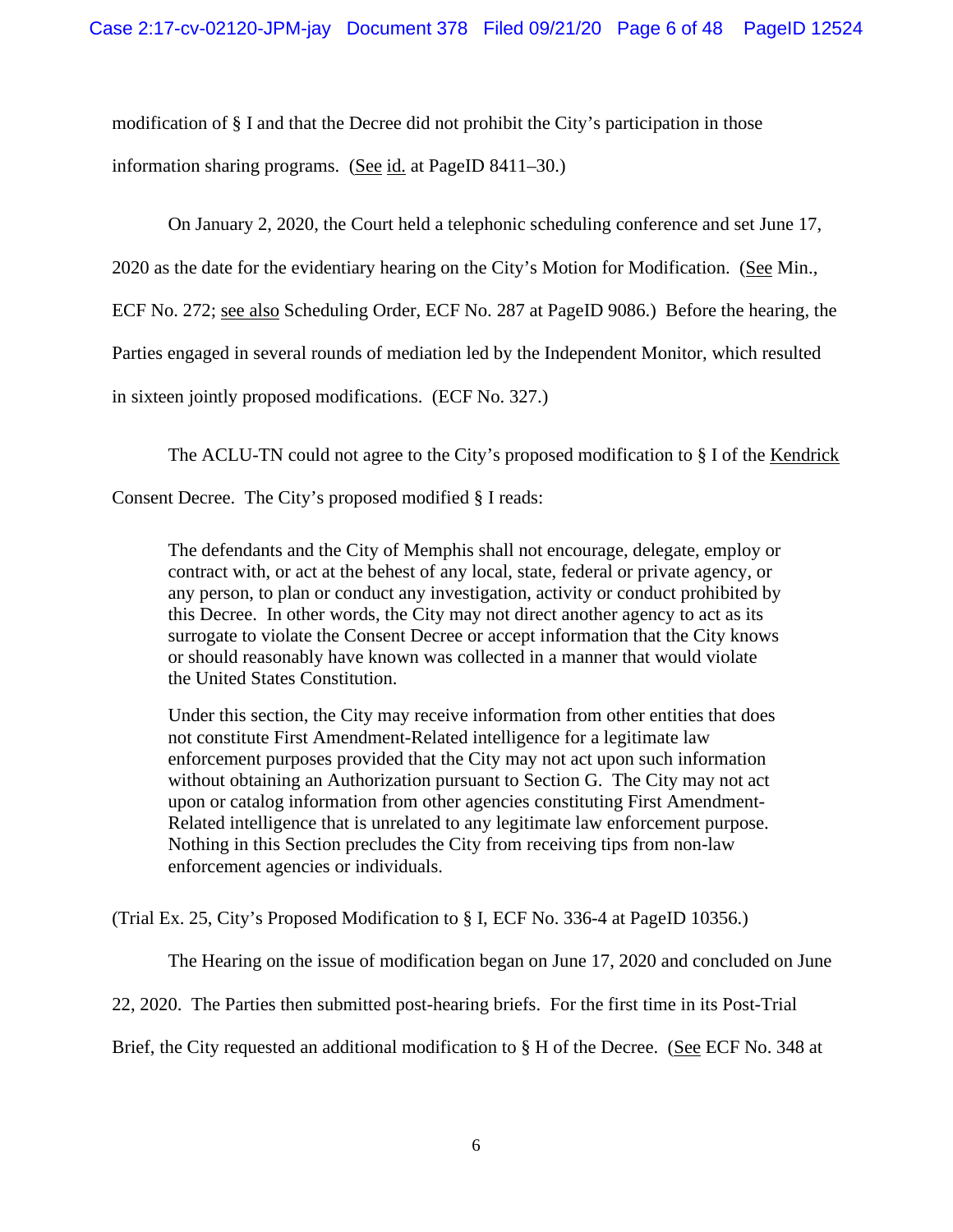PageID 11399–40.) The ACLU-TN opposes this request. (See ACLU-TN Post Hearing Br., ECF No. 349 at PageID 11417–18.)

## **II. TRIAL TESTIMONY**

#### *A. Dr. Rachel Levinson-Waldman*

Dr. Rachel Levinson-Waldman was the first witness called at the Hearing. (See June 17, 2020 Tr., ECF No. 334 at PageID 10721–91.) Levinson-Waldman is a member of the Monitoring Team and a lawyer who currently works for the Brennan Center for Justice at New York University School of Law. (See id. at PageID 10721, 10723, 10733.) She is an expert in government surveillance techniques, and her scholarship focuses on the "balance of information sharing between the Government and the people in [] democratic society . . . ." (Id. at PageID 10732:9-11.)

Levinson-Waldman's testimony provided an overview of the use of social media by law enforcement both at the federal and state levels. She provided an overview of federal agencies' social media investigative guidelines and policies. (See id. at PageID 10741–42: 22-25, 1-5; see also Trial Ex. 3.) Levinson-Waldman expressed her concerns regarding the FBI's social media policies, which the City used as a model for its proposed social media policies submitted to the Court in December 2019. (June 17, 2020 Tr., ECF No. 344 at PageID 10743:11-13, 10746:11- 19.) The FBI policies permit social media investigations that "are not criminally predicated," that do not require "individualized suspicion of wrongdoing" and that "use [] fairly intrusive surveillance and other investigative techniques." (Id. at PageID 10743:14-20.)

Levinson-Waldman testified about her experience as a member of the Monitoring Team. For example, Levinson-Waldman detailed the ways in which the MGU uses social media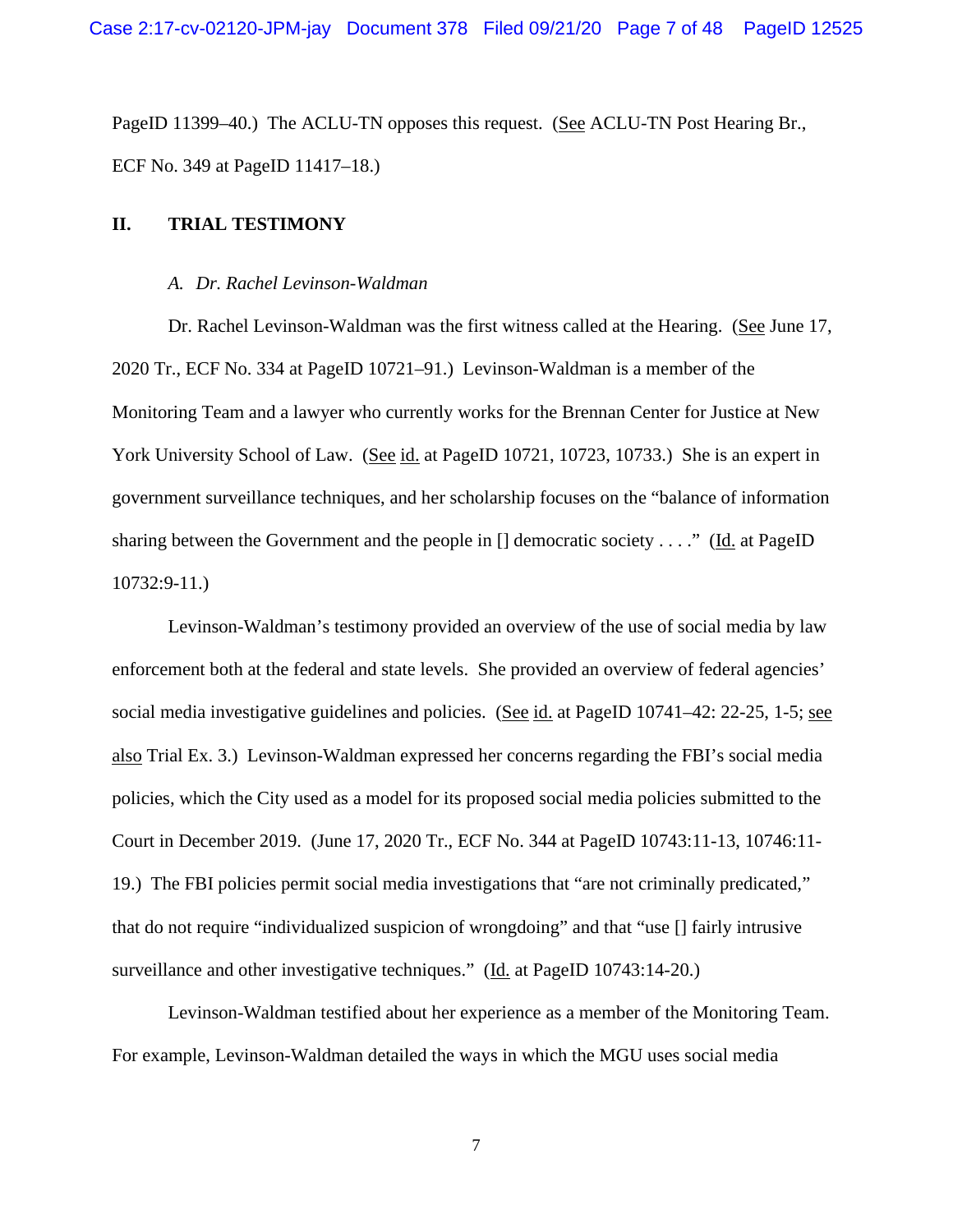accounts, especially undercover accounts, as part of its criminal investigations. (Id. at PageID 10756–57.)

Levinson-Waldman testified to the different types of social media accounts used by law enforcement. (See id. at PageID 10780–10782.) Levinson-Waldman differentiated between an "impersonator account" (an account that impersonates a real person or persona) and a "fictious account" (along the lines of the "Bob Smith" account). (See id. at PageID 10781.) The latter of those accounts is not an undercover account. (Id. at PageID 10781:15-20.) As a matter of "good policy and accountability," undercover accounts should be "subject to oversight and supervision." (Id. at PageID 10782:7-12.)

Levinson-Waldman expressed her concerns over the City's and the ACLU-TN's proposed modifications to the Kendrick Consent Decree. Specifically, she testified to the problems with the City's proposed definition of "legitimate police purpose" and the proposed modifications to § G of the Decree. (See id. at PageID 10762–63.) Levinson-Waldman particularly took issue with the proposed definition's use of the term "threat assessment" and the reference to "cyberbullying" included in paragraph 8 of the Parties' proposed modification to § G. (Id. at PageID 10763:3-18)

Levinson-Waldman also testified to her concerns with the Parties' proposed definition of First Amendment-related intelligence. (Id. at PageID 10786–87.) She expressed her concern with the language "solely due to or on the basis of various exercises of the First Amendment." (Id. at PageID 10788:21-25, 10789:1-8.) In her opinion, adding the language "in whole or in part" before that phrase would better preserve the intent of the Decree. (See id. at PageID 10789:2-8.)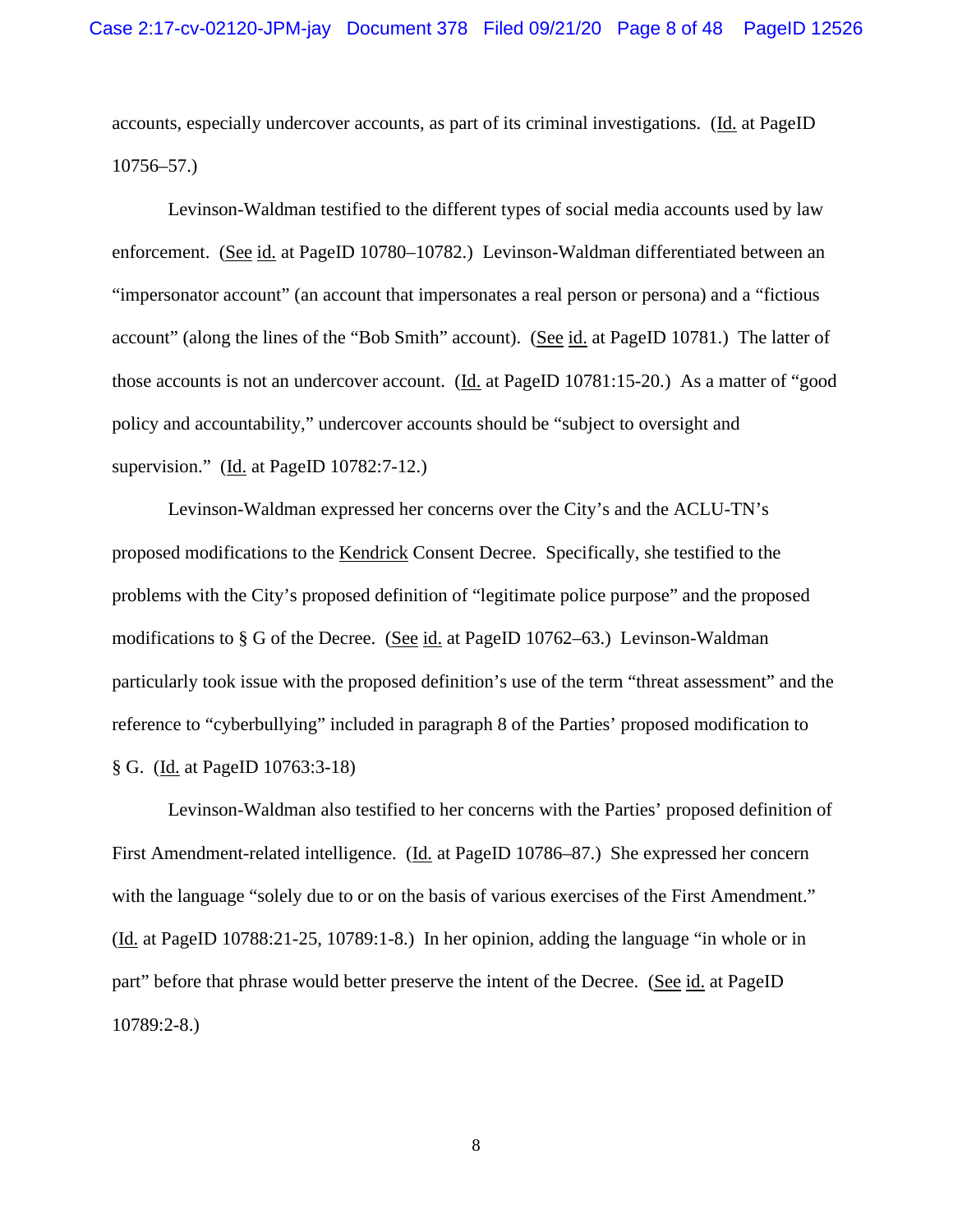#### *B. Dr. Theron Bowman*

Dr. Theron Bowman was the second witness called at the Hearing. (See June 17, 2020 Tr., ECF No. 344 at PageID 10792–851.) Dr. Bowman is a police practices expert. (Id. at PageID 10793:1-3; see also Bio and Resume, Trial Ex. 7.) He has over thirty-seven years of law enforcement experience and is the Monitoring Team's police practices expert. (ECF No. 344 at PageID 10793:6-7, 10802:17-20, 10803:8-14.)

Dr. Bowman explained the purpose of consent decrees. (Id. at PageID 10807–12.) Consent decrees are rare and affect less than twenty U.S. police departments. (Id. at PageID 10808:17-20.) A consent decree indicates that a police agency has "agreed to subject itself to a set of standards to bring it into compliance with an area that is problematic and typically extralegal." (Id. at PageID 10808:21-25.) Higher standards apply to police departments bound by such decrees, and such departments establish new "best practice[s]." (Id. at PageID 10809:5- 12.)

Dr. Bowman expressed his opinion with regards to several of the City's proposed modifications. (Id. at PageID 10813–815.) Dr. Bowman testified that the inclusion of the language "and/or ensuring the safety of the public and law enforcement personnel" to the proposed definition of legitimate law enforcement purposes is problematic. (Id. at PageID 10814:1-16.) Including the safety of law enforcement personnel as a legitimate law enforcement purpose would encompass "officer-created jeopardy situations," whereby an officer can "legitimize[]" a situation they created even though it would otherwise be an impermissible law enforcement purpose. (Id. at PageID 10814:17-25, 10815:1-5.) Dr. Bowman suggests removing this language and adding "while adhering to law and agency policy designed to protect privacy,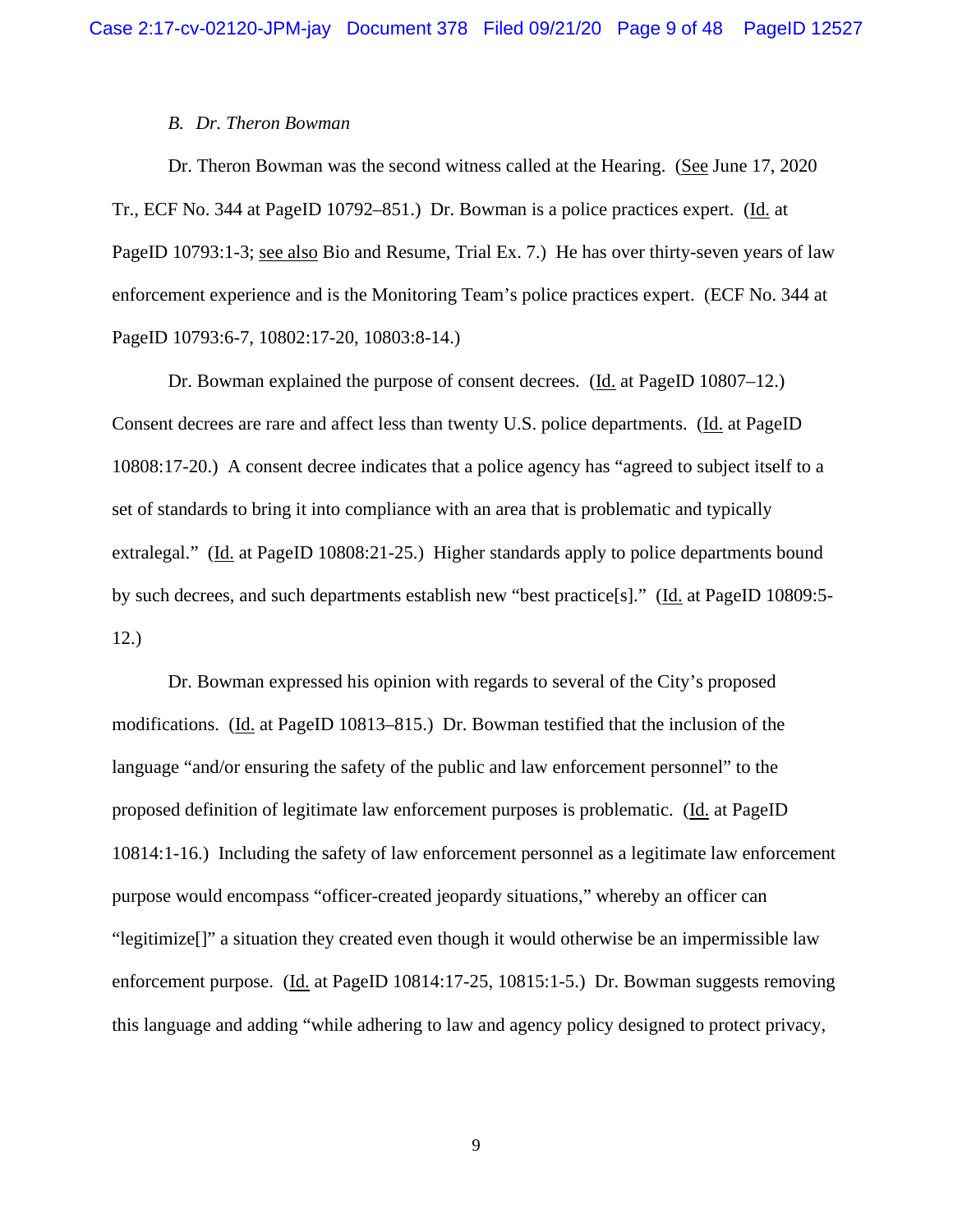free speech, association and other civil rights and civil liberties of all people." (Id. at PageID 10815:6-11.)

Dr. Bowman questioned the City's rationales for modifying the Kendrick Consent Decree. (See City's Pre-Trial Br., ECF No. 324.) Dr. Bowman stated that there exists no large body of generally accepted modern police practices. (ECF No. 344 at PageID 10816.) The body of knowledge is "not coherent" and requires "looking at the unique circumstances for a particular city or circumstance," which is especially true for a city subject to a consent decree. (Id. at PageID 10816:10-25, 10817:5.) Social media is just "one form of open source information, and most of what's out there on social media has no legitimate law enforcement value whatsoever." (Id. at PageID 10817:13-17.) There is no dispute that technology has an important place in policing, and that the Kendrick Consent Decree predates many of these advances in technology. (See generally id. at PageID 10834–35.)

Dr. Bowman testified that open source information has a specific meaning and described the four categories of open source information available to law enforcement. (See generally ECF No. 344 at PageID 10818–20.) To Dr. Bowman, the Kendrick Consent Decree does not prohibit the MPD's use of all types of open source information. (Id. at PageID 10820:12-16.)

Dr. Bowman also testified that § I of the Decree does not prevent the City's continued participation in the Joint Terrorism Task Force, the MGU, or any other multi-agency groups of the MPD. (Id. at PageID 10821–22.) In Dr. Bowman's opinion, very little of the information shared by such agencies with the MPD would implicate the Decree. (Id. at PageID 10822:1-15.)

The City questioned Dr. Bowman regarding information received from the Tennessee Fusion Center. (Id. at PageID 10827–30; see Tennessee Fusion Center Bulletin, Trial Ex. 8.)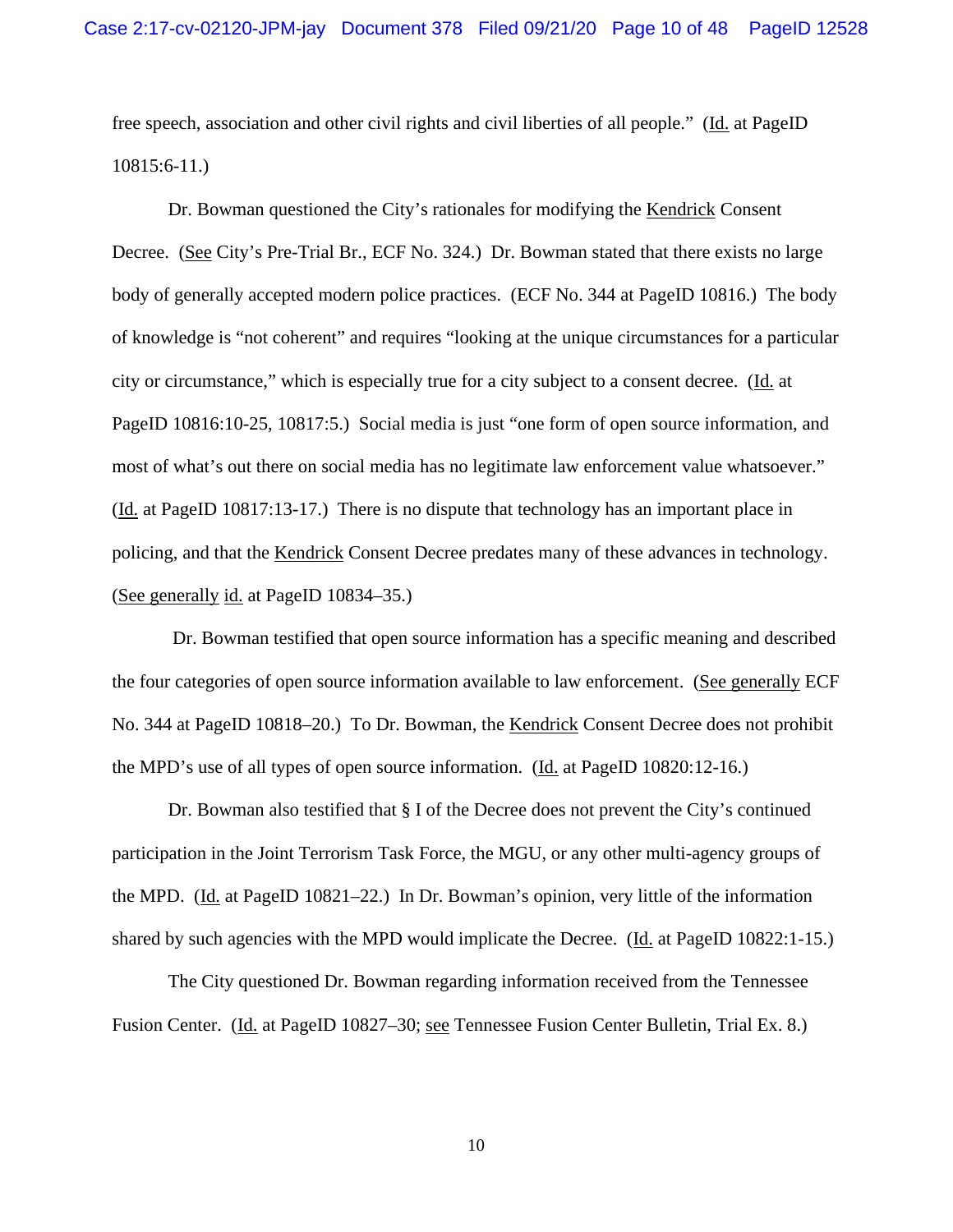Dr. Bowman generally testified that the MPD should vet that information before distributing it to MPD officers in the way the MPD deems appropriate. (ECF No. 344 at PageID 10829–30.)

#### *C. David McGriff*

David McGriff was the third witness called at the Hearing. (See June 17, 2020 Tr., ECF No. 344 at PageID 10852–83.) McGriff is a Deputy Commissioner with the Tennessee Department of Children's Services. (Id. at PageID 10852:15-15.) McGriff was previously the Deputy Commissioner and Chief of Staff for the Tennessee Department of Safety & Homeland Security. (Id. at PageID 10853:9-11, 10856:15-21.) He has forty-four years of law enforcement experience. (Trial Ex. 9.)

McGriff is a member of the Monitoring Team. (Id. at PageID 10859:1-2, 20-23.) He directs the audit of the City's police practices to bring them into compliance with the Kendrick Consent Decree and has helped craft the Monitor's audit and compliance plan for the City. (Id. at PageID 10860:3-12; see also Audit and Compliance Plan, Trial Ex. 10.) The audit and compliance plan for the City will be modified following the issuance of this Opinion and Order. (ECF No. 344 at PageID 1062–63.)

The City questioned McGriff on the value of Tennessee Fusion Center Bulletins. (See id. at PageID 10867–71.) McGriff testified that Fusion Center bulletins are compiled from several sources "via Teletype or Internet by other law enforcement agencies" and from social media. (Id. at PageID 10868:4-10.) The source of the information is not evident from the bulletins' face. (Id. at PageID 10868:17-20.) An MPD officer attempting to determine where the information came from could "call the Fusion Center and speak to one of the [Fusion Center's] intel analysts that put[] these bulletins together . . . ." (Id. at PageID 10869:6-13.) For longer bulletins, this would be time consuming. (Id. at PageID 10878:24-25, 10879:1-4.)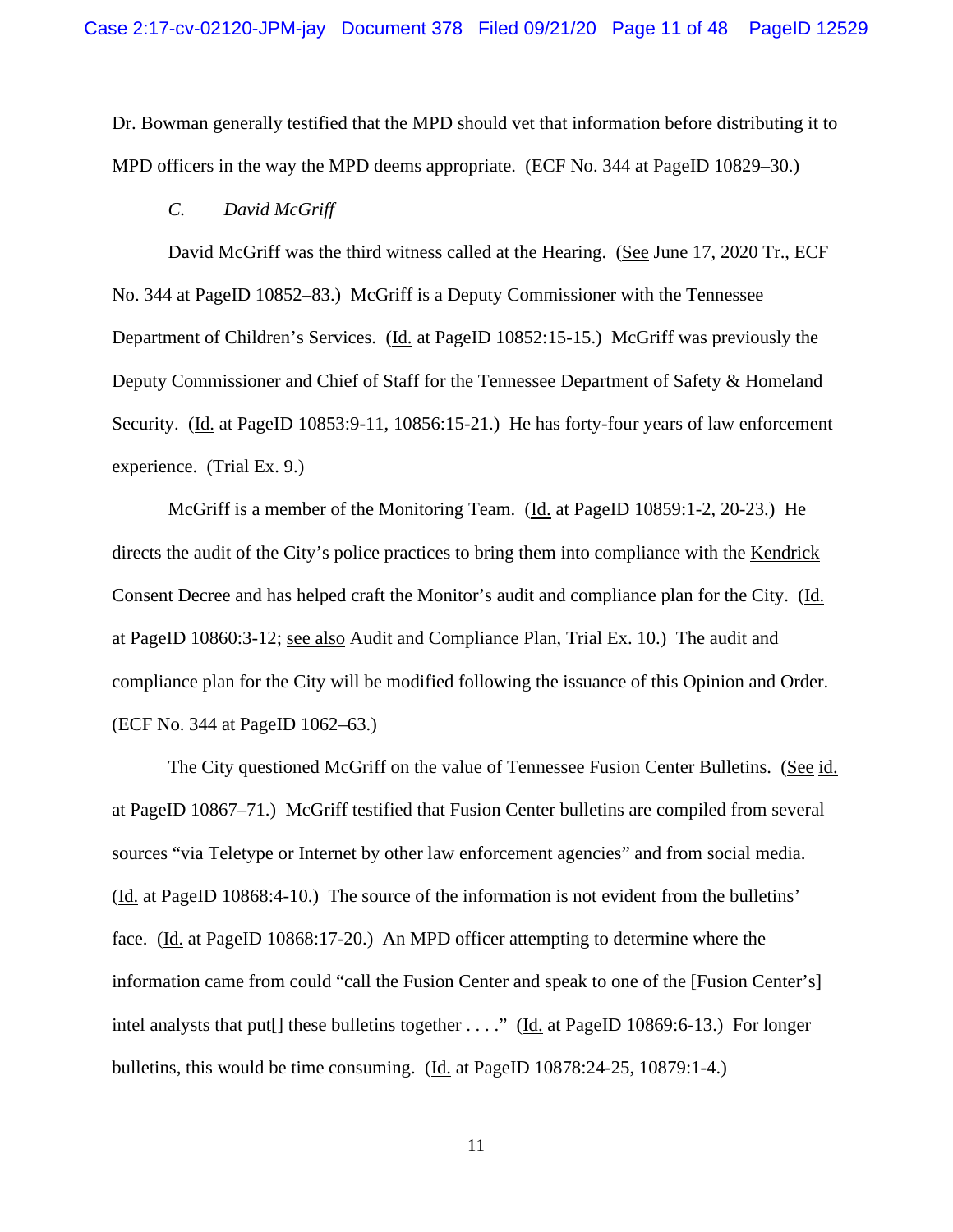Typically, Fusion Center bulletins include information about individuals who have outstanding arrest warrants, provide descriptions of criminal suspects, or contain "be-on-thelookout" alerts. (Id. at PageID 10871:23-25, 10872:1-8.) This information is received from "agencies within the state or from out of state about nonspecific type[s] [of] information [rather] than" detailed reports. (Id. at PageID 10873:2-6.) Some bulletins are "[t]hreat assessment" bulletins. (Id. at PageID 10876:2-21.) Fusion Center intel analysts prepare the bulletins and receive training on how to compile and verify the information they receive. (Id. at PageID 10874:3-22.) The bulletins are designed to inform Tennessee law enforcement about potential threats to public safety. (Id. at PageID 10877:7-10.) Law enforcement agencies assess the value of this information for themselves and are not required to accept the information. (Id. at PageID 10080:18-25, 10882:2-9.)

#### *D. Dr. Sheila Peters*

Dr. Sheila Peters was the fourth witness called at the Hearing. (See ECF No. 344 at PageID 10884–902.) Dr. Peters is an associate professor of psychology at Fisk University and is a licensed psychologist. (Id. at PageID 10884:22-24.) She currently works for the monitoring team as part of the Monitor's community engagement plan. (Id. at PageID 10886:23-25.) She updated the Court on her progress towards completing her involvement in the community engagement plan.<sup>[1](#page-45-0)</sup>

#### *E. Independent Monitor Edward Stanton III*

Independent Monitor Edward Stanton III was the fifth witness called to testify. (See June 17, 2020 Tr., ECF No. 344 at PageID 10903–926; see also June 18, 2020 Tr., ECF No. 345 at

 $<sup>1</sup>$  The input of the community is an important part of the Kendrick Consent Decree litigation. Such input,</sup> while extremely valuable, does not constitute evidence in this proceeding. (See ECF No. 293 at PageID 9098.) Dr. Peters's final report, Community Engagement: Focus Groups on Policing and the Kendrick Consent Decree, was filed on August 26, 2020. (ECF No. 368.)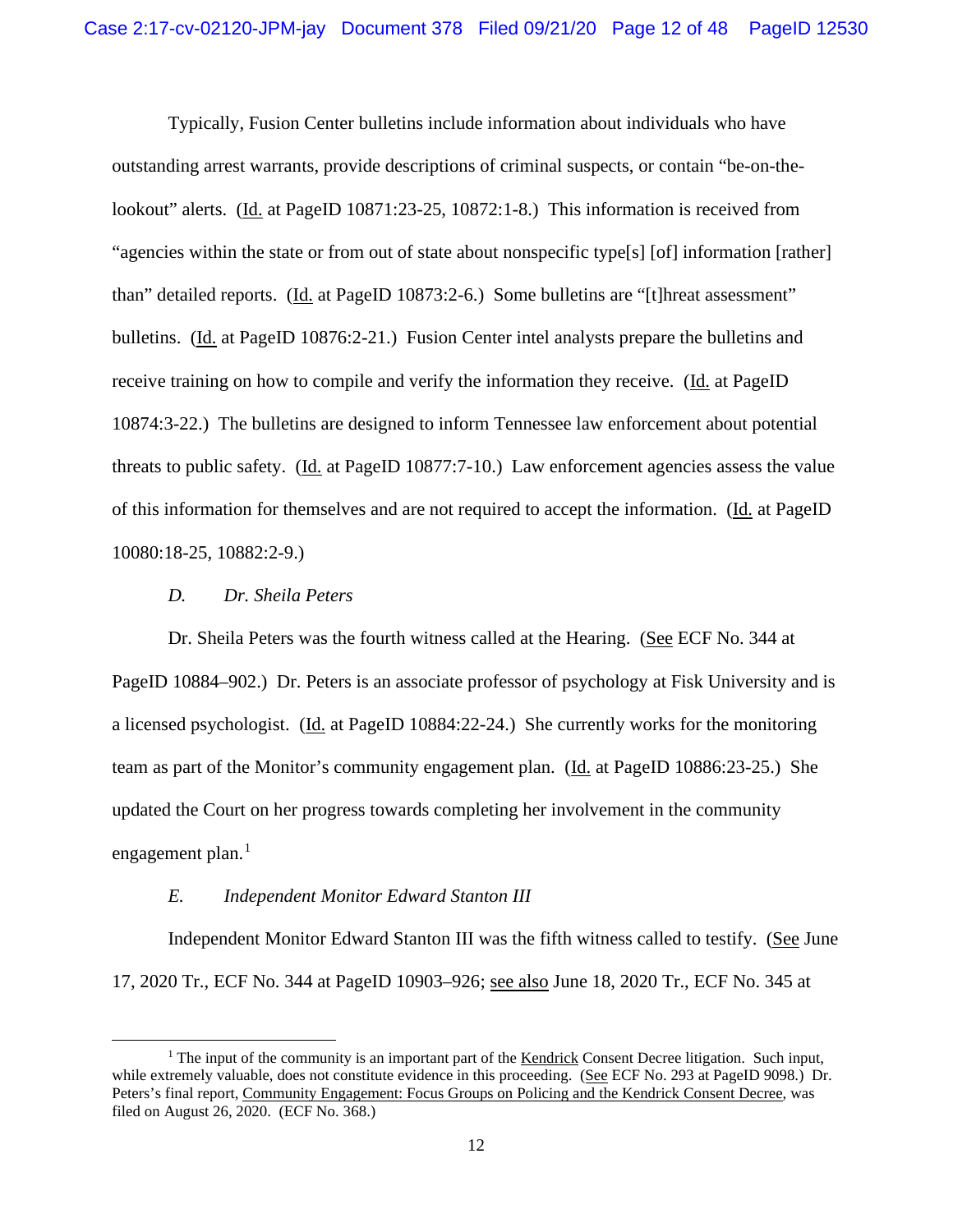PageID 10939–48.) Stanton was the United States Attorney for the Western District of Tennessee from 2010 to 2017. (Id. at PageID 10905:1-5.)

The City questioned the Monitor regarding certain Requests for Authorization ("RFAs") submitted by the City to the Monitor for his review and approval in late summer and early fall 2019. (See id. at PageID 10905–21.) These RFAs led to the Court's Order Denying the City's Motion for Immediate Modification of the Kendrick Consent Decree. (Id.; Order Den. Mot. for Immediate Modification, ECF No. 250.) The Monitor testified that the language of § I is clear, having been clarified by the Court's Order of November 13, 2019. (See, e.g., ECF No. 344 at PageID 10917:21-25; 10918:1-3, 10921:22-25, 10922:113.)

One of these RFA's involved an October 2019 tip from a private citizen detailing a public safety threat to a Memphis Grizzlies game. (See Sealed Trial Ex. 14.) The Monitor found that the MPD's receipt of this information did not implicate § I of the Decree. (June 18, 2020 Tr., ECF No. 345 at PageID 10942:3-8.) The Monitor found that the RFA did, however, violate the Decree because sharing this information with a third party would violate § H of the Decree. (See Monitor's October 11, 2019 Letter, Trial Ex. 14; see also June 18, 2020 Tr., ECF No. 345 at PageID 10942:9-14.)

The Monitor testified regarding two specific instances in which he found the City not to have complied with the Kendrick Consent Decree or the Court's 2018 Order and Opinion. (See, e.g., ECF No. 344 at PageID 10924:1-7.) The first arose out of the September 2019 American Federation of State, County and Municipal Employees ("AFSCME") Labor Day Parade. (Id. at PageID 10924:8-10.) The second involved the City's noncompliance with the Court's Order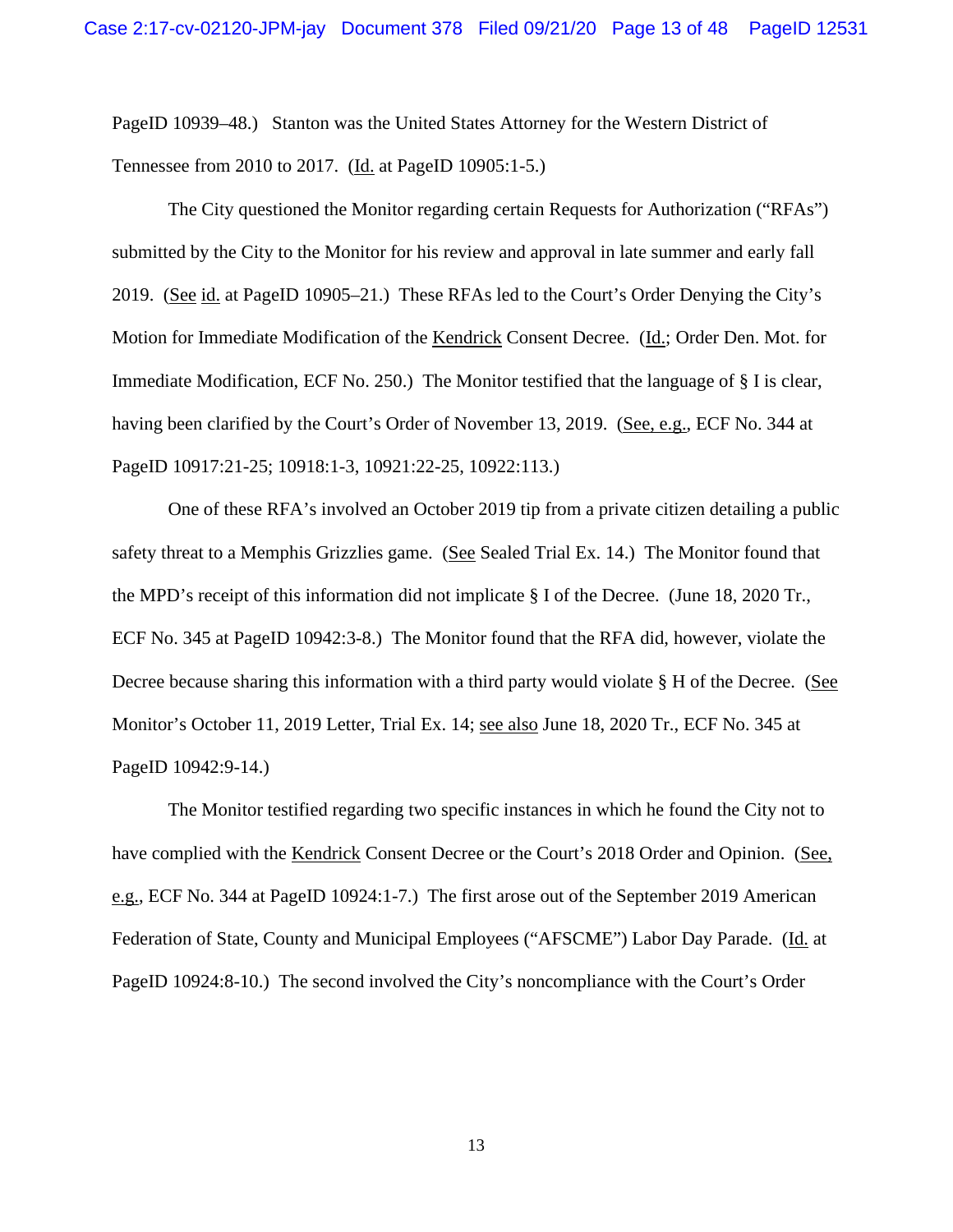Memorializing Sanctions.<sup>[2](#page-45-0)</sup> (See id. at PageID 10924:19-24; see also Order Memorializing Sanctions, ECF No. 152.)

## *F. John Henegan*

John Henegan was the last member of the Monitoring Team to testify. Henegan is a lawyer at the law firm Butler Snow LLP. (ECF No. 345 at PageID 10950:2-4.) He is the Monitoring Team's First Amendment expert. (See id. at 10958:24-25, 10959:1-6.)

Henegan testified to the City's proposed changes to the Kendrick Consent Decree. (See id. at PageID 10967.) Henegan provided his own marked version of the Parties' Jointly Proposed Modified Decree. (Id. at PageID 10970:23-25, 10971:1-11.) The Court sustained the City's objection to Henegan's opinion testimony and will not consider his opinion on the subject.

#### *G. MPD Director Michael Rallings*

Michael Rallings, Director of the MPD, was the first witness called by the City. (See ECF No. 345 at PageID 10983–11065; see also June 18, 2020 Tr., ECF No. 346 at PageID 11194–236.) Director Rallings has served as MPD Police Director since 2016 and has been an MPD officer for over thirty years. (ECF No. 345 at PageID 10983:16-25.) He oversees roughly 2,056 commissioned officers and more than 3,000 total employees. (Id. at PageID 10986:15-22.)

Director Rallings testified to the policing challenges posed in Memphis. Memphis is considered one of the "most challenged cities in the nation"; the City of Memphis received approximately  $118,000$  incident reports<sup>[3](#page-45-0)</sup> last year, most of which were criminal in nature, and the "volume, the frequency, [and] the rate and severity of violent crime" in Memphis caused it to earn this designation. (Id. at PageID 10987:7-25, 10988:1-2.) Memphis also poses a unique

<sup>&</sup>lt;sup>2</sup> On August 19, 2020, the Court found that the City had not complied with Sanction 5 of the Court's Order Memorializing Sanctions. (See ECF No. 363.)

<sup>&</sup>lt;sup>3</sup> Director Rallings clarified that these incident reports are from the Tennessee Incident Based Reporting System and range from misdemeanor reports to felonies. (Id. at PageID 11061:9-12, 11062:14-20.)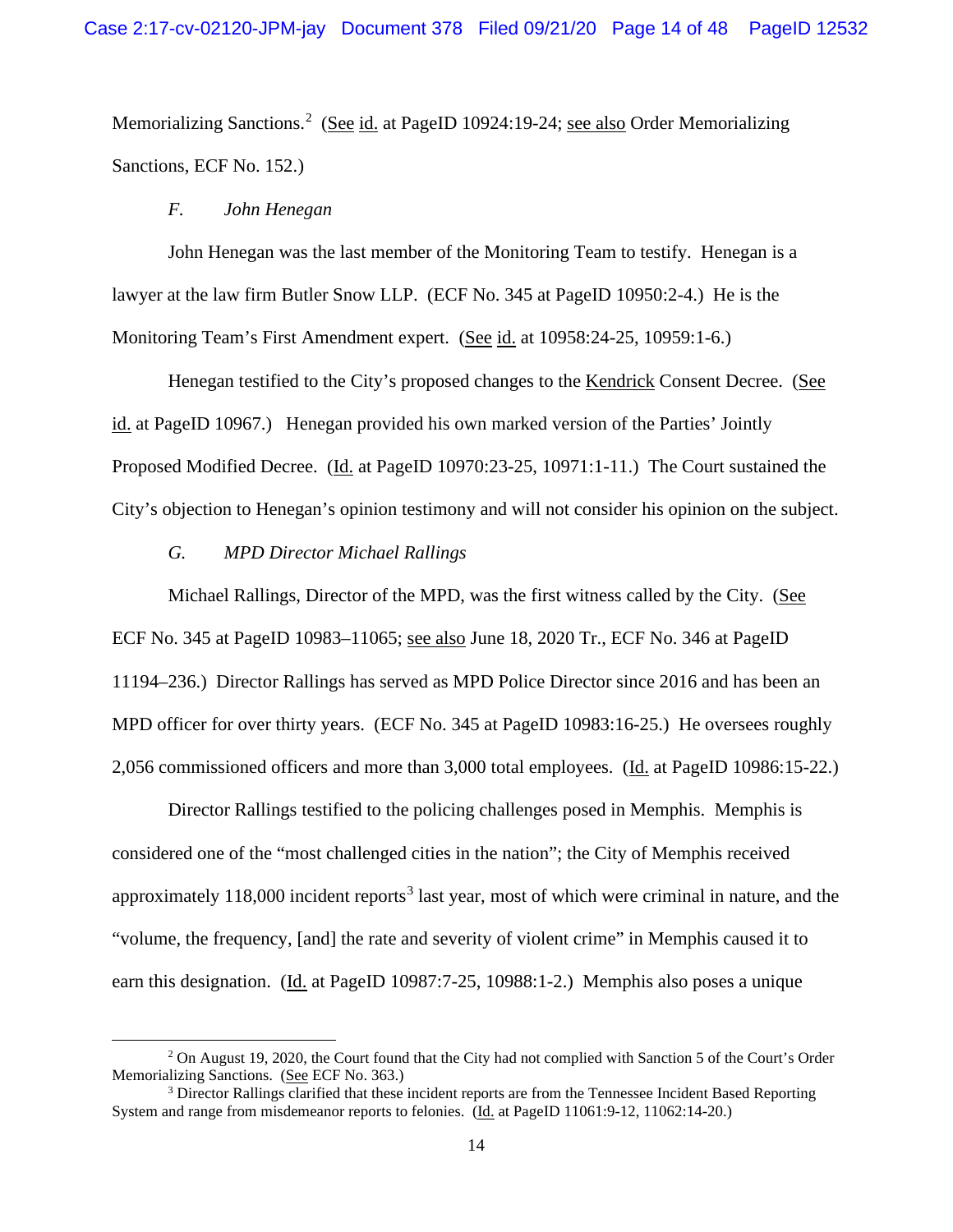challenge to law enforcement because it is bordered by two states and up to seventy to seventyseven million interstate travelers travel through the City each year. (Id. at PageID 10988:11-24.) Additionally, Memphis's geographic size and its demographics create unique policing problems. (Id. at PageID 10989:2-22.)

Director Rallings' testimony also stressed the importance of technology to the MPD. He testified to the MPD's expanded use of neighborhood "SkyCop Cameras." (See, e.g., id. at PageID 10992:1-19.) MPD officers issue police reports and access online police databases via their smartphones, and every MPD officer wears a body worn camera. (Id. at PageID 10992:20- 25, 10093:1-21, 10996:2-23.) To Director Rallings, no "modern police agency [] could operate on paper and pencil." (Id. at PageID 10994:5-7.)

Director Rallings testified to the critical importance of social media to modern policing. He explained that MPD officers are confused as to when and how they may use social media under the Consent Decree. (Id. at PageID 11000:10-18.) To Director Rallings, "social media is here to stay." (See, e.g., id. at PageID 11001:3-10.)

Director Rallings testified that the MPD is also active in several information sharing programs that are critical to the MPD's public safety mission. Director Rallings testified to the importance of the Trust Pays program with Shelby County Schools. (See id. at PageID 11002:2-24.) Trust Pays tips involve information gathered by third parties on social media. (See id. at PageID 11003:6-10.) Director Rallings testified that his "fear is that an officer that takes a literal interpretation of the Consent Decree may hesitate or may not be able to get information to the appropriate people, and it could result in some type of tragic incident." ( $\underline{Id}$  at PageID 11004:11-15.) CrimeStoppers, which has helped solve over 200 criminal cases and at least twenty-two homicides, raises similar issues. (See, e.g., id. at PageID 11005:9-12.)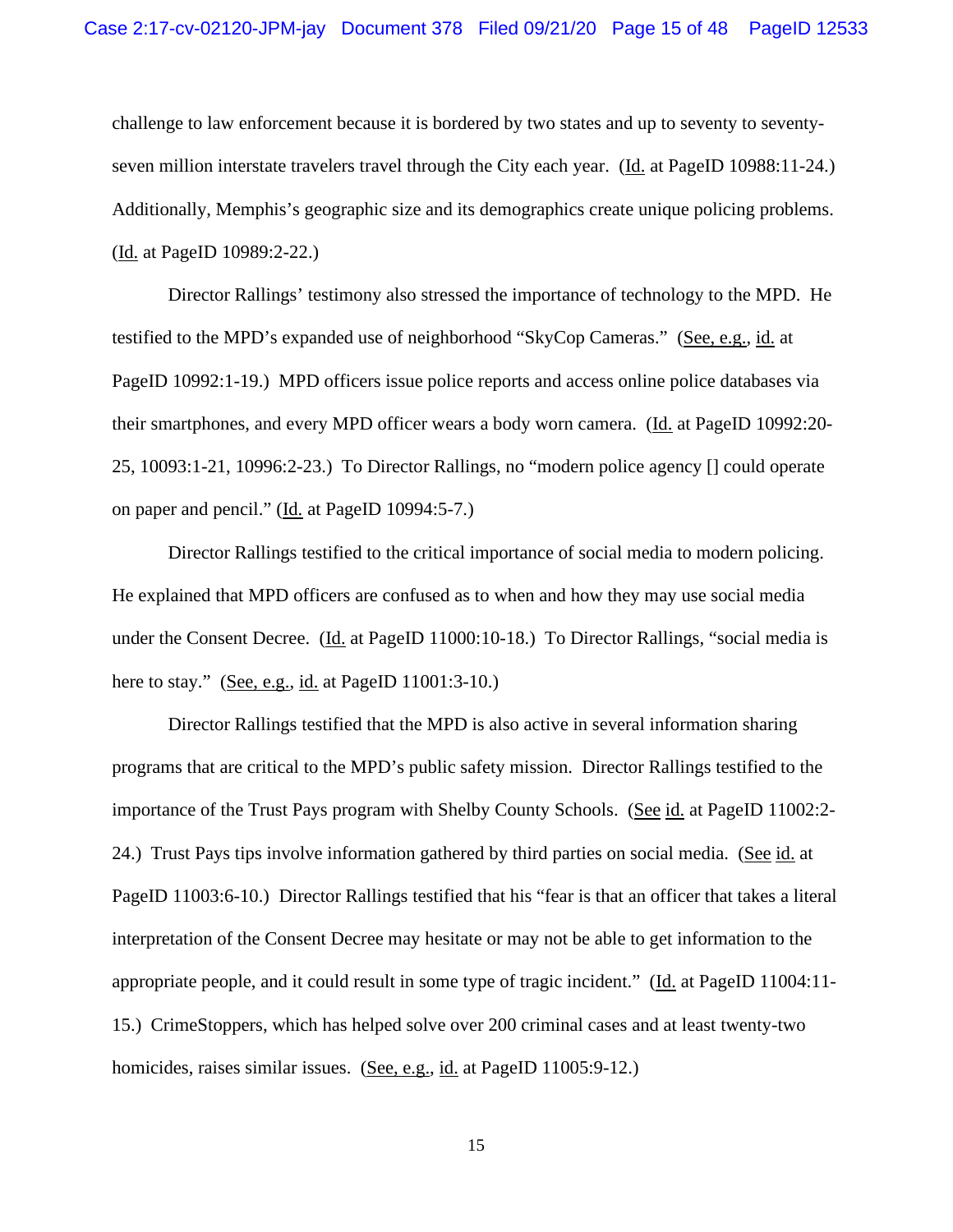Director Rallings testified to the importance of Tennessee Fusion Center bulletins to the MPD. Director Rallings relies heavily on the Tennessee Fusion Center's bulletins because they provide information about something that "can happen in Nashville that could have an impact on Memphis" or that happens in "Minnesota that could have an impact on Memphis." (Id. at PageID 11012:4-18.) Director Rallings' testimony addressed the specific situational awareness bulletin discussed by David McGriff. (See generally id. at PageID 11023–32.) He testified that it would be "unreasonable" for the MPD to track down where every piece information included in these bulletins came from to ensure that the information was not gathered in a way that would violate the Kendrick Consent Decree. (Id. at PageID 11036:15-25.) Director Rallings "narrowly" agreed that some of the information received from the Tennessee Fusion Center does not lead to the opening of a criminal investigation by the MPD. (See June 19, 2020 Tr., ECF No. 346 at PageID 11219:24-25.) To Director Rallings' knowledge, the MPD has never initiated a criminal investigation based on Fusion Center bulletins. (Id. at PageID 11220:14-15.)

Director Rallings testified to the critical need to share information with third party businesses. (See June 18, 2020 Tr., ECF No. 345 at PageID 11018–19.) To Director Rallings, Memphis has critical infrastructures which can only be protected by sharing information with these third parties. (See id.) Rallings testified that it is "absolutely critical" to coordinate with these institutions. (Id. at PageID 11020:12-13.)

Director Rallings also testified to the need to respond to protests and public safety threats posed by political gatherings. (See id. at PageID 11005–08.) Director Rallings' testimony referenced the Charlottesville, Virginia August 2017 rallies and the after-action report on the protests. (See Trial Ex. 18.) The after-action report found that the Charlottesville Police Department operated with an "operational blind spot" because it failed to make use of social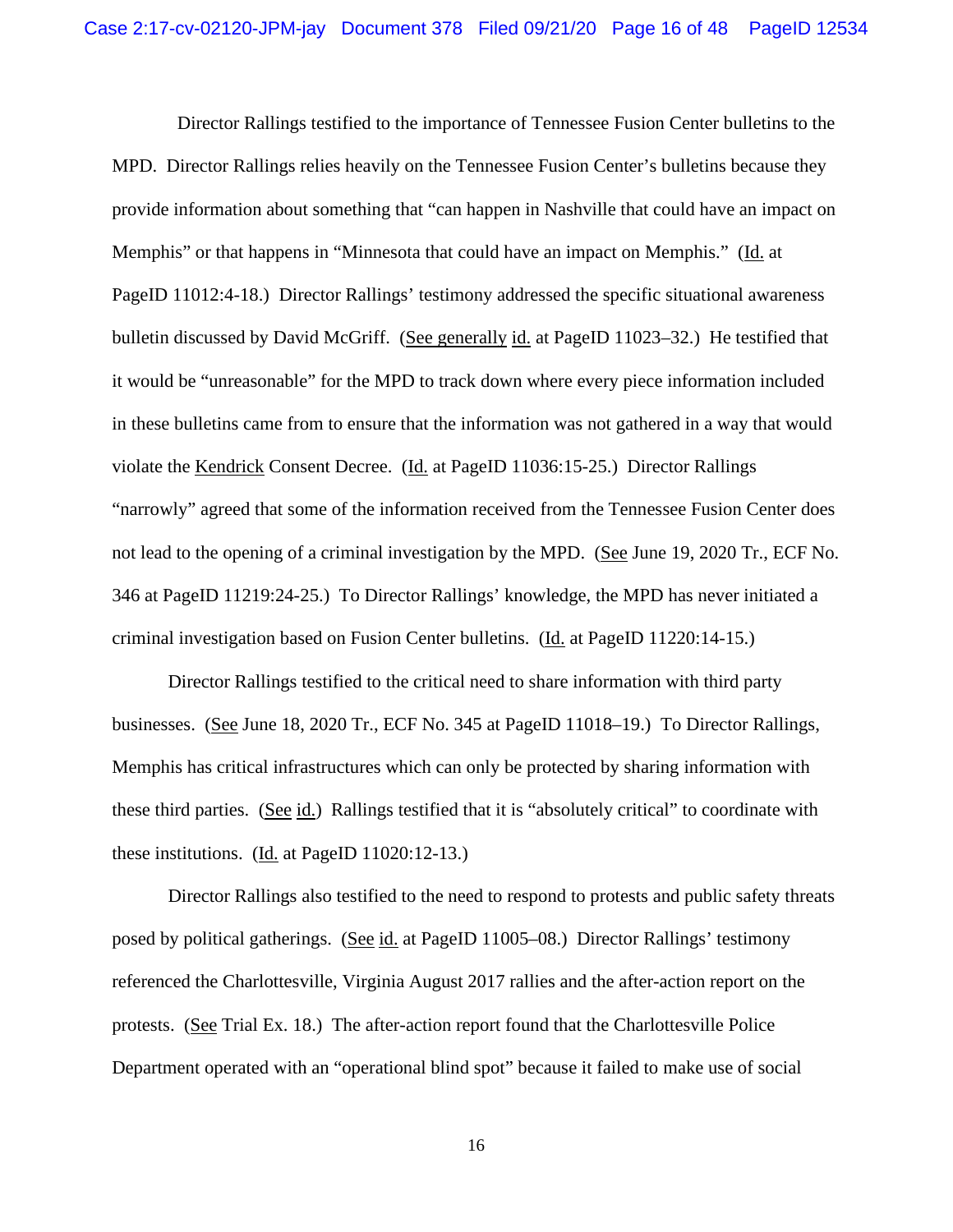media in the days leading up to the protests. (ECF No. 345 at PageID 11007:24-25, 11008:1-5.) Director Rallings fears that Kendrick Consent Decree leaves the MPD with a similar blind spot. (Id. at PageID 11008:19-25.) Director Rallings testified that the Charlottesville protests and the findings of the after-action report are particularly salient to Memphis following the protests that occurred on the Hernandez De Soto Bridge in 2016. (See generally id. at PageID 11009–10.) Rallings testified that before the bridge protests, Memphis activists were communicating via Facebook Live and other forms of social media. (Id. at PageID 11022:11-13.)

Director Rallings next testified that he is confused by some of the Decree's language. (See, e.g., id. at PageID 11040.) Director Rallings testified that he and MPD officers are particularly confused by the meaning of the term "political intelligence." (Id. at PageID 11041:17-23.) Director Rallings provided as an example officers' confusion over their response to the 2019 AFSCME Labor Day parade. (See id. at PageID 11042:2-14.) Director Rallings believes that replacing the phrase political intelligence with the phrase First Amendment-related intelligence would help clarify this confusion. (Id. at PageID 11058:21-25.)

Director Rallings testified that modification of the Decree could clear up much of this confusion among MPD officers. (June 19, 2020 Tr., ECF No. 346 at PageID 11198:20-24.) Including language from the Court's rulings in MPD policies could help clear up some of his confusion over the meaning of certain provisions of the Decree. (Id. at PageID 11199:2-5.) Director Rallings testified that training MPD officers on the Decree would go a long way to ensure that officers understand the Decree. (Id. at PageID 11203:16-24, 11235:2-11.)

With regards to § G, the Director testified that he has found it difficult to approve some of the investigations requiring review and authorization under the Decree in a timely manner. Director Rallings testified that, for example, while he was overseas this past year, he was unable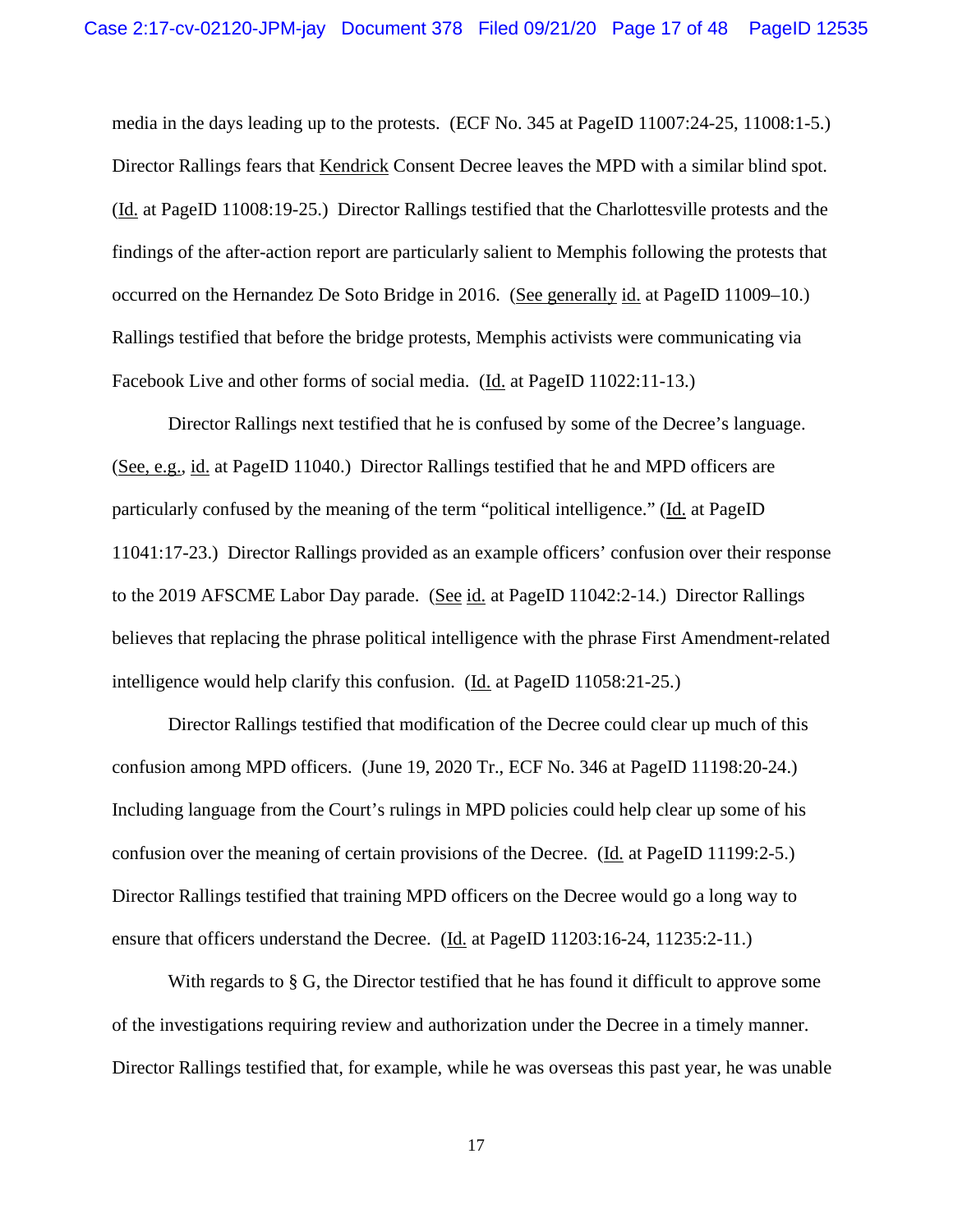to access his phone and email and could not authorize several investigations. (ECF No. 345 at PageID 11049:2-7.) Rallings testified that he has also found it difficult to determine whether an investigation would implicate the Kendrick Consent Decree or whether it was permitted by the Decree. (See id. at PageID 11053:5-25.) Rallings testified that delegating some of these duties to other MPD officials would be beneficial. (See id. at PageID 11055:10-21; see also June 19, 2020 Tr., ECF No. 346 at PageID 11206:20-24.)

#### *H. Deputy Director Donald Crowe*

Donald Crowe testified on the third day of the Hearing. (See June 18, 2020 Tr., ECF No. 345 at PageID 11067–136.) Donald Crowe is the Deputy Chief of Police of the MPD. (Id. at PageID 11067:12.) Deputy Chief Crowe is the Deputy Chief for Information Technology ("IT") for the MPD. (Id. at PageID 11068:16-17.) In his role as Deputy Chief for IT, Deputy Chief Crowe is responsible for all the MPD's computer systems and technology systems, including the MPD's body worn cameras, pole-mounted cameras, the MPD's Realtime Crime Center, and MPD databases. (Id. at PageID 11068:17-22.) He also oversees the MPD's Department of Homeland Security. (Id. at PageID 11068:23-24.)

 Deputy Chief Crowe testified to the importance of technology to the MPD and modern law enforcement. Deputy Chief Crowe testified that the use of video systems and surveillance equipment is a crucial part of the MPD's public safety mission. (Id. at PageID 11069:2-15.)

He also testified that issues remain over MPD officers' ability to make use of certain equipment and technologies under the Decree. (See, e.g., id. at PageID 11070:16-22.) Questions arose regarding the MPD's use of the Blue CRUSH camera<sup>[4](#page-45-0)</sup> located outside of Memphis City

<sup>4</sup> Blue CRUSH cameras are pole-mounted cameras mounted throughout Memphis. They have three cameras located inside a single box, and one of the cameras has a pan-tilt-zoom functionality. (Id. at PageID 11072.) This allows the camera operator to move the camera to track emergent situations. (Id. at PageID 11072– 73.) The video feed is livestreamed to the MPD's Realtime Crime Center. (Id. at PageID 11073.)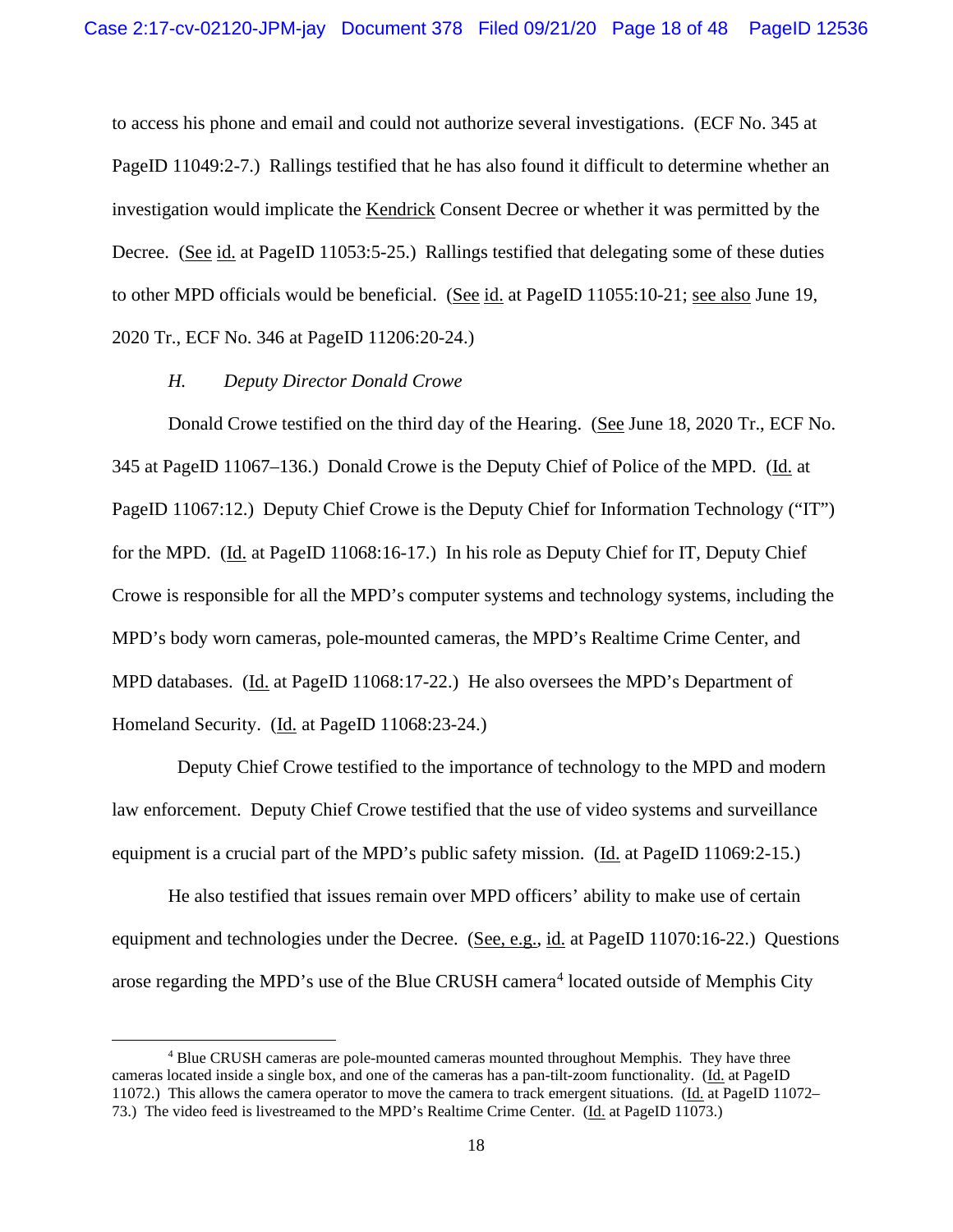Hall. (Id. at PageID 11071:7-13.) The City Attorney, Jennifer Sink, instructed the MPD, based on the Independent Monitor's response to an RFA, to disconnect the camera's pan-tilt-zoom feature where several gatherings involving First Amendment activities took place. (Id. at PageID 11073:9-16.) According to Deputy Director Crowe, losing this feature limited the ability of police to respond to dangerous situations. (Id. at PageID 11074:1-19.)

A second issue raised by Deputy Director Crowe's testimony involved the MPD's use of body worn cameras. (See id. at PageID 11076:8-19, 11078:3-10.) Deputy Director Crowe testified that adding language to the Decree directly relating to the use of body worn cameras would greatly improve MPD officers' understanding of the permissibility of such cameras. (Id. at PageID 11078:11-25.) Having a "clear and concise" body worn camera policy that is "simple and easy to apply in the field" would greatly aid MPD officers. (Id. at PageID 11079:1-6.)

Deputy Director Crowe testified that incorporating provisions of this Court's Orders into the Decree would help officers fulfill their duties while abiding by the tenets of the Decree. (Id. at PageID 11080:7-22.) He testified that having a definition of legitimate law enforcement purpose would be of critical importance to MPD officers. (Id. at PageID 11082:8-22.) He also testified that clarifying the permissibility of the use of social media in purely online crimes, such as cybercrimes and child pornography investigations, would greatly aid MPD officers' understanding of the Decree. (Id. at PageID 11096:1-14.) He testified that changing "political intelligence" to "First Amendment-Related intelligence" would also be beneficial. (Id. at PageID 11086:24-25, 11087:13.)

Like other witnesses, Deputy Director Crowe testified to the extent to which the term "assessments" and "threat assessments" qualify as a legitimate law enforcement activity. (See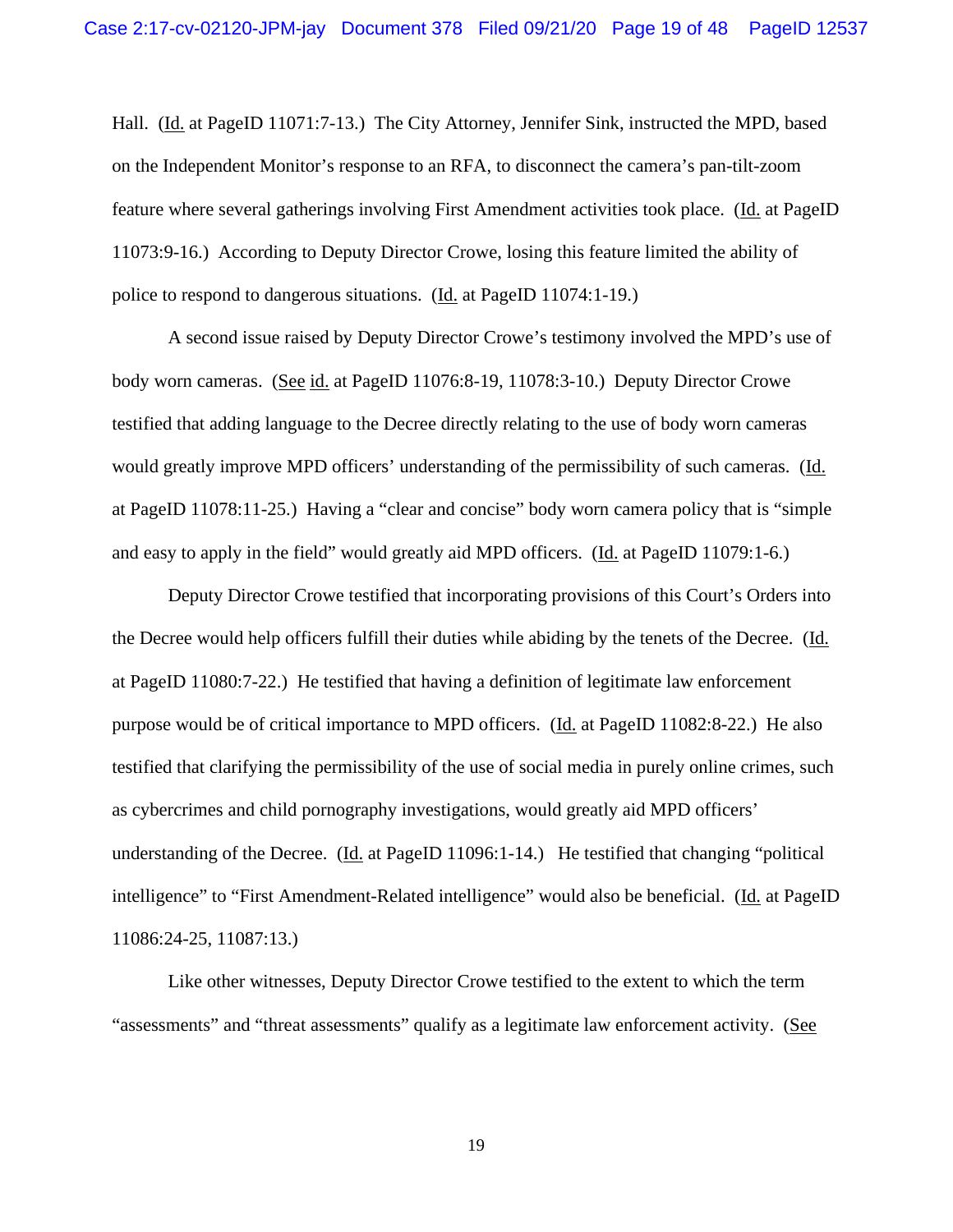id. at PageID 11091:23-25, 11092:114.) He testified that having the ability to conduct threat assessments would greatly help MPD personnel. (Id. at PageID 11092:4-14.)

#### *I. Major Darren Goods*

The City's third witness called to testify was Major Darren Goods. (June 19, 2020 Tr., ECF No. 346 at PageID 11240–92.) Major Goods has been an MPD officer for over thirty-five years. (Id. at PageID 11240:7-18.) He has been the Operations Commander for the MGU since 2015. (Id. at PageID 11240:19-23.)

The MGU is a multi-agency law enforcement unit governed by a six-member executive board that includes the Director of the MPD, the Shelby County Sheriff, the Shelby County District Attorney General, the FBI Special Agent in Charge, the head of the Bureau of Alcohol, Tobacco, Firearms and Explosives, and the United States Attorney for the Western District of Tennessee. (Id. at PageID 11240:8-21.) The MGU is the law enforcement equivalent of a joint venture. (Id. at PageID 11243:2-16.) All MGU investigations have "some type of criminal nexus" or arise out of criminal activity. (Id. at PageID 11246:14-16.) The MGU does not investigate individuals for purely political reasons. (Id. at PageID 11246:19-25.)

Major Goods testified to MPD's officers confusion regarding the applicability of the Decree to their investigations. (Id. at PageID 11248:2-16.) Major Goods specifically pointed to one instance in which MGU officers "stopped [an] investigation altogether" because, in the course of investigating gang activity, officers realized that the individuals who "lived on that street or frequented that street" were political activists, although the activists had nothing to do with the investigation (Id. at PageID 11250:3-25, 11279:7-9.)

Major Goods testified to the MGU's extensive use of social media accounts. Many MGU officers create social media accounts without MGU supervision. (Id. at PageID 11255:1-8.)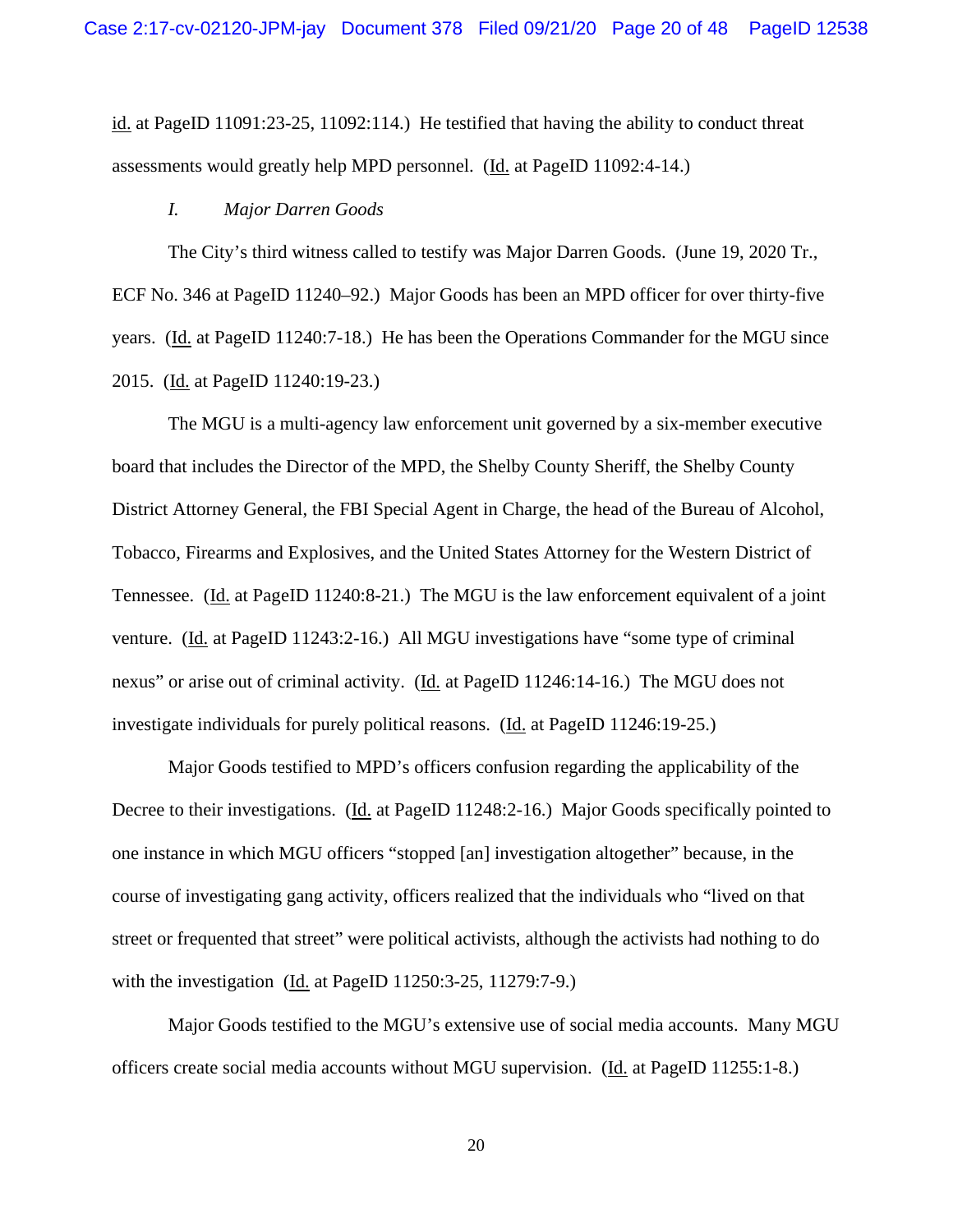These "alias accounts" are designed both to protect undercover officers from detection by suspects when searching social media and to avoid tipping off the suspect to the investigation. (Id. at PageID 11255:9-25, 11256:1-2, 11285:18-21.) An alias account uses a different name from the officer's name but does not use an undercover persona. (See id. at PageID 11283:5-20.)

MGU officers also use social media accounts based on their undercover personas. (Id. at PageID 11257:15-18.) The officers, who receive formal undercover operations training, "use their account[s] to friend different gangs[] and people that are involved in criminal activity," and any social media search has a "criminal nexus." (Id. at PageID 11257:21-25, 11258:1-6.) MGU officers do not use accounts like the "Bob Smith" account. (Id. at PageID 11259:19-25, PageID 11260:1-2.) The MGU does not use impersonator accounts. (Id. at PageID 11284:6-7.) Nor are undercover social media accounts unsupervised. (See id. at PageID 11287:21-25, 11288:1.)

Darren Goods testified to his confusion over § I's limitations. Major Goods testified that he interprets § I in a restrictive manner. (See id. at PageID 11267:15-23.) Prior to his testimony, Major Goods had not relied on the Court's November 2019 Order on § I. (Id. at PageID 11289:25, 11290:1-4.)

#### *J. Zayid Saleem*

Zayid Saleem was the City's fifth witness.<sup>[5](#page-45-0)</sup> (See June 19, 2020 Tr., ECF No. 346 at PageID 11293–327.) Saleem is a Senior Assistant City Attorney for the City of Memphis and is currently serving as the Police Legal Advisor for the MPD. (Id. at PageID 11294:13-15.) He has worked with the MPD since late 2010. (Id. at PageID 11295:16.)

Saleem is largely responsible for the training of MPD officers, police executives, and legal advisors on legal issues surrounding policing. (Id. at PageID 11296:10-19.) Saleem has

 $5$  The City's expert witness, Eric Daigle, was the fourth witness called by the City, but he completed his testimony on the final day of the Hearing. The Court provides a summary of his testimony last.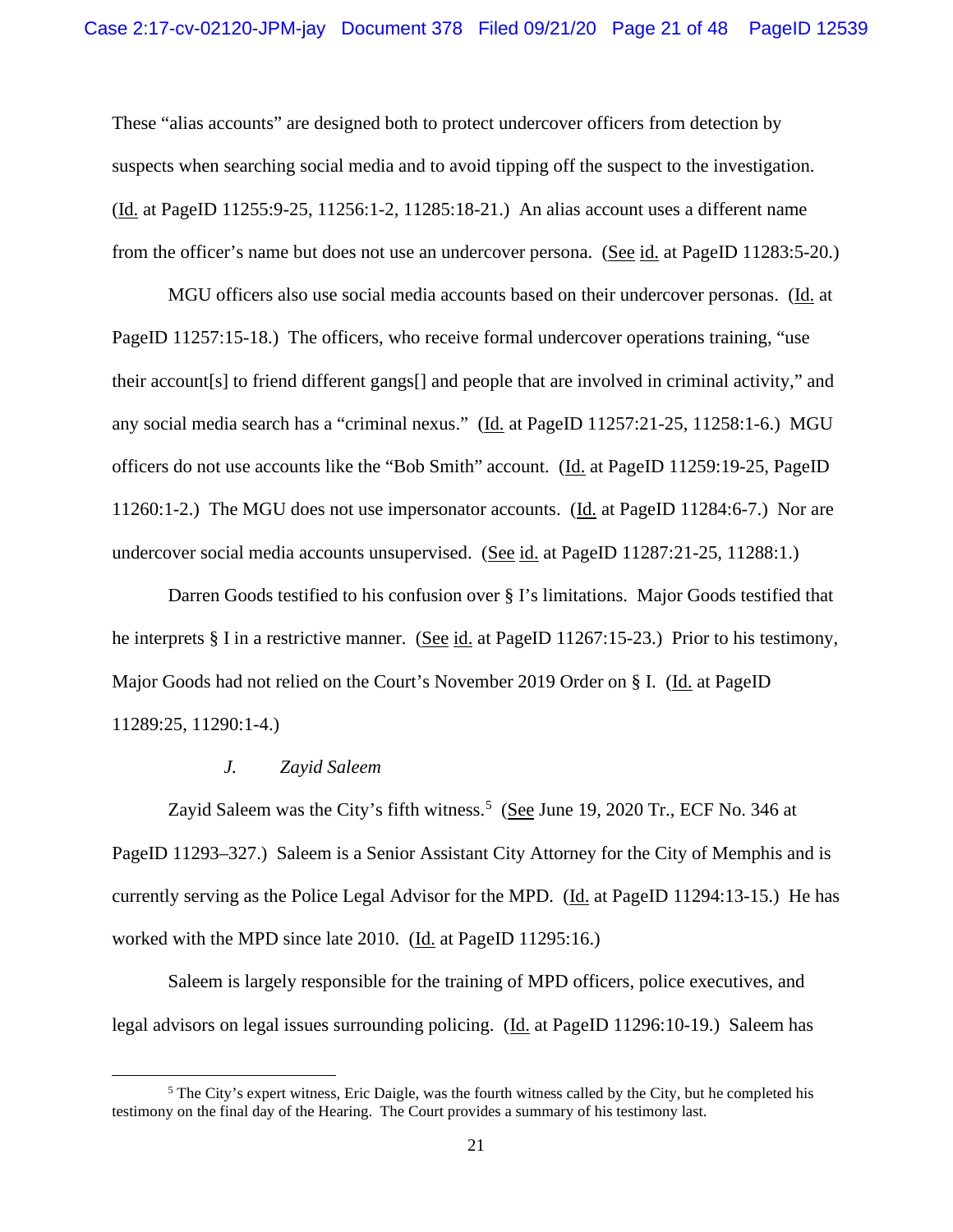been deeply involved in understanding the limitations of the Kendrick Consent Decree and communicating these limitations to officers. (Id. at PageID 11298:1-25, 11299:1-6.) The MPD's in-service training program in connection with the Kendrick Consent Decree began in January 2020, starting with the training of MPD command staff and followed by training of MPD lieutenants. (Id. at PageID 11299:7-16.) This training program incorporates the Court's interpretations of the Decree. (Id. at PageID 11322:21-25, 11323:1.) Saleem stated that it would be "impossible to do en masse training" for all MPD officers on "something this complex." (Id. at PageID 11299:17-22.) He testified that most officers go to the kiosk to read the Decree to understand its tenets. (Id. at PageID 11301:18-22.)

Saleem testified to the MPD's confusion over the term "legitimate law enforcement purpose." (Id. at PageID 11303.) To Saleem, having the Parties' proposed definition incorporated into the Decree would aid in officers' understanding of the Decree. (Id. at PageID 11303:7-25.) He testified that adding the language that an officer should reject information or should request authorization pursuant to § G only if they "reasonably should know" the tip or information would implicate First Amendment-related intelligence or political intelligence would help MPD officers better comply with the Decree. (Id. at PageID 11306:18-23.) As with several other witnesses, Saleem detailed officers' confusion over the 2019 AFSCME Labor Day parade as an example of the need to further clarify the Decree. (See id. at PageID 11308–09.)

#### *K. Jennifer Sink*

Jennifer Sink is the Chief Legal Officer for the City of Memphis. (Id. at PageID 11328:23-24.) Sink is directly involved in the City's efforts to comply with the Kendrick Consent Decree. (See id. at PageID 11221–32.)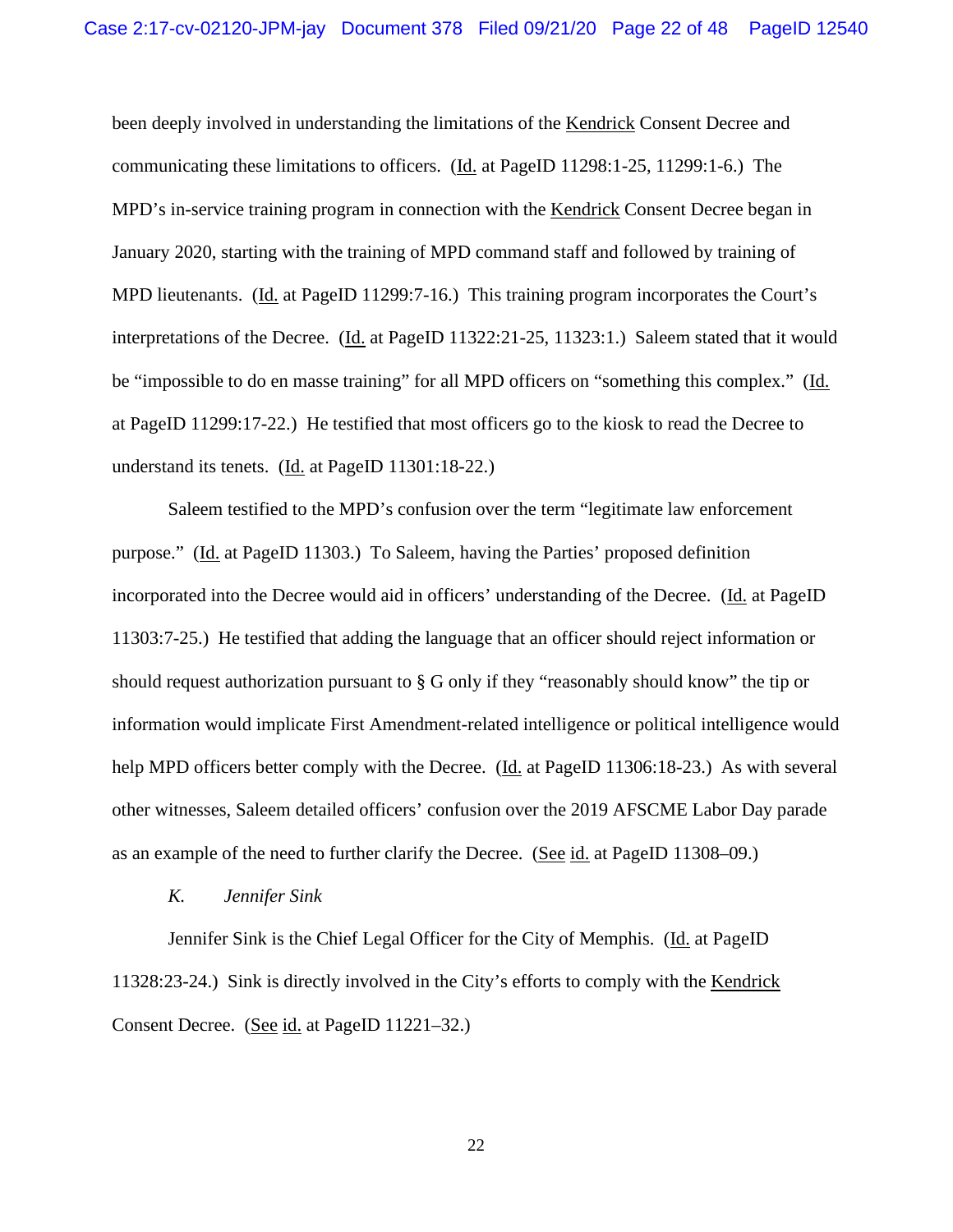Sink testified to the RFA procedure and several specific requests she submitted to the Monitor for review. (See, e.g., id. at PageID 11337:3-25.) She referred to an RFA dated May 28, 2020, in which the Tennessee Fusion Center identified an individual's tweet which said, "[W]e need to kill all cops for sport." (Id. at PageID 11339:15-23.) She testified that in her opinion whether the MPD could receive this information fell into the Decree's "gray area."[6](#page-45-0) (See id. at PageID 11340:2-12.) The Monitor promptly authorized the RFA. (Id. at PageID 11342:16-18, 11363:2-7.) A similar RFA from the same day involved a social media post that called for "burning down all the police precincts in Memphis." (Id. at PageID 11343:10-11.)

Sink testified that she believes the phrase "cooperate with" as used in § I of the Decree is unclear. (Id. at PageID 11351:15-23.) Sink testified that the use of this language in the "context of a joint multi-agency task force or unit" would "seem inherently [to mean] that doing something jointly" is a form of "cooperating with" outside agencies. (Id. at PageID 11351:17-19.)

## *L. Eric Daigle*

Eric Daigle, the City's policing expert, testified on June 18, 2020 and June 22, 2020. (See June 18, 2020 Tr., ECF No. 345 at PageID 11137–79; see also June 22, 2020 Tr., ECF No. 343 at PageID 10624–71.) Daigle is an attorney in Connecticut. (ECF No. 345 at PageID 11139.) He operates the Daigle Law Group, a consulting group that provides guidance and operation oversight to police departments, correctional facilities and security groups. (Id. at PageID 11139:25, 11140:1-6.) Daigle was a Connecticut state trooper for ten years. (Id. at PageID 11140:17-22.) He has served as a member of the monitoring team for the Oakland

 $6$  The Court made clear that this is not something the Decree, and more specifically  $\S$  I of the Decree, would prevent the City from receiving and acting on in a timely fashion. (See id. at PageID 11340:20-22.)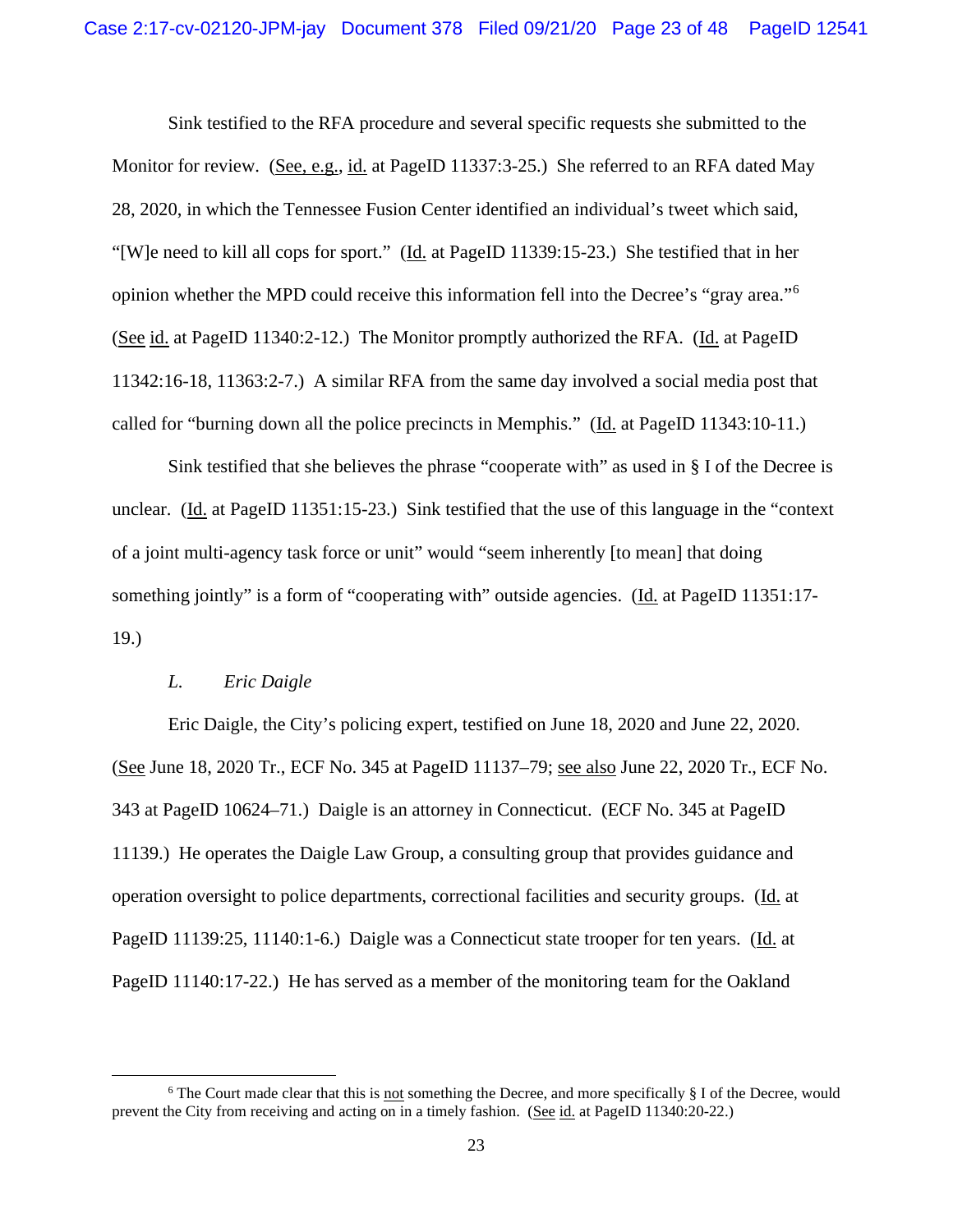Police Department in Oakland, California and has consulted for law enforcement agencies subject to consent decrees. (Id. at PageID 11147:18-19, 11148:3-17.)

Daigle disagreed with Dr. Bowman's opinion that the term "prevention of crime" includes public safety and the safety of law enforcement officers. (See id. at PageID 11154.) Specifically, he testified that "information threat assessment analysis," which deals with evaluating and ensuring public safety, is not necessarily related to crime prevention. (Id. at PageID 11154:11-18.) To Daigle, intelligence gathering and threat assessment are necessary to ensure "that individuals who want to express their First Amendment right can do so with all the required protections of the law." (Id. at PageID 11166.)

Daigle also testified to the changes in law enforcement practices since the Consent Decree was entered in 1978. (See, e.g., id. at PageID 1156–57, 11164.) Daigle testified that technology has changed the way police departments operate and that social media has profoundly affected policing. (See id. at PageID 11157–58.) Daigle, for example, testified that cameras are now a major part of policing, and that "everybody believes there's a benefit in recording and having video recording because it makes things easier to discuss later." (Id. at PageID 11174:14-17.) Daigle testified that "any reasonable interaction with law enforcement or security industry . . . would tell you that social media is a treasure-trove of information." (Id. at PageID 11158:18-209.)

Daigle elaborated on officers' use of social media. (See June 22, 2020 Tr., ECF No. 343 at PageID 10629.) He views social media in three levels. (See id. at PageID 10629:1-2.) "[A]pparent/overt use" is "where the law enforcement officer's identification does not need to be concealed in any way." (Id. at PageID 10629:7-12.) Daigle calls the second level "discreet use"; it involves "no interaction between the law enforcement officer and any member of the public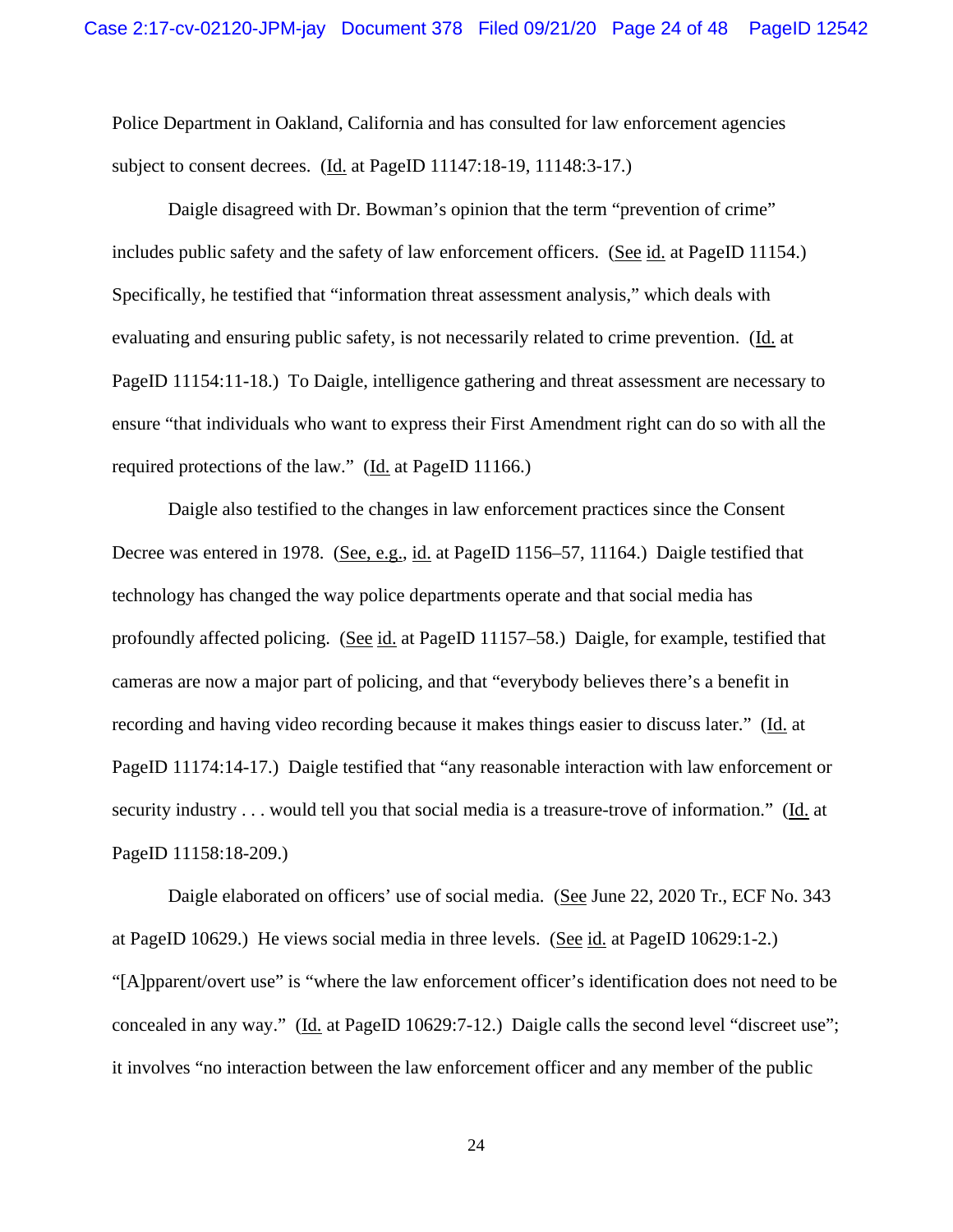maintaining the social media account." (Id. at PageID 10629:22-25, 10630:1-6.) The third and most invasive level under Daigle's system is "covert use" which involves the use of another name or identity and requires the "most intensive guidelines or supervision controls[.]" (Id. at PageID 10630:10-23.) Daigle provided little guidance on how best to implement these criteria. (See id. at PageID 10631:3-8.) Daigle equated training police officers on these three levels to training officers regarding the different levels of Fourth Amendment protections. (Id. at PageID 10632:3-10.)

Daigle testified that police should have broad authority to respond to First Amendment gatherings and protests. (See id. at PageID 10633–38.) It is Daigle's view that law enforcement should be present at all protests or First Amendment events, regardless of their content or their size, to ensure the safety of the public and law enforcement. (See generally id.)

Daigle believes that it is a best police practice to "share personal information . . . collected in the course of a criminal investigation with a private entity like a security force of a private company." (Id. at PageID 10638:13-19.) Daigle testified that modern policing requires interagency information sharing. (Id. at PageID 10641.)

#### **III. LEGAL STANDARD**

"A consent decree is essentially a settlement agreement subject to continued judicial policing." Williams v. Vukovich, 720 F.2d 909, 920 (6th Cir. 1983). A consent decree shares the "attributes of both a contract and of a judicial act." Id. (citing United States v. ITT Cont'l Banking Co., 420 U.S. 223, 236 n.10 (1975)). "It is both 'a voluntary settlement agreement which could be fully effective without judicial intervention' and 'a final judicial order . . . plac[ing] the power and prestige of the court behind the compromise struck by the parties.'" Vanguards of Cleveland v. City of Cleveland, 23 F.3d 1013, 1017 (6th Cir. 1994) (quoting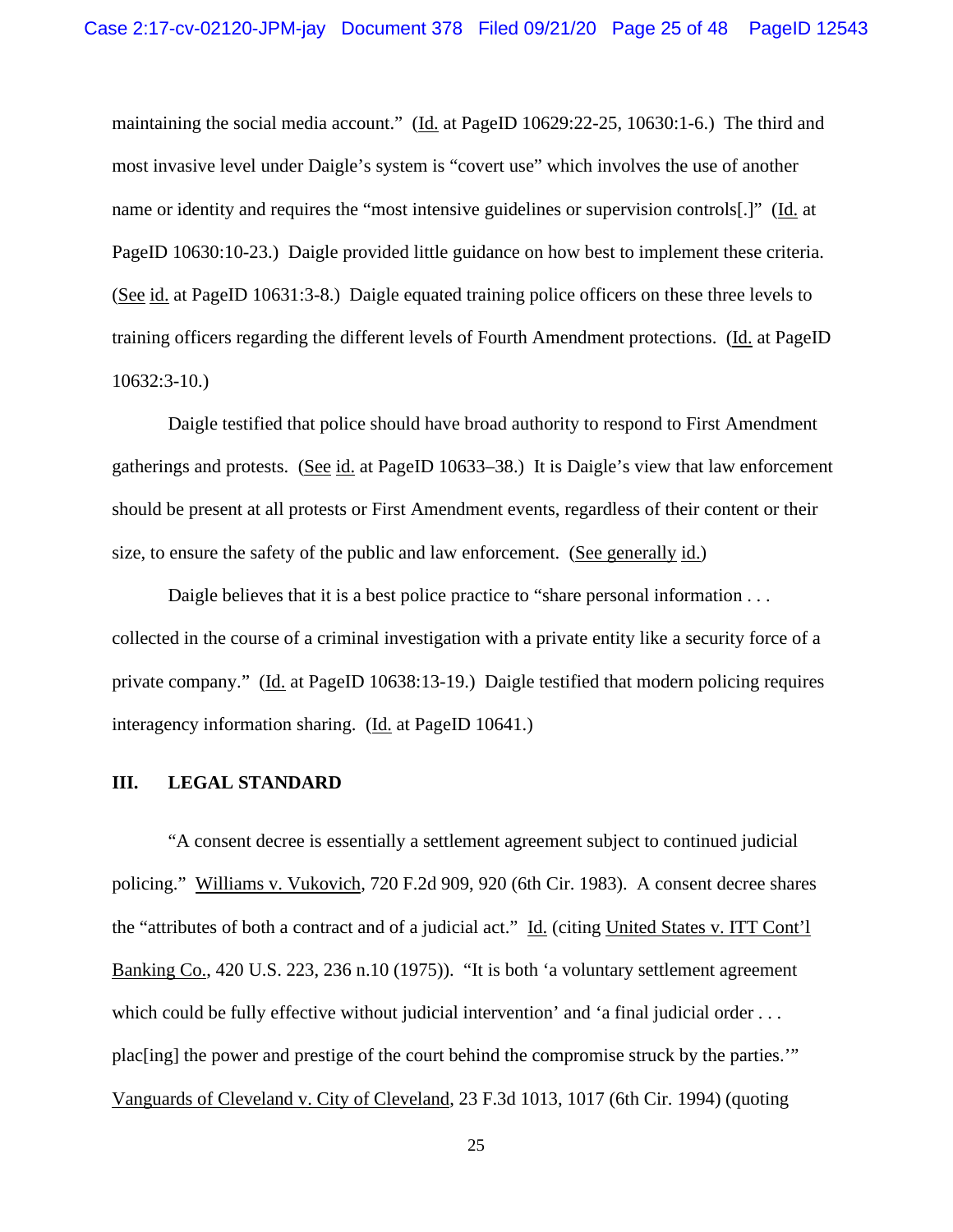Williams, 720 F.2d at 920). Because a consent decree "memorializes the bargained for position of the parties," it "should be strictly construed to preserve the bargained for position of the parties." Williams, 720 F.2d at 920. The "scope of a consent decree must be discerned within its four corners, and not by reference to what might satisfy the purposes of one of the parties to it or by what might have been written had the plaintiff established his factual claims and legal theories in litigation." Vanguards, 23 F.3d at 1017 (quoting Firefighters Local Union No. 1784 v. Stotts, 467 U.S. 561, 574 (1984)) (internal quotation marks omitted).

"Once approved, the prospective provisions of a consent decree operate as an injunction." Id. at 1018 (quoting Williams, 720 F.2d at 920) (internal quotation marks omitted); see also Waste Mgmt. of Ohio, Inc. v. City of Dayton, 132 F.3d 1142, 1145 (6th Cir. 1997). The court "retain[s] jurisdiction over the decree during the term of its existence" to "protect the integrity of the decree with its contempt powers" and to "modify the decree should 'changed circumstances' subvert its intended purpose." Williams, 720 F.2d at 920. Despite the contractual nature of a consent decree, the court is "not bound under all circumstances by the terms contained within the four corners of the parties' agreement." Lorain NAACP v. Lorain Bd. of Educ., 979 F.2d 1141, 1148 (6th Cir. 1992).

Federal Rule of Civil Procedure 60(b) governs the modification of consent decrees. See Rufo v. Inmates of Suffolk Cty. Jail, 502 U.S. 367, 378 (1992). The Rule provides six grounds by which a party, upon motion, may be relieved of "a final judgment, order, or proceeding." Fed. R. Civ. P. 60(b)(1)–(6). Under Rule 60(b)(5), a party may seek relief from a final judgment, order or proceeding on the grounds that "the judgment has been satisfied, released, or discharged; it is based on an earlier judgment that has been reversed or vacated; or applying it prospectively is no longer equitable." Fed. R. Civ. P. 60(b)(5).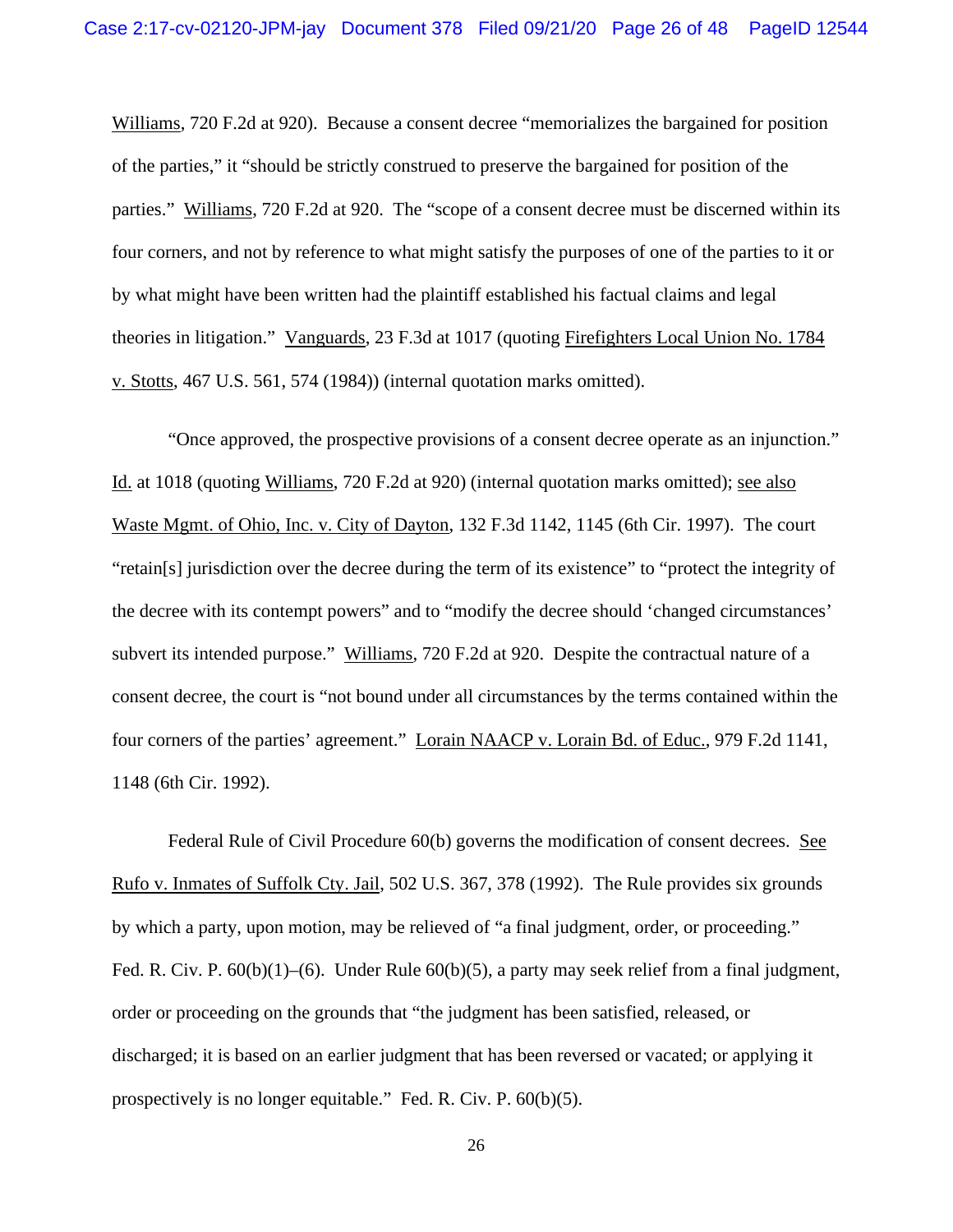The "party seeking modification of a consent decree bears the burden of establishing that a significant change in circumstances warrants revision of the decree." Rufo, 502 U.S. at 383. "Modification of a consent decree may be warranted" under Rule 60(b)(5): (1) "when changed factual conditions make compliance with the decree substantially more onerous"; (2) "when a decree proves to be unworkable because of unforeseen obstacles"; or (3) "when enforcement of the decree without modification would be detrimental to the public interest." Vanguards, 23 F.3d at 1018 (quoting Rufo, 502 U.S. at 367).

Courts should take a flexible approach to modification of institutional reform decrees. Horne v. Flores, 557 U.S. 433, 450 (2009); see also Rufo, 502 U.S. at 381; Lorain, 979 F.2d at 1149 (6th Cir. 1992). Courts must employ a flexible approach to modification of institutional reform consent decrees because they "remain in force for many years, and the passage of time frequently brings about changed circumstances . . . that warrant reexamination of the original judgment." Horne, 557 U.S. at 448. Such decrees implicate "sensitive federalism concerns" and involve dynamics not found in other types of litigation. Id.; see also Missouri v. Jenkins, 515 U.S. 70, 99 (1995). Binding later local officials to their predecessors' decisions may "improperly deprive future officials of their designated legislative and executive powers." Horne, 557 U.S. at 449 (quoting Frew v. Hawkins, 540 U.S. 431, 441 (2004)). The court must "defer to local government administrators" when modifying institutional reform decrees because such individuals have the "'primary responsibility for elucidating, assessing, and solving' the problems of institutional reform . . . ." Rufo, 502 U.S. at 392 (quoting Brown v. Board of Education, 349 U.S. 294, 299 (1955)).

Modification is not warranted in all circumstances. Rufo, 502 U.S. at 383. "Rule 60(b)(5) provides that a party may obtain relief from a court order when 'it is no longer equitable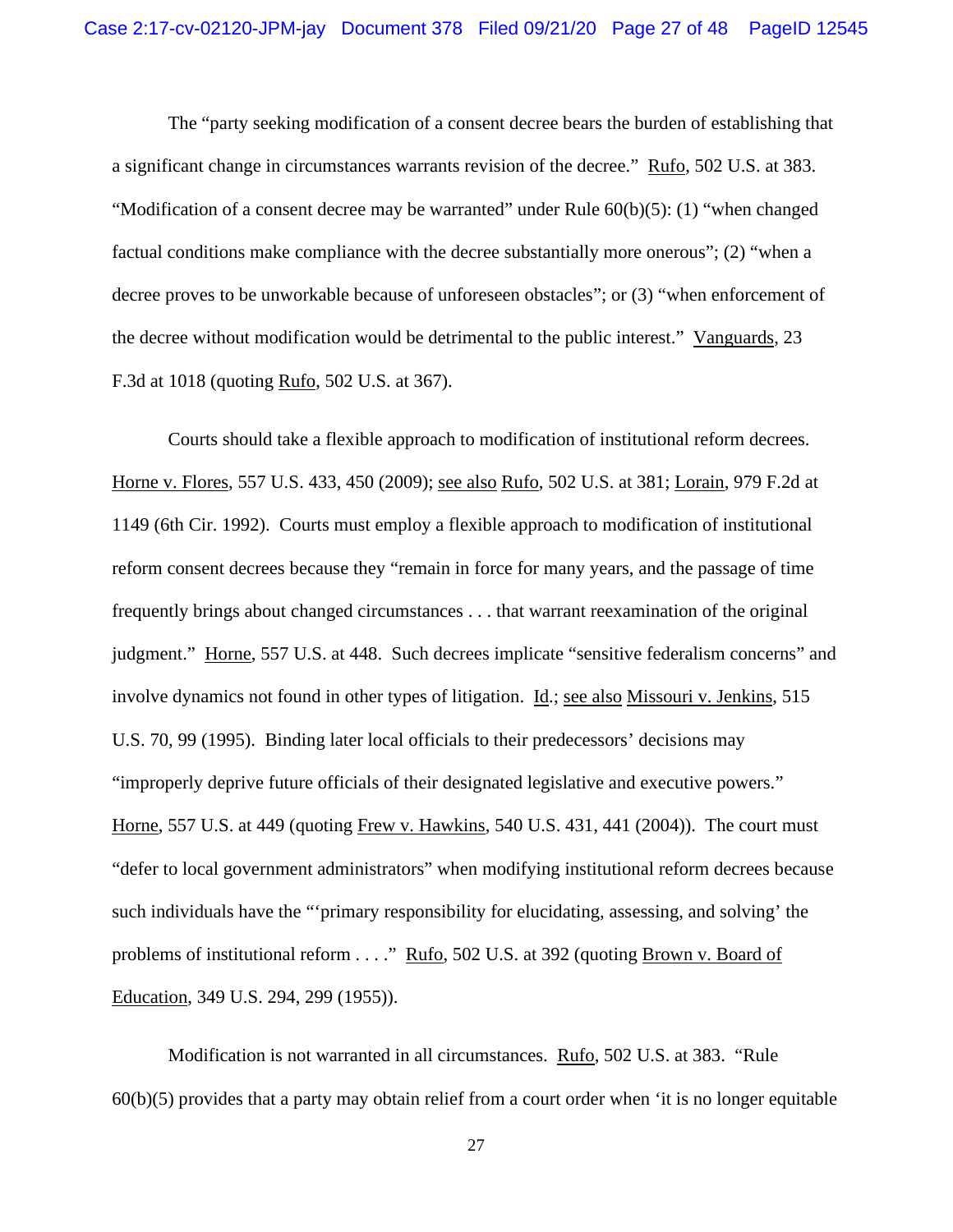that the judgment should have prospective application,' not when it is no longer convenient to live with the terms of a consent decree." Id.

If the moving party demonstrates that changed factual circumstances warrant modification, the court must determine whether "the proposed modification is suitably tailored to the changed circumstances." Id. at 391. "[T]hree matters should be clear." Id. First, "a modification must not create or perpetuate a constitutional violation." Id. Second, "[a] proposed modification should not strive to rewrite a consent decree so that it conforms to the constitutional floor." Id. Third, "[t]he court should not 'turn aside to inquire whether some of [the provisions] of the decree] upon separate as distinguished from joint action could have been opposed with success if the defendants had offered opposition." Id. at 392 (quoting United States v. Swift  $&$ Co., 286 U.S. 106, 116–17 (1932)).

## **IV. ANALYSIS**

# *A. The ACLU-TN and the City's Jointly Proposed Modifications to the Kendrick Consent Decree*

The Parties agree on sixteen proposed modifications to the Kendrick Consent Decree. (See ECF Nos. 309 & 327.) The analytical framework used to determine whether the parties can stipulate to modifications of a consent decree is a novel issue. This is especially true in the context of institutional reform consent decrees. The Court begins with the proposition that only the original parties to the decree, or their assignees, have standing to enforce its terms. See Evoqua Water Techs., LLC v. M.W. Watermark, LLC, 940 F.3d 222, 228 (6th Cir. 2019) ("A consent decree is not enforceable directly or in collateral proceedings by those who are not parties to it." (quoting Williams, 720 F.2d at 920)). Because the ACLU-TN has standing to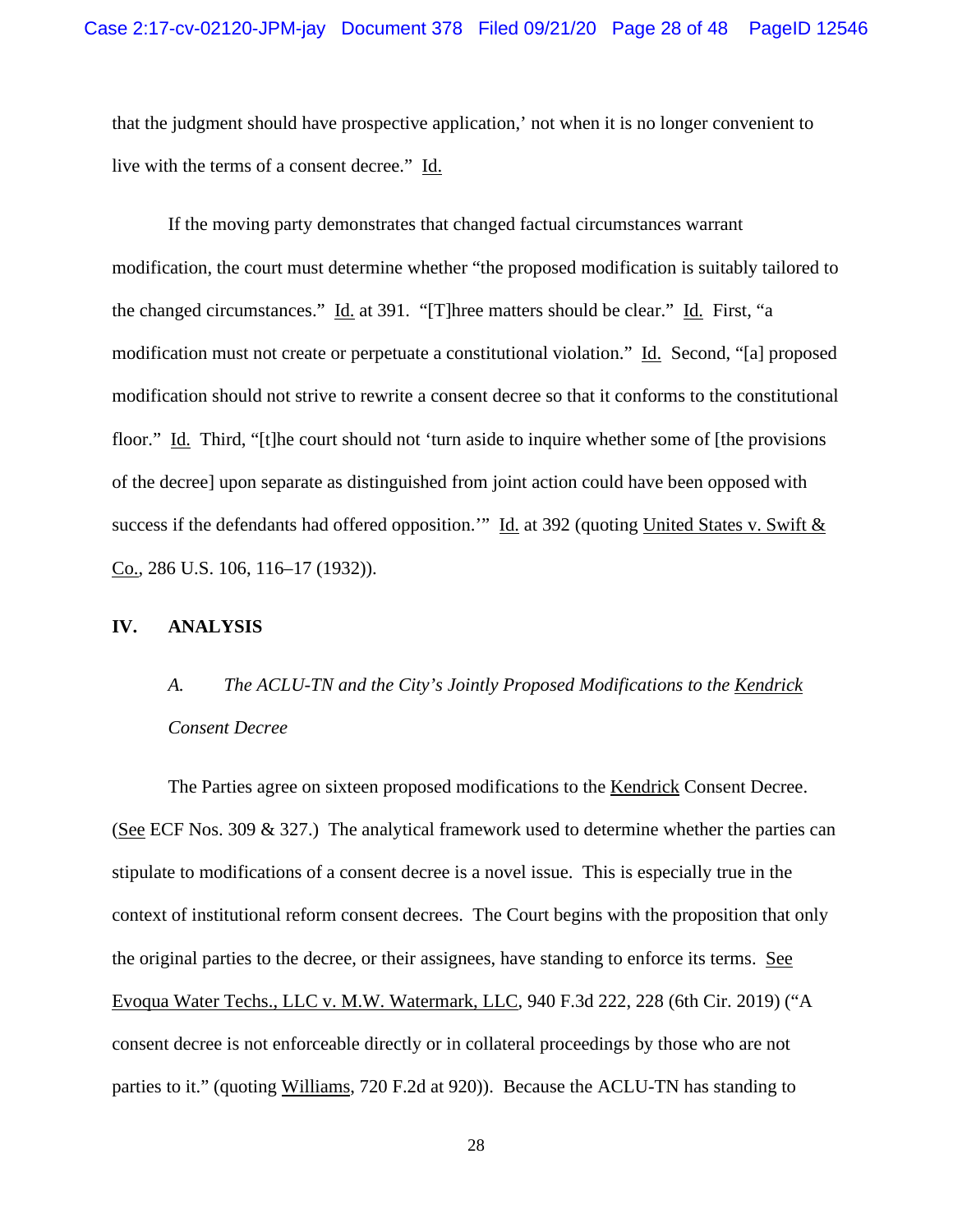enforce the terms of the Kendrick Consent Decree, it has the corollary power to consent to modifications of the Decree.

Although the ACLU-TN has the authority to agree to such modifications, because the Kendrick Consent Decree is a final court judgment, the Court cannot accept the Parties' agreed to modifications if the proposed changes do not comply with Rule 60(b). See Cleveland Firefighters for Fair Hiring Practices v. City of Cleveland, 669 F.3d 737, 741 (6th Cir. 2012) ("[A] district court is not merely an instrument of a consent decree or of the parties' stipulations with respect to it  $\dots$ ."); see also Ne. Ohio Coal. For the Homeless v. Husted, No. 2:06–CV–896, 2013 WL 4008758, at \*4 (S.D. Ohio Aug. 5, 2013) ("Despite the contractual nature of a consent decree, however, this Court is not merely an instrument of a consent decree and the decree is nonetheless subject to Rule 60(b) . . . because it is a judicial decree that is subject to the rules generally applicable to other judgments and decrees." (quoting Ne. Ohio Coal. For the Homeless v. Husted, 969 F.3d 580, 601–02 (6th Cir. 2012)) (internal quotation marks omitted)). Although the Parties to the Agreement may have standing to propose modifications to the terms of the agreement, the Court still must determine whether the Parties have met their burden for modification under Rule 60(b)(5). See Cleveland Firefighters, 669 F.3d at 741. Under Rule 60(b), the Court may only grant the stipulated modifications to the Kendrick Consent Decree if, based on the evidentiary record before it, the Parties have demonstrated that "changed factual conditions make compliance with the decree substantially more onerous," the decree "proves to be unworkable because of unforeseen obstacles," and if "enforcement of the decree without modification would be detrimental to the public interest." Vanguards, 23 F.3d at 1018 (quoting Rufo, 502 U.S. at 367). Here, the Parties have met this burden.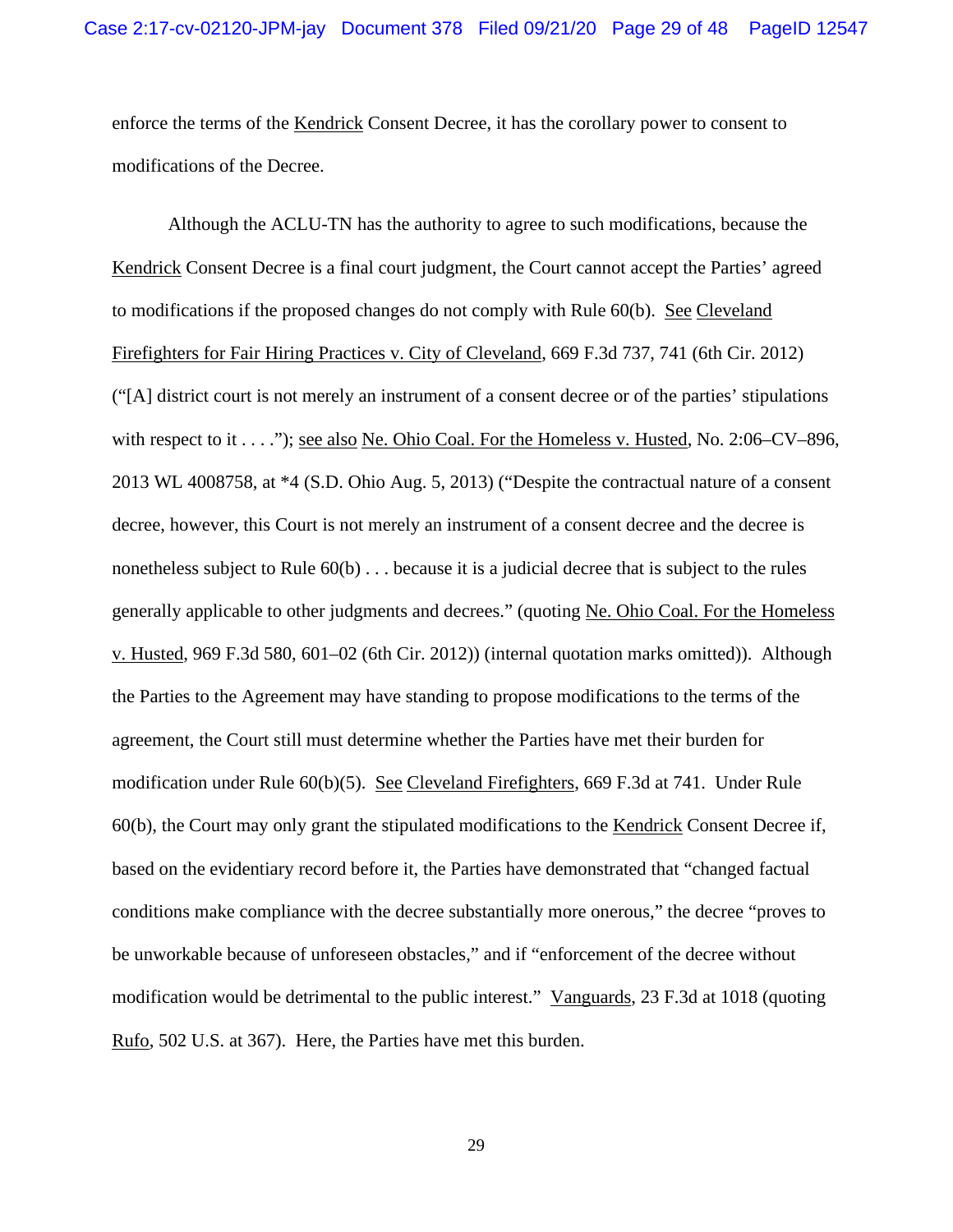The Court is especially cognizant that it must take a flexible approach to modifying institutional reform consent decrees. See Horne, 557 U.S. at 450. The significant testimony from MPD command staff and leadership demonstrates the need to update the Kendrick Consent Decree to protect the bargain struck by the Parties to the Decree in 1978 while also recognizing that law enforcement needs to effectively protect the public in a changing world. The competing interests of the First Amendment rights of the citizens of Memphis and the need for effective policing and public safety would be served by the jointly proposed modifications. The Parties' post-trial briefing demonstrates the significant evidence in the record supporting the need for these jointly proposed modifications as well as the Parties' reasons for each modification.<sup>[7](#page-45-0)</sup> (See City's Post-Trial Br., ECF No. 348 at PageID 11380–400; see also ACLU-TN's Post-Trial Br., ECF No. 349 at PageID 11411–16.)

The record demonstrates that astonishing technological change has occurred since the entry of the Consent Decree in 1978. The advent of social media, the development of body worn cameras and pole cameras and other new technologies have dramatically changed the way law enforcement agencies operate in the United States. Most, if not all, of the Parties' jointly proposed modifications respond to the need to update the Kendrick Consent Decree to allow the MPD to effectively make use of these important technologies while protecting Memphians' First Amendment rights.

Replacing the word "political intelligence" with First Amendment-related intelligence also does not affect the Decree's core values. As many of the witnesses testified, MPD officers are confused as to the meaning of the term "political intelligence." If MPD officers better

<sup>&</sup>lt;sup>7</sup> The Court excludes from this section the City's Proposed Modifications to § H of the Kendrick Consent Decree, as the ACLU-TN opposes this suggested modification to the Decree. (See id. at PageID 11399–400.)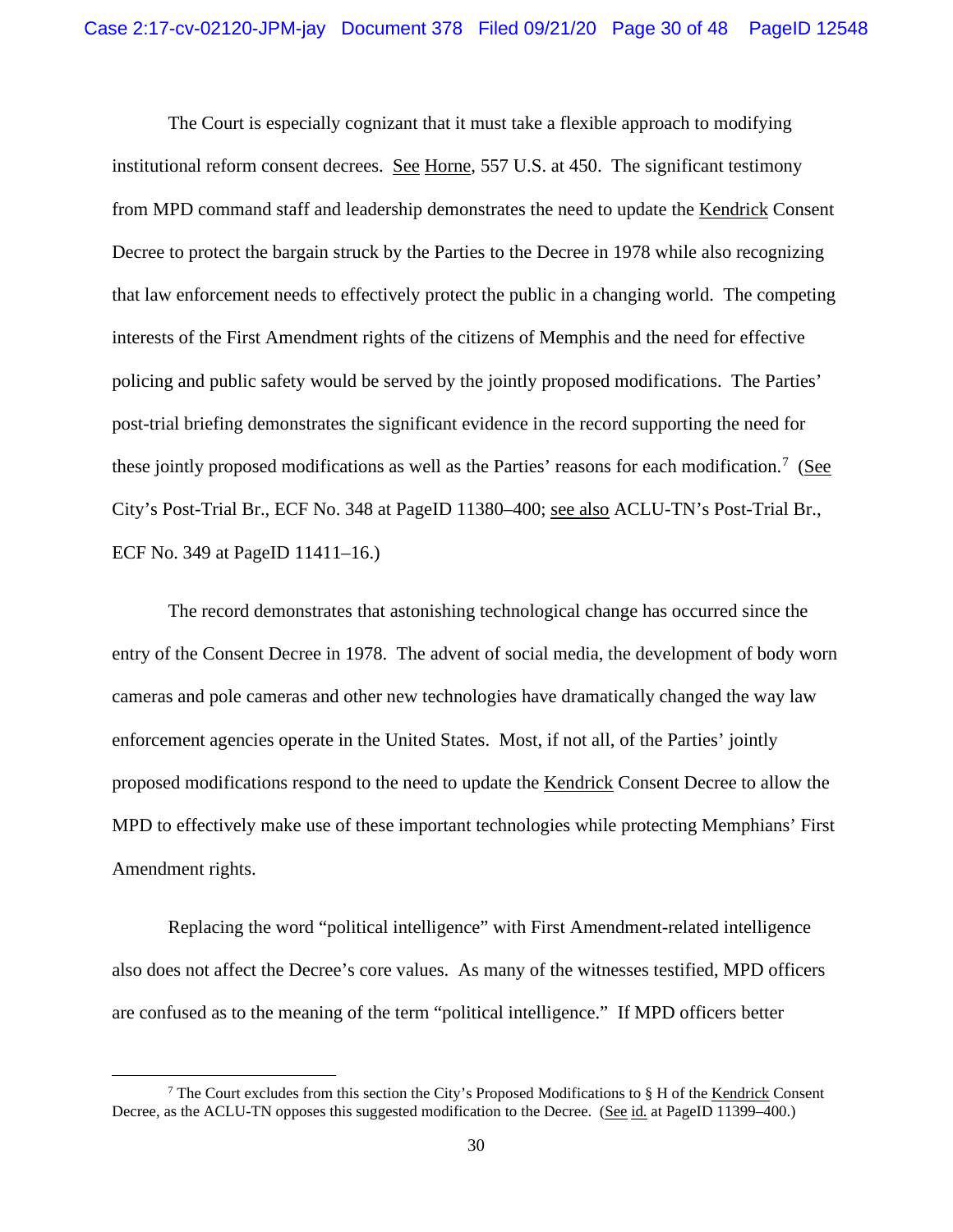understand the protections of the Kendrick Consent Decree, they will be better prepared to abide by its terms. The Court is satisfied that the term "First Amendment-Related intelligence" is an adequate substitute for the term "political intelligence" and protects the Kendrick Consent Decree's core values.

The Court recognizes that the Monitoring Team raised several concerns with the Parties' proposed modifications. Dr. Rachel Levinson-Waldman expressed her concerns with the term "threat assessments." See supra Sec. III.A. She also expressed concerns over the inclusion of the term cyberbullying in Paragraph 8 of § G and the inclusion of certain language in the definition of First Amendment-Related Intelligence. Id. Dr. Bowman also raised concerns regarding the definition of "legitimate law enforcement purpose." See supra Sec. III.B. The training, guidance and instruction of MPD officers on the limitations imposed on the MPD by the Kendrick Consent Decree will ensure that these concerns are not realized. The Monitoring Team's primary role going forward is to craft the City of Memphis's social media investigative guidelines and develop MPD training protocols to implement these guidelines. This responsibility provides the Monitoring Team with the opportunity to put in place structures to prevent such abuses.

## *B. Section I of the Kendrick Consent Decree*

Section I currently reads: "The defendants and the City of Memphis shall not encourage, cooperate with, delegate, employ or contract with, or act at the behest of, any local, state, federal or private agency, or any person, to plan or conduct any investigation, activity or conduct prohibited by this Decree." (Kendrick Consent Decree § I, Opinion and Order, ECF No. 151 at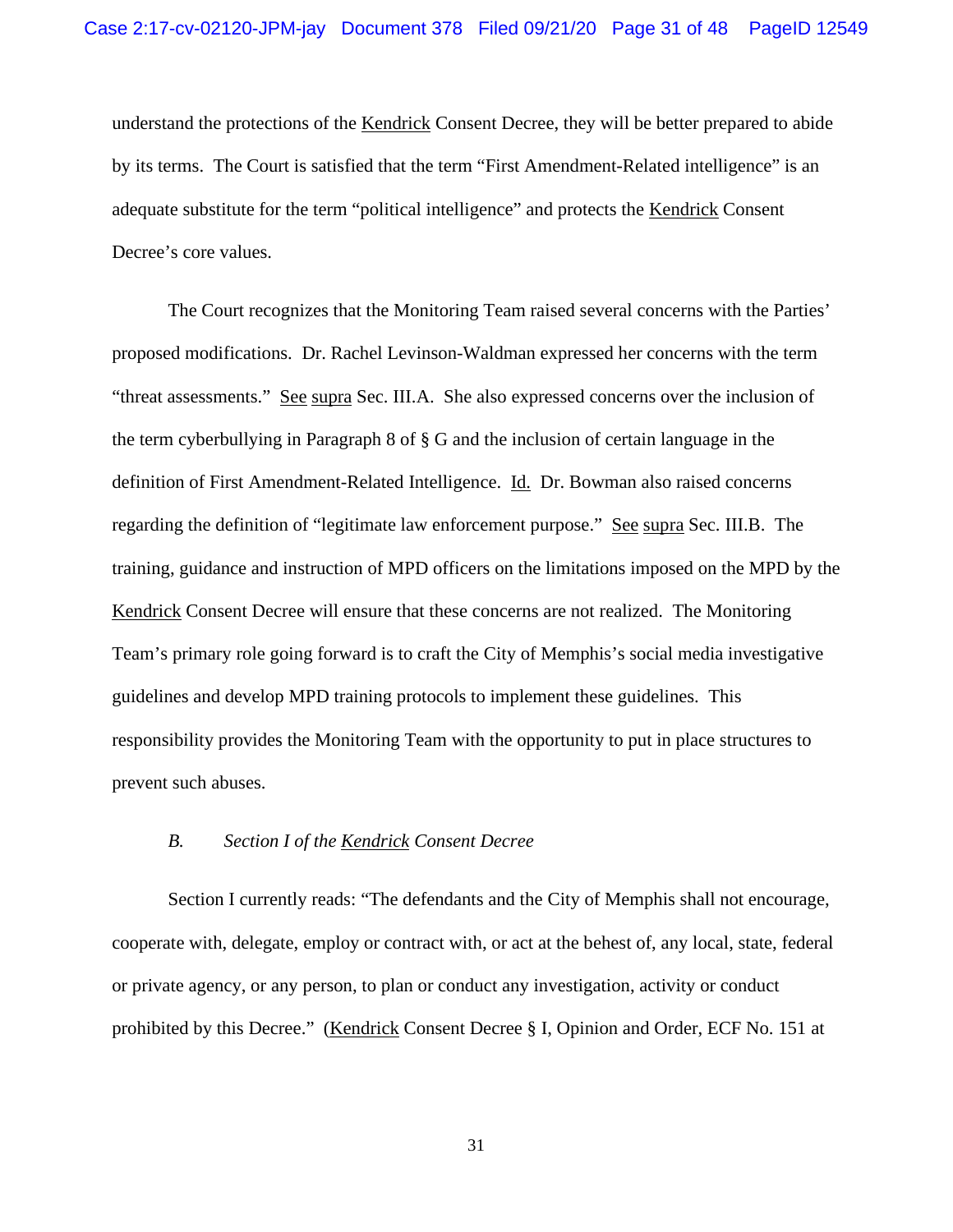PageID 6285.) The City's proposed modification to the Kendrick Consent Decree reads as follows:

The defendants and the City of Memphis shall not encourage, **cooperate with,** delegate, employ or contract with, or act at the behest of, any local, state, federal or private agency, or any person, to plan or conduct any investigation, activity or conduct prohibited by this Decree. **In other words, the City may not direct another agency to act as its surrogate to violate the Consent Decree or accept information that the City knows or should reasonably have known was collected in a manner that would violate the United States Constitution.**

**Under this section, the City may receive information from other entities that does constitute First Amendment-Related intelligence for a legitimate law enforcement purpose provided that the City may not act upon such information without obtaining an Authorization pursuant to Section G. The City may not act upon or catalog information from other agencies constituting First Amendment-Related intelligence that is unrelated to any legitimate law enforcement purpose. Nothing in this [s]ection precludes the City from receiving tips from non-law enforcement agencies or individuals**.

(Trial Ex. 25, ECF No. 336-4 at PageID 10356 (emphasis in original).) The City's proposal would therefore remove the phrase "cooperate with" from the first paragraph of § I, would add a line to the first paragraph of § I interpreting the section's limitations on joint operations, and would allow the City to accept First Amendment-related intelligence from other agencies, if accepted for a legitimate law enforcement purpose, so long as such information sharing is authorized pursuant to the review and authorization procedure codified by § G of the Decree. (Compare id. with ECF No. 151 at PageID 6285.)

Before addressing the City's proposed modifications to  $\S$  I, the Court notes that much of the City's confusion over the meaning of § I arises out of a lack of training and top-down supervision by MPD legal advisors and officials. The Monitor's Post-Trial Brief summarizes this point well. (See generally Independent Monitor's Post-Trial Br., ECF No. 350.) Most, if not all, of the situations where MPD officers experienced confusion over their ability to participate in joint operations or engage in criminal investigations with other law enforcement entities did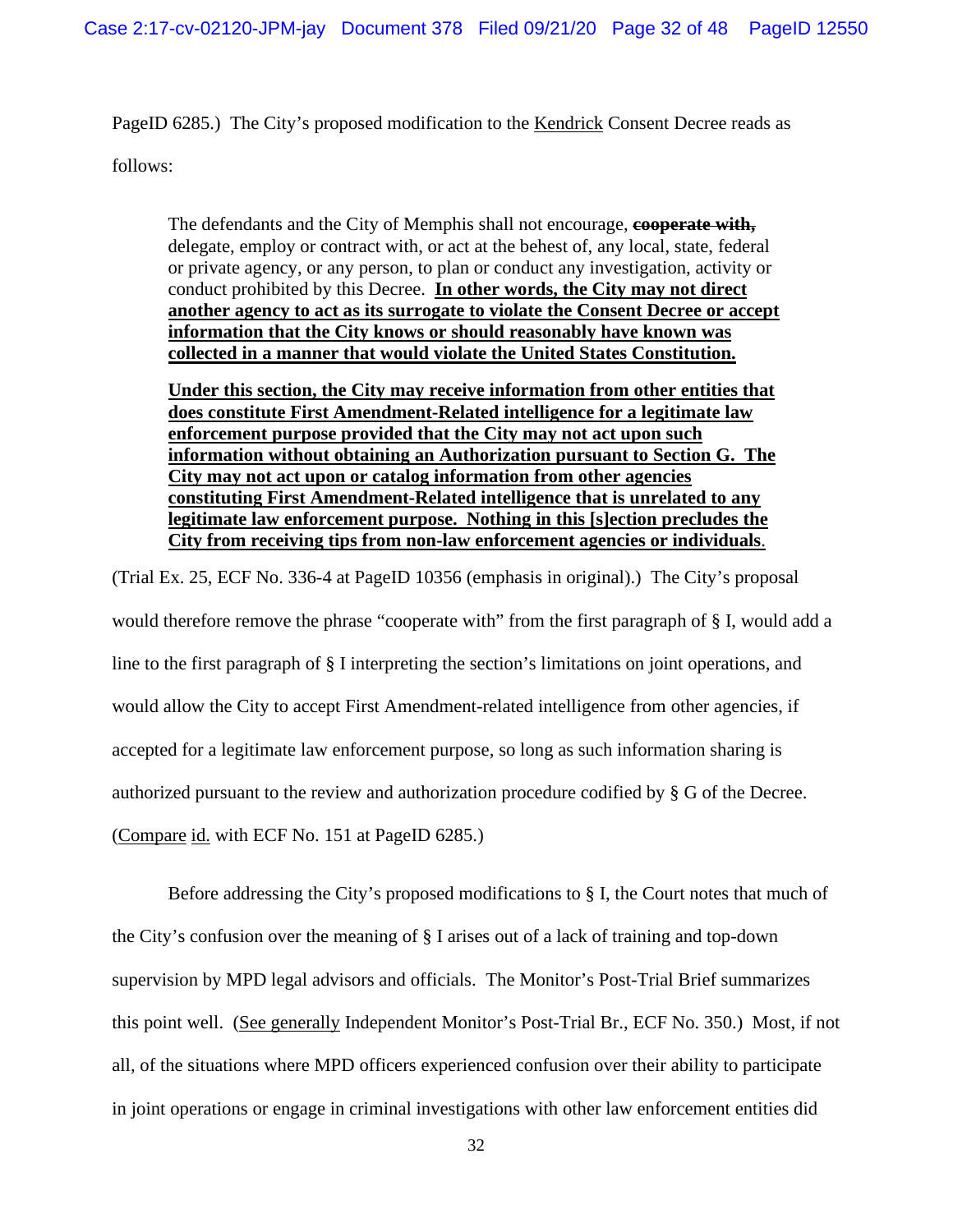not implicate § I of the Decree. For example, as Major Goods' testimony demonstrates, it is unlikely that any information received by the MGU from outside law enforcement agencies would implicate § I or would require significant vetting under § G of the Decree. The MGU's investigations necessarily have a "criminal nexus," and purely criminal investigations do not implicate § I's restrictions on joint operations. The same goes for the City's investigations of cross-border criminal acts that require interagency information sharing and cooperation, as detailed by the testimony of Deputy Director Crowe. (See Trial Ex. 22.<sup>[8](#page-45-0)</sup>) All of those investigations targeted purely criminal conduct and therefore did not implicate § I's and the Decree's prohibitions.

The record also demonstrates that the City has not properly instructed officers on the interpretation of § I provided by the Court in the November 13, 2019 Order Denying the City's Motion for Immediate Modification. The Order was clear that the Kendrick Consent Decree, and § I more specifically, "require[s] the City to reject outright *only* information constituting political intelligence that is unrelated to any legitimate law enforcement activities." (Trial Ex. 26, ECF No. 250 at PageID 8417 (emphasis in original).) Section I "does not prohibit the police from receiving information gathered as the result of legitimate criminal investigations, supported by reasonable suspicion or probable cause, and unrelated to any protected First Amendment activities." (Id. at PageID 8417.) The testimony of the several members of the MPD at the Hearing demonstrates that confusion exists regarding the scope of § I. This confusion should have been eliminated by the November 2019 Order. (See, e.g., June 19, 2020 Tr., ECF No. 346 at PageID 11227–28.) The City has not adequately relayed the Court's rulings to MPD officers.

<sup>&</sup>lt;sup>8</sup> This exhibit was listed for identification only and is not substantive evidence. The content was provided to the Court through the testimony of Deputy Director Donald Crowe of the MPD.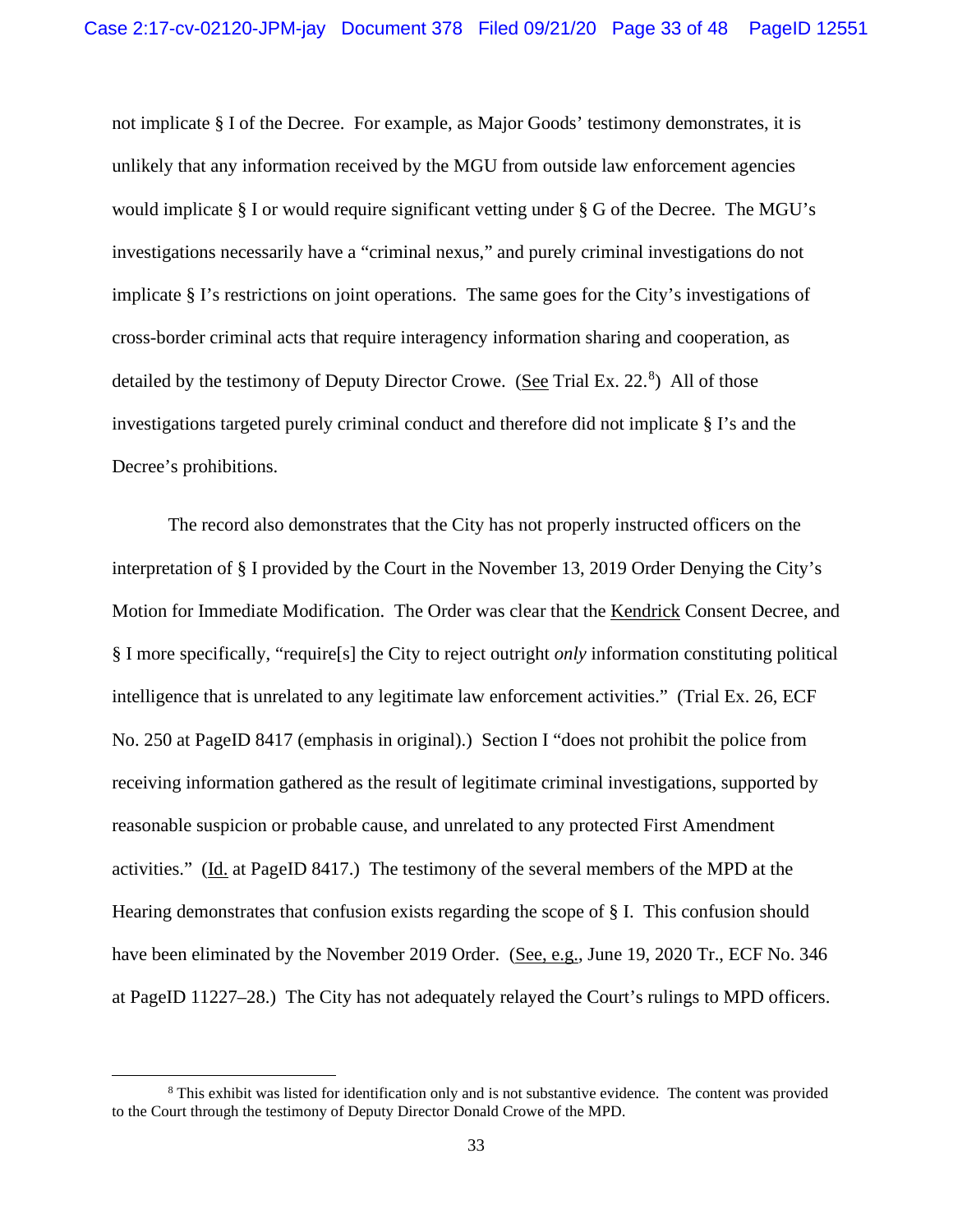Moreover, given that the City has yet to implement the audit and compliance program approved by the Court or to draft social media policy guidelines for use by MPD officers, it is not appropriate to modify § I based solely on confusion caused by City officials' failure to educate MPD officers on the proper interpretation and implementation of the Kendrick Consent Decree.

MPD officers receive a wide variety of training on complex legal issues. The record does not support the conclusion that providing officers with additional training on the Kendrick Consent Decree would be ineffective or would fail to clear up officer confusion over the Decree's prohibitions.

Despite these findings, the Court will address the merits of each of the City's proposed modifications.

## *1. Meaning of the Phrase "Cooperate With"*

At the Hearing, several officers of the MPD testified that they were confused or unclear as to the meaning of the term "cooperate with" as used in § I. (See, e.g., City's Post-Trial Brief, ECF No. 348 at PageID 11404.) The City seeks to remove this phrase to clear up any confusion regarding § I's limitations on the City's participation in joint operations. (See id. at 11401.) The Court finds that (1) the meaning of the phrase "cooperate with" is not overly broad or confusing, and that (2) when read in the context of § I, the phrase "cooperate with" does not prevent the City from participating in joint operations with outside law enforcement agencies.

As stated above, consent decrees have the qualities of both contracts and judicial orders. See Williams, 720 F.2d at 920. The interpretation of a consent decree's terms is governed by principles of contract law, and because a consent decree is a federal judgment, federal common law applies. See Evoqua, 940 F.3d at 239–40 (Bush, J., concurring) ("The above-stated rules of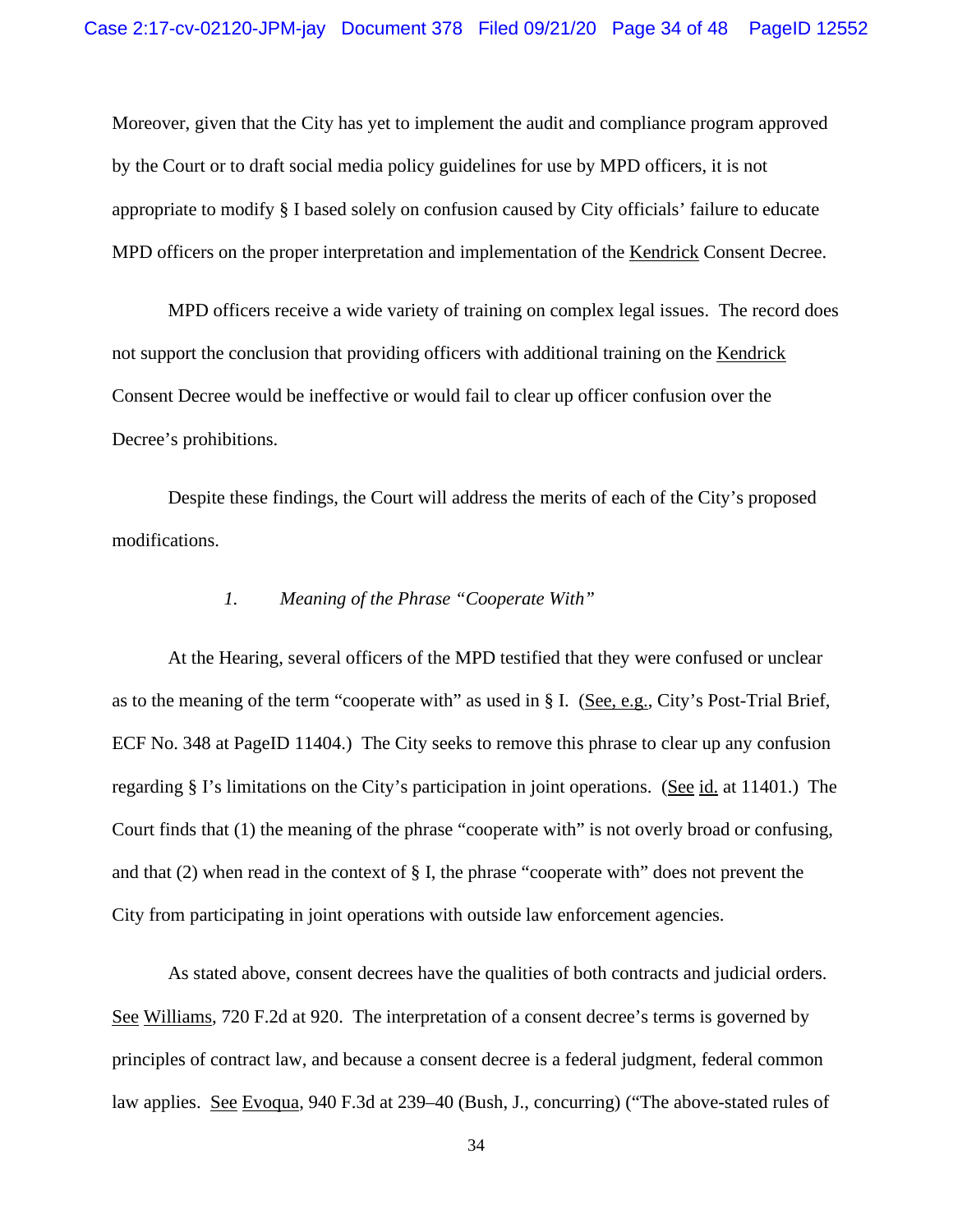federal consent decree interpretation have been stated by the Supreme Court as principles of federal common law."). "In the absence of controlling federal law, contractual interpretation of the Consent Judgment is governed by [the forum state's] law." Id. at 229 (citing Sault Ste. Marie Tribe of Chippewa Indians v. Engler, 146 F.3d 361, 372 (6th Cir. 1998)). In this case, the Court looks to Tennessee law as the source of federal common law. See Sault Ste. Marie, 146 F.3d at 372 ("Because this [consent decree] was formed in the State of Michigan, it is interpreted under Michigan law.").

When construing contractual terms, "[the court's] task is to ascertain the intention of the parties based upon the usual, natural, and ordinary meaning of the contractual language." Planters Gin Co. v. Fed'l Compress & Warehouse, Co., Inc., 78 S.W.3d 885, 889–90 (Tenn. 2002) (quoting Guiliano v. Cleo, Inc., 995 S.W.2d 88, 95 (Tenn. 1999)) (internal quotation marks omitted). Contractual terms and provisions "must be interpreted in the context of the entire contract<sup>[,]</sup> . . . for one clause may modify, limit, or illustrate another." D & E Constr. Co., Inc. v. Robert J. Denley Co., Inc., 38 S.W.3d 513, 519 (Tenn. 2001) (quoting Frizzell Constr. Co. v. Gatlinburg, L.L.C., 9 S.W.3d 79, 85 (Tenn. 1999)) (internal quotation marks omitted); see also Vanguards, 23 F.3d at 1017 (The "scope of a consent decree must be discerned within its four corners  $\dots$ .").

The meaning of the term "cooperate with" is not ambiguous. The plain and ordinary meaning of the word "cooperate" is to "act or work with another or others [or] act together or in compliance" with or to "associate with another or others for mutual benefit." Cooperate, Miriam-Webster Dictionary, (11th ed. 2016); see also Cooperate, Oxford English Dictionary, (2d ed. 1989) (defining the intransitive verb "cooperate" as "[t]o work together, act in conjunction (*with* another person or thing, *to* an end or purpose, or *in* a work)" (emphasis in original)). The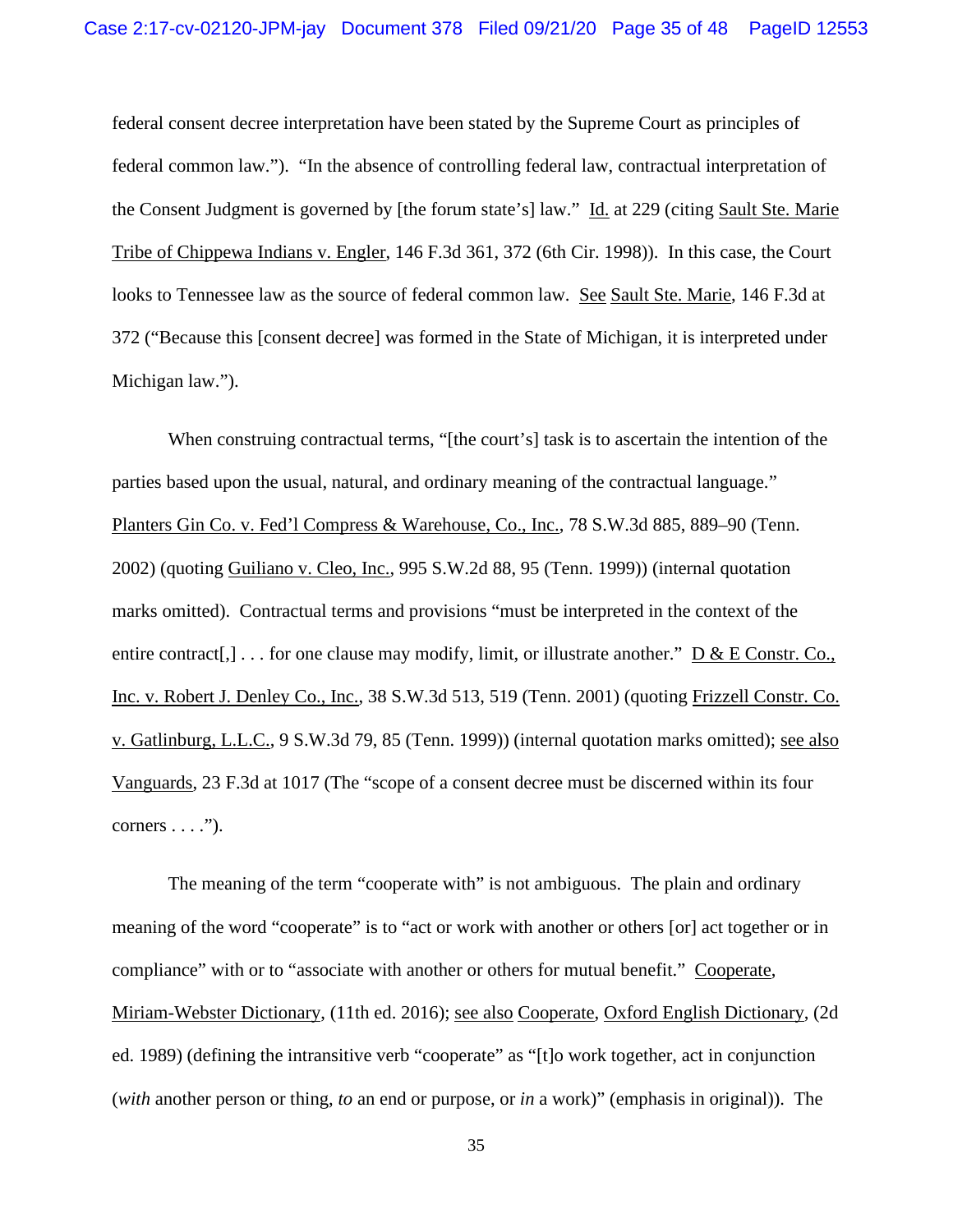City's assertion that the term cooperate is overbroad and prevents the City from participating in joint operations ignores the context of the phrase. Under § I, the City shall not "cooperate with . . . any local, state, federal or private agency, or any person, *to plan or conduct any investigation, activity or conduct prohibited by this Decree*." (Kendrick Consent Decree § I, Opinion and Order, ECF No. 151 at PageID 6285.) The term "cooperate with," when read in context of this limiting phrase, therefore only prohibits the MPD from cooperating with other agencies to violate or to plan to violate the Decree. Conduct prohibited by the Decree includes the gathering of, maintenance of, or dissemination of First Amendment-related intelligence. Such conduct is necessarily wholly unrelated to the investigative activities of the MPD's joint operations, all of which deal exclusively with investigations into purely criminal conduct. And, as the November 2019 Order made clear, purely criminal investigations do not implicate the Decree's protections. (See ECF No. 250 at PageID 8417–18.)

The City's concerns are therefore not supported by the plain meaning of the term "cooperate with" as used in § I of the Kendrick Consent Decree. When read in its proper context, the term in no way prevents the City from cooperating with any other agency for criminal investigative purposes. It only limits joint operations where the City's participation would be violating the Decree or where the City engages in operations or shares information for the purpose of violating the Decree. The record does not demonstrate that the activities of the MPD undertaken in connection with ongoing joint operations would violate the Kendrick Consent Decree's ban on the gathering, maintenance, or dissemination of First Amendmentrelated intelligence.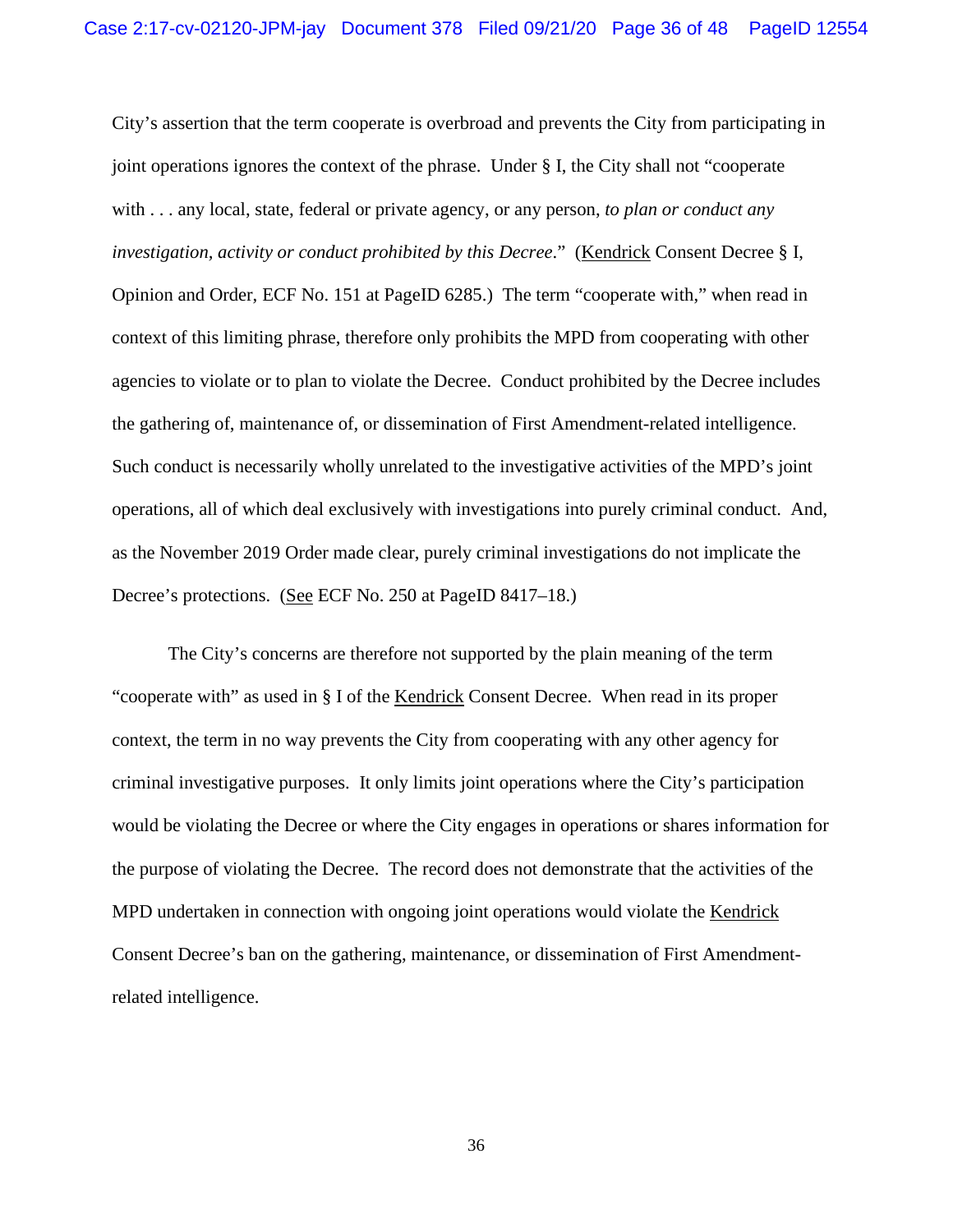*2. Addition of the Line: "In other words, the City may not direct another agency to act as its surrogate to violate the Consent Decree or accept information that the City knows or should reasonably have known was collected in a manner that would violate the United States Constitution.*

The City's additional request to add language to the first paragraph of § I fails as a matter of law. "A proposed modification should not strive to rewrite a consent decree so that it conforms to the constitutional floor." Rufo, 502 U.S. at 391; see also Doe v. Briley, 511 F. Supp. 2d 904, 924 (M.D. Tenn. 2007). The Kendrick Consent Decree requires the City to do more than the First Amendment requires. (See, e.g., Opinion and Order, ECF No. 151 at PageID 6276 ("The Court recognizes that the City granted its residents privacy rights above and beyond those guaranteed by the Constitution, but that may be the Consent Decree's intended purpose.").) Accepting the City's modification would permit the City to violate the Decree when it shares information with other law enforcement agencies. The proposed modification would rewrite § I only to prevent the City from receiving information from outside law enforcement agencies that violates the Constitution irrespective of whether the receipt of such information violates the Kendrick Consent Decree. The City's proposed rewriting of § I is especially troubling given that the testimony at the Hearing demonstrates the growing importance, and volume, of information sharing between law enforcement agencies. (See, e.g., June 22, 2020 Tr., ECF No. 343 at PageID 10640–41.) The possibility of allowing MPD officers to receive information gathered in violation of the Decree, so long as it was gathered by an outside law enforcement agency in the first instance, would substantially erode the core protections of the Decree.

That said, "[a]lthough state and local officers in charge of institutional litigation may agree to do more than that which is minimally required by the Constitution to settle a case and avoid further litigation," the Court must still "keep the public interest in mind in ruling on a request to modify based on a change in conditions making it substantially more onerous to abide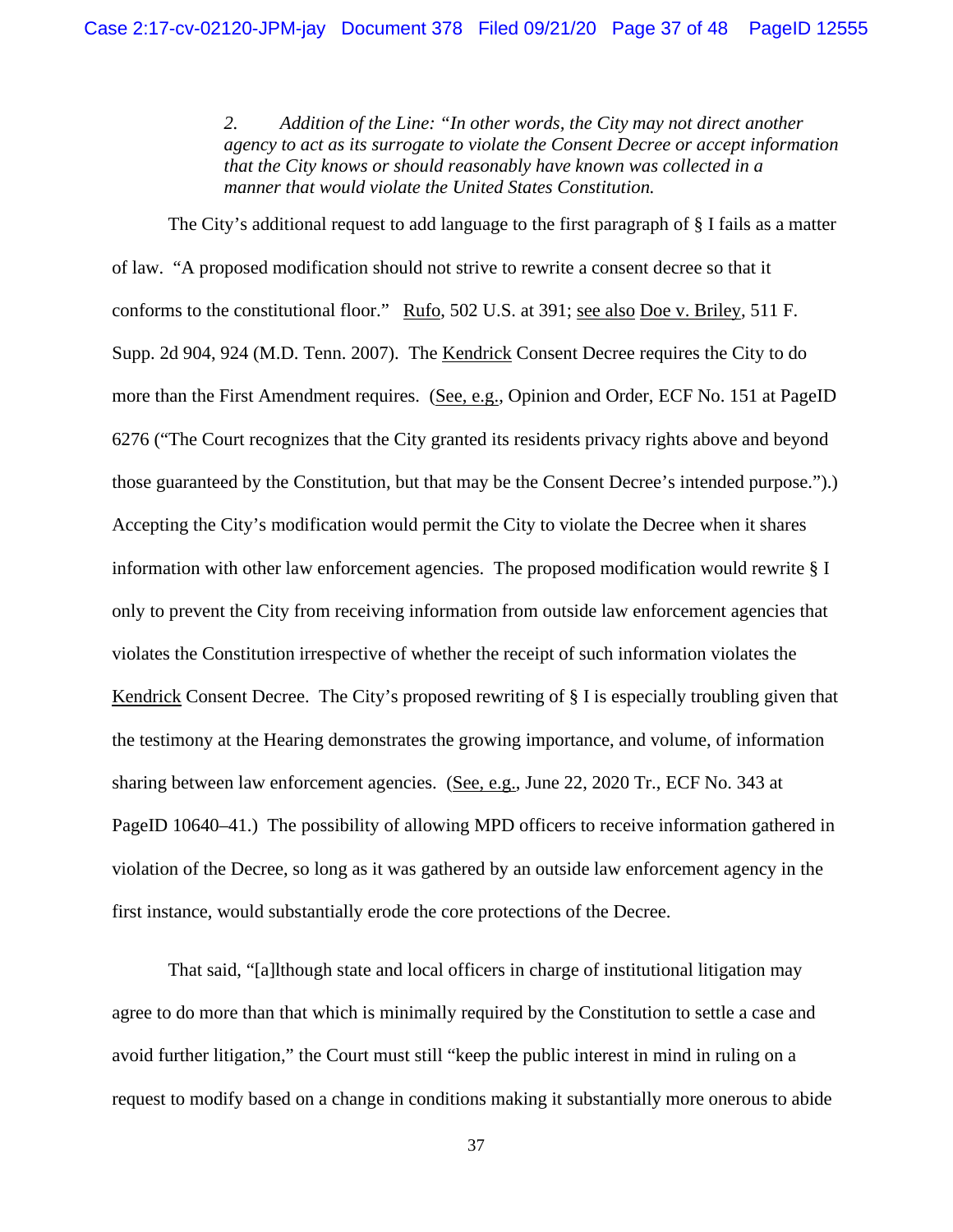by the Decree." Rufo, 502 U.S. at 392. The City has not demonstrated that changed circumstances warrant reducing the protections afforded citizens of Memphis by rewriting § I of the Decree to meet the constitutional floor. Nor has the City demonstrated that § I imposes such an onerous burden on the MPD that it would detrimentally affect the MPD's ability to keep the public safe.

The City has also not provided sufficient evidence demonstrating that information received as a result of investigations conducted by MPD joint operations or received via third party information sharing programs such as Trust Pays and CrimeStoppers requires such onerous vetting to warrant a reduction of the protections afforded citizens of Memphis by the Kendrick Consent Decree. For example, the MGU, as already stated, engages exclusively in gang-related criminal investigations. MGU officers do not investigate First Amendment-related activities. Little to none of its activities will require review and authorization pursuant to § G. Furthermore, investigations by groups such as the Joint Terrorism Task Force are not likely to implicate § I of the Decree. It is unlikely that an investigation into potential terrorist threats in Tennessee or Shelby County would implicate an individual's First Amendment rights.<sup>[9](#page-45-0)</sup> The City has not presented evidence to the Court suggesting otherwise.

The MPD's regular receipt of situational awareness bulletins from the Tennessee Fusion Center also does not warrant modification of § I. The City has not demonstrated that the MPD's inability to receive First Amendment-related intelligence in these bulletins would detrimentally impact the MPD's ability to fight crime and ensure public safety. At the Hearing, Director

<sup>9</sup> The Court recognizes that some terrorist-related investigations may implicate First Amendment-related intelligence. For example, an investigation into a religious or sociopolitical group with ties to terrorism may implicate the target individuals' First Amendment rights. But that is exactly why modification of § G is so important. Allowing the Director to delegate individuals to review and authorize such investigations alleviates the burden placed on the MPD to vet such information.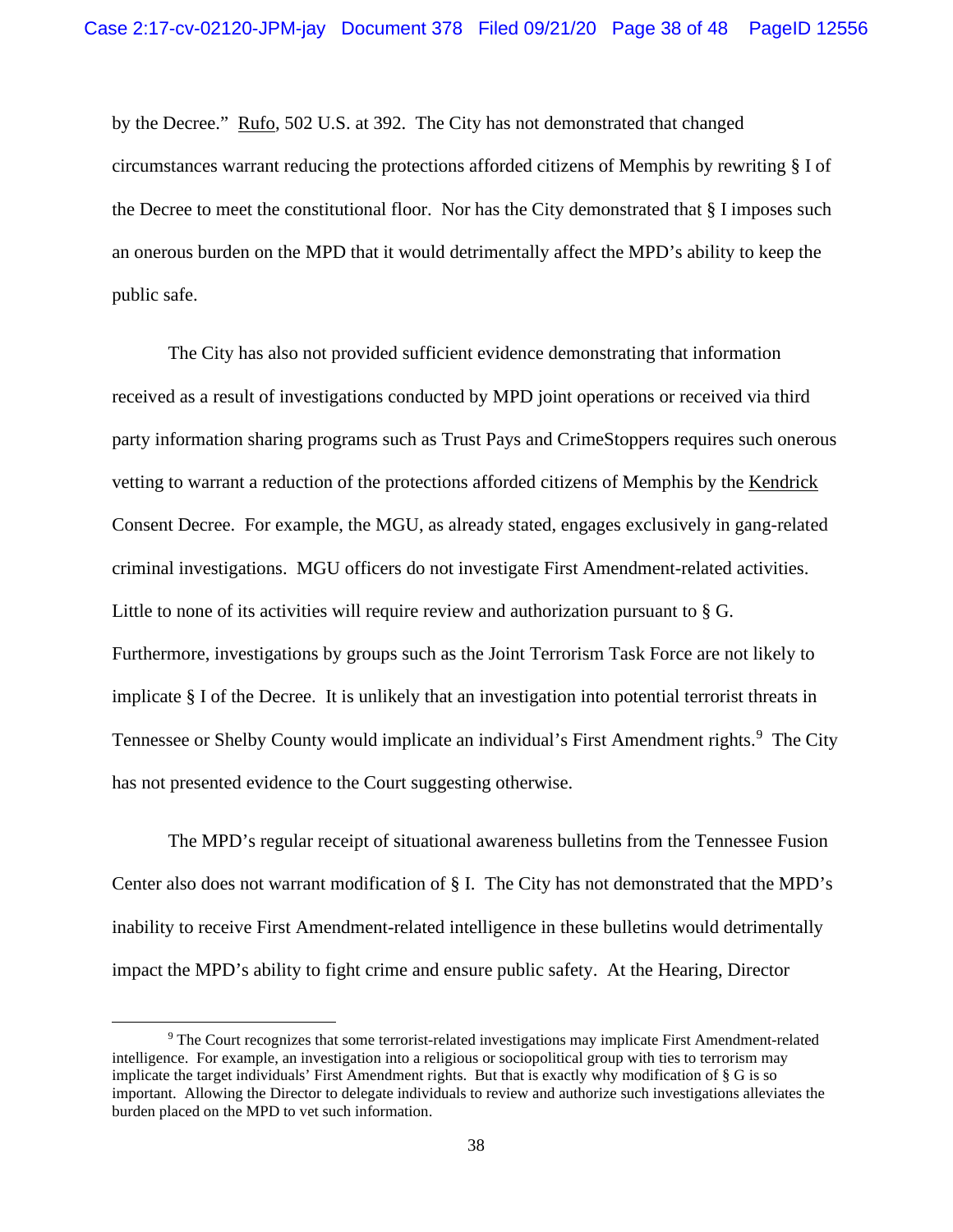Rallings could not recall a single instance in which the MPD opened a criminal investigation based on information received via a Fusion Center bulletin. (See June 19, 2020 Tr., ECF No. 346 at PageID 11220:14-20.)

The types of information contained in Tennessee Fusion Center bulletins would not ordinarily implicate First Amendment-related intelligence. (See June 19, 2020 Tr., ECF No. 346 at PageID 11219:24-25.) The City's examples of the types of information typically found in Fusion Center bulletins also would not require any review and authorization pursuant to § G. (See, e.g., id. at PageID 11220:14-20.) Information such as "be-on-the-lookout" notices or alerts that a criminal suspect may be travelling through Shelby County are purely criminal matters that would not implicate the Decree's protections. (See June 17, 2020 Tr., ECF No. 344 at PageID 10871:23-25, 10872:1-8.) Moreover, the MPD is not required to receive these bulletins, and it would be difficult to conclude that the MPD's need to receive generalized, nonspecific, noncrime-related information presented in bite-sized bulletins warrants modification of the Kendrick Consent Decree. (See id. at PageID 10873:2-6, 10880:18-25, 10882:2-9.)

The MPD's need to participate in information sharing programs such as Trust Pays or CrimeStoppers programs also do not warrant modification. The information received via the Trust Pays program with Shelby County Schools generally detail threats to the safety of individuals or threats of future criminal activity that have led to the confiscation of guns, drugs, and other illegal contraband. (See, e.g., June 18, 2020 Tr., ECF No. 345 at PageID 11002:5-10; June 19, 2020 Tr., ECF No. 346 at PageID 11213:18-23, 11214:17-21.) MPD officers already vet these tips for credibility, and any additional vetting for the very few tips that may implicate First Amendment-related intelligence would not be so onerous as to unduly burden the MPD's ability to protect Shelby County Schools. (See ECF No. 346 at PageID 11214:22-25, 11215:1-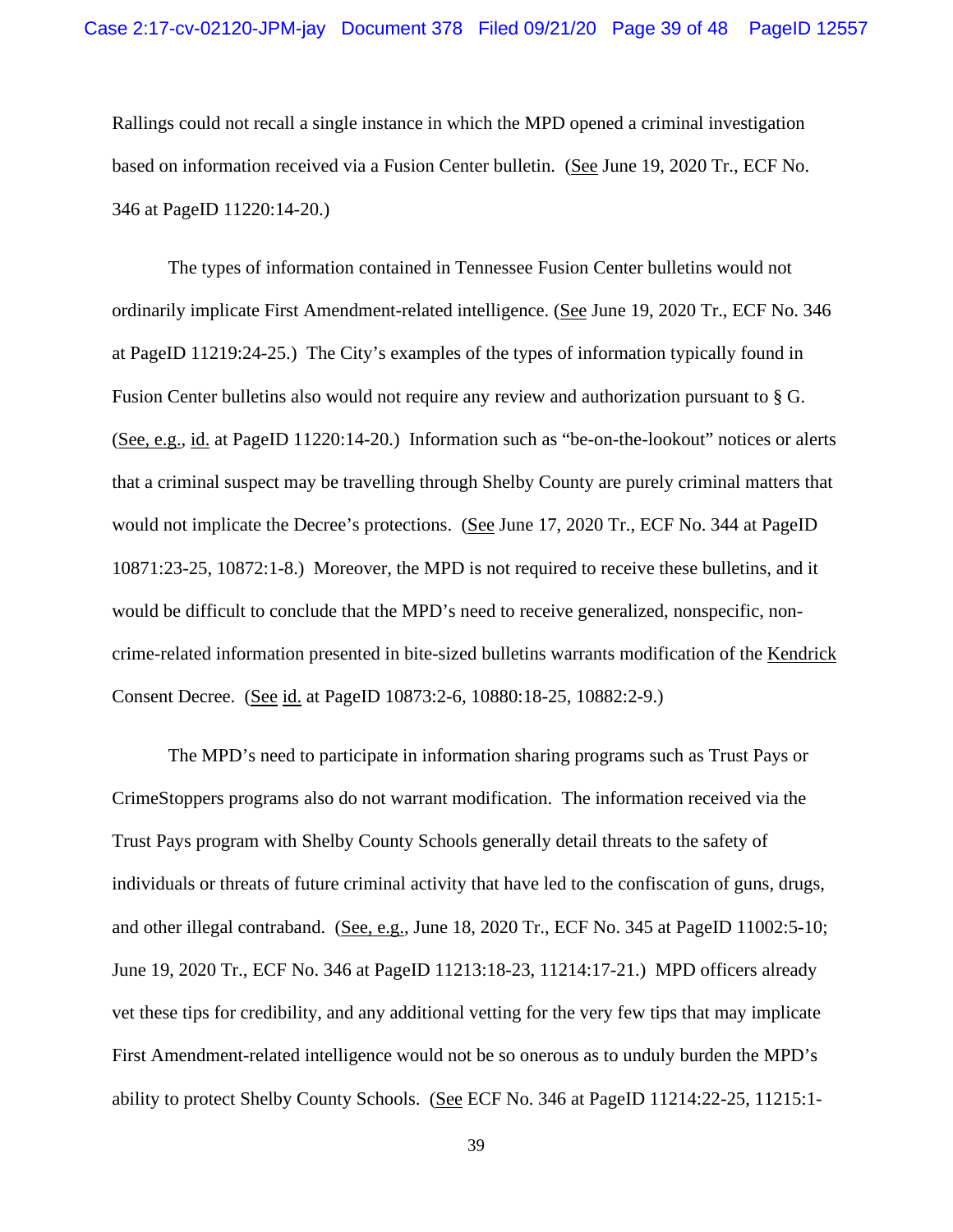25.) The same reasoning applies to the CrimeStoppers program. (See, e.g., id. at PageID 11216:5-13.)

In summary, the City has not met its burden to demonstrate that changed factual circumstances warrant modification of  $\S$  I, or that  $\S$  I's protections should be rewritten to meet the constitutional floor. The burden placed on the City by § I does not warrant such a departure from the current language of the Decree, and the Court's Orders clarifying its limitations demonstrate that little to no information received from the MPD as part of their membership in information sharing programs implicates § I's limitations.

# *3. The City's Ability to Receive First Amendment-Related Intelligence from Other Law Enforcement Agencies and Third Parties (Paragraph 2 of the City's Proposed Modification)*

The City's third proposed change to § I confuses more than it clarifies. The term First Amendment-related intelligence is defined by the Parties' Jointly Proposed Modification: "'First Amendment-Related Intelligence' is the gathering, indexing, filing, maintenance, storage, or dissemination of information or any other investigative activity which is undertaken due to or on the basis of a person's beliefs, opinions, associations or the content of the speech or expression protected by the First Amendment." (Trial Ex. 6, ECF No. 327-1 at PageID 9960 ¶ 5.) Under the City's proposed § I, the City would be able to receive First Amendment-related intelligence so long as it vets the information pursuant to § G of the Decree and so long as it uses the information for a legitimate police purpose. (See Trial Ex. 25, ECF No. 336-4 at PageID 10356.)

Allowing the City to receive and use First Amendment-related Intelligence for legitimate police purposes provides no more added clarity than did the Court's most recent order interpreting § I and, if accepted, would contravene the purposes of the Kendrick Consent Decree. Adding this language would allow the MPD to receive First Amendment-related intelligence,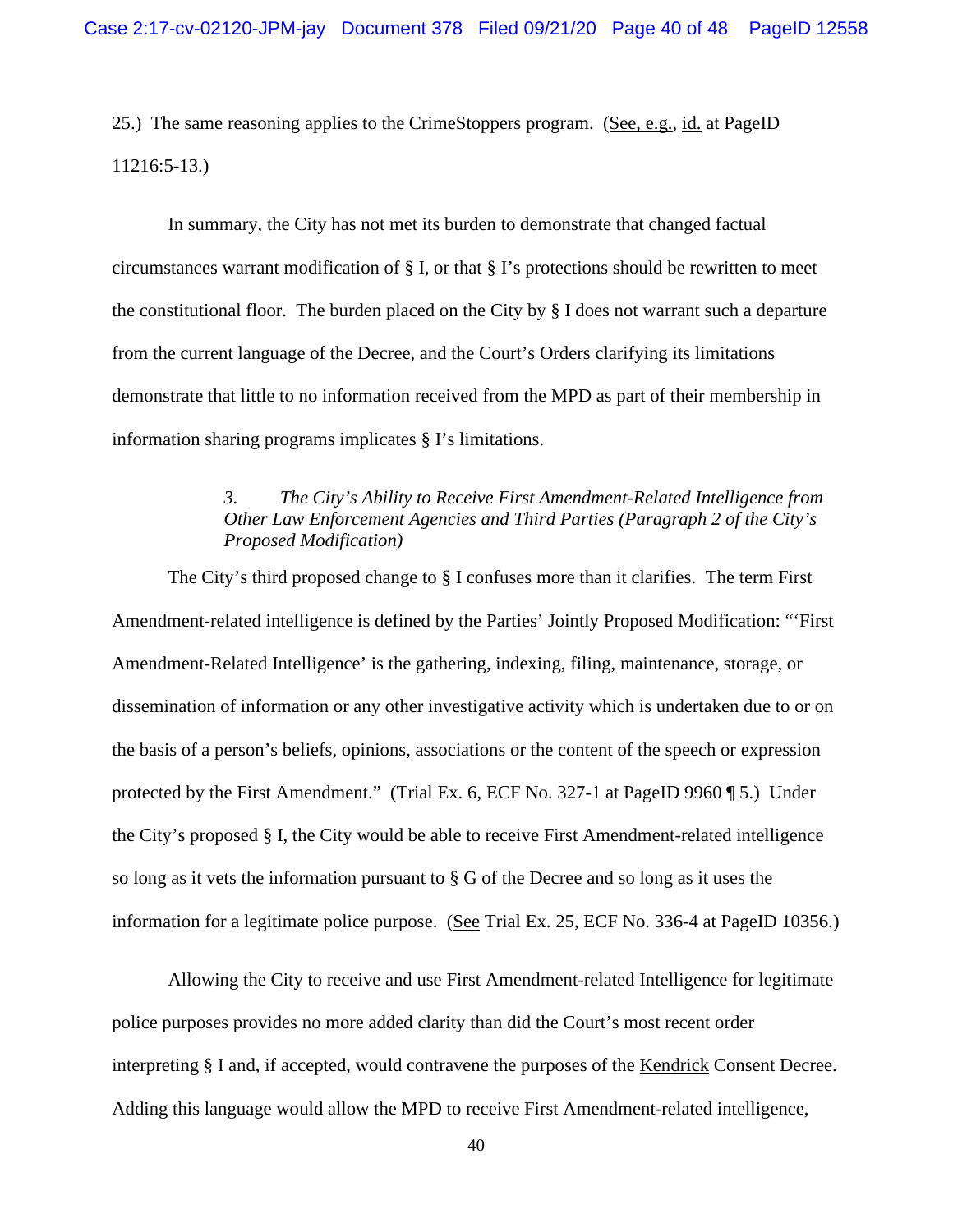that is, information gathered "due to or on the basis of a person's beliefs, opinions, associations or the content of the speech or expression protected by the First Amendment," so long as it is used for a legitimate police purpose. But this directly conflicts with the Court's October 26, 2018 Opinion and Order, in which the City was found to have violated the Decree:

The Consent Decree, however, is clear and unequivocal in its language. Understood in its entirety, the Consent Decree bans investigative activity into the exercise of First Amendment Rights by Memphis residents. Political Intelligence is impermissible as the means of investigation, as the ends of investigation, or as an intermediate step in a larger investigation

(ECF No. 151 at PageID 6260.) Allowing the City to accept First Amendment-related intelligence (the equivalent of political intelligence), regardless of whether it was vetted by MPD officers pursuant to § G, would allow the City to use such intelligence as a "means of investigation" or as "an intermediate step in a larger investigation." (Id.) Just like the City's September 2019 request to vacate § I, this proposed modification would "eviscerate the core goals of the Kendrick Consent Decree." (See ECF No. 250 at PageID 8428.)

That is not to say that § I prevents the City from receiving information that may implicate First Amendment-related activities or intelligence. For example, if a political activist group is being investigated by the FBI, and the FBI sends information about that group to the MPD, that information may result in the City's collection of First Amendment-related intelligence. The City may receive that information, so long as it is reviewed and authorized pursuant to § G of the Decree, which requires the MPD to ensure (1) that the information is related to a criminal investigation and (2) that it was not gathered in violation of the Decree. (See § G Kendrick Consent Decree, ECF No. 151 at PageID 6283.)

Using the Court's example, if the FBI did not gather that information "due to or on the basis of a person's beliefs, opinions, associations or the content of the speech or expression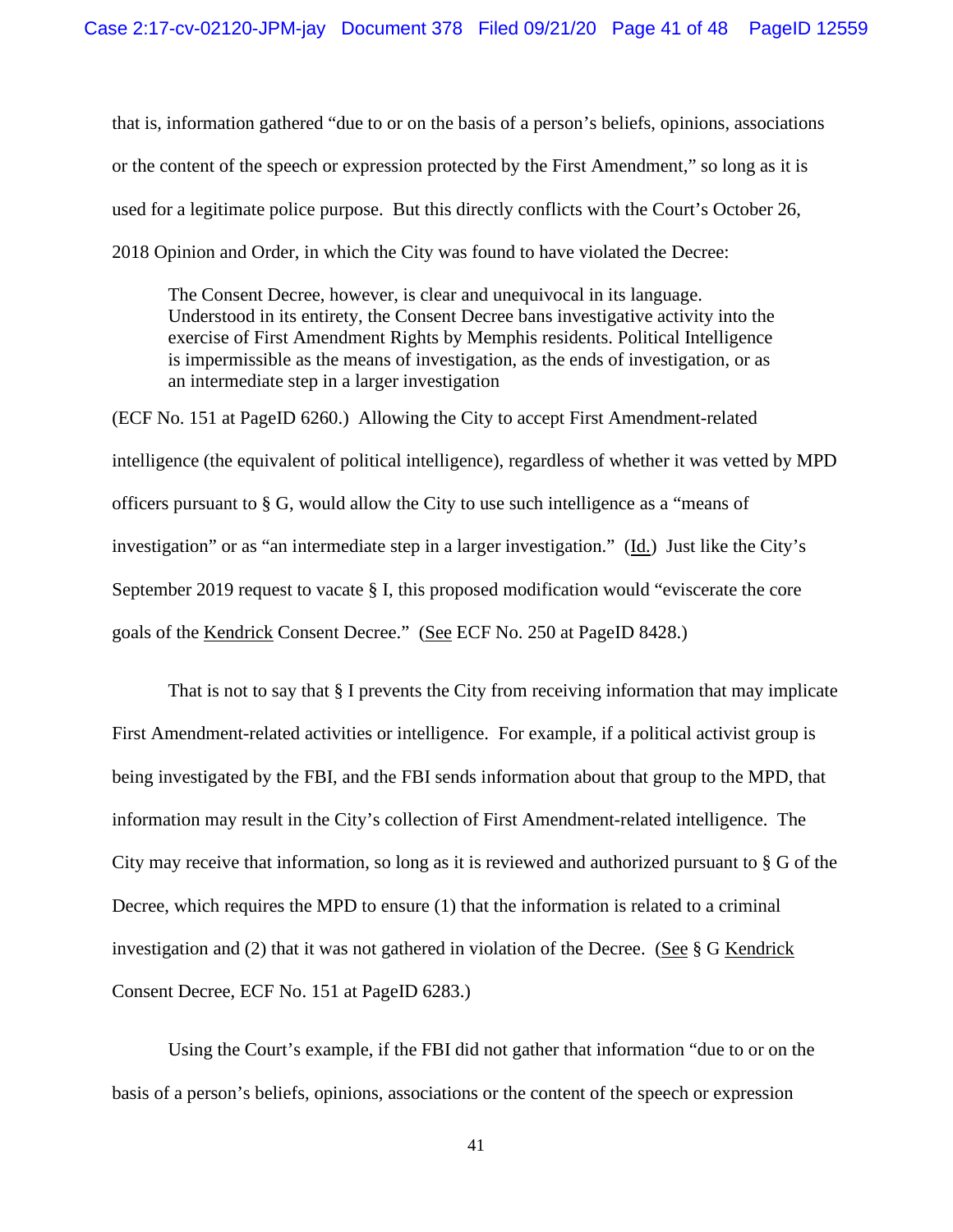protected by the First Amendment," then the MPD could receive the information. If the information constitutes First Amendment-related intelligence, the City must reject it or otherwise violate the Decree. Under the City's proposed modification to § I, the City would not be required to reject outright information that was gathered in the course of an investigation that was due to or based solely on the target's "beliefs, opinions, associations or the content of the speech or expression protected by the First Amendment" so long as the MPD *ultimately* used the information for a legitimate police purpose. Allowing the use of First Amendment-related intelligence not initially gathered for a legitimate police purpose would permit a post-gathering removal of taint from the information. The City's modification would eviscerate § I's protections by allowing the City to use First Amendment-related intelligence from an outside law enforcement agency so long as that intelligence might eventually be connected to a legitimate police purpose. Such conduct would violate the Decree.

In summary, the Court finds that the City has not met its burden of demonstrating that § I should be modified. The City's continued confusion over § I can be attributed to inadequate training of MPD officers rather than to the opacity of the language of the Decree.

## *C. Section H of the Kendrick Consent Decree*

The City moves the Court to modify § H, a request the City raised for the first time in its Post-Trial Brief. (See ECF No. 348 at PageID 11399–400.) The City proposes the following changes to § H.2.:

The defendants and the City of Memphis shall not disseminate personal information **for the purpose of First Amendment-Related Intelligence** about any person collected in the course of a lawful investigation of criminal conduct to any other person, except that such information may be disseminated **to another government law enforcement agency then engaged in a lawful investigation of criminal conduct for a legitimate law enforcement purpose.**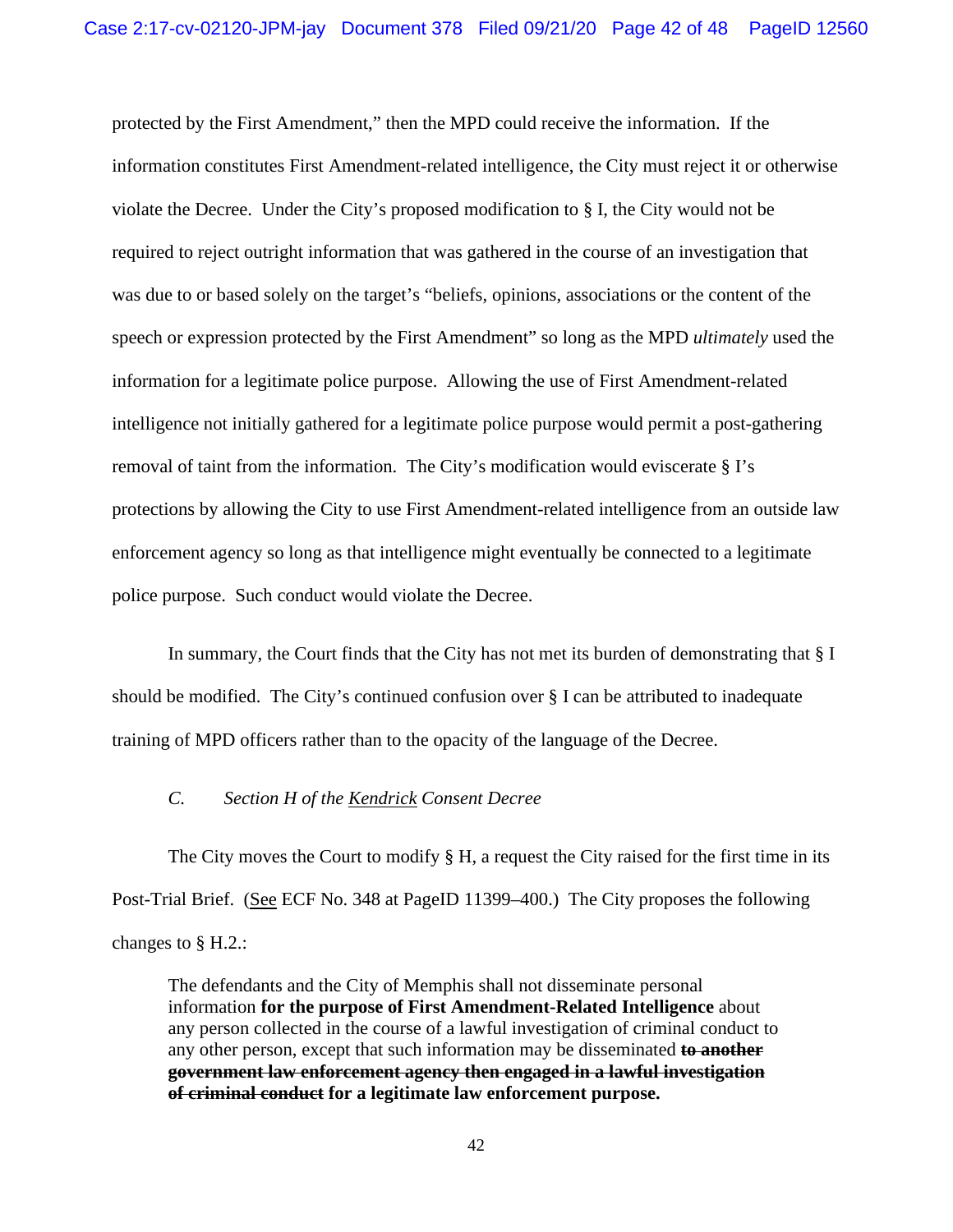(See City's Reply Brief, ECF No. 355 at PageID 11511–12 (emphasis in original).) The City relies on the testimony of Director Rallings to support its assertion (1) that changed circumstances require modification and (2) that § H as currently written threatens public safety. (Id. at PageID 11508–12.) The record does not support these assertions.

First, § H does not prevent the City of Memphis from sharing all information about criminal suspects with third parties. Section H prevents the City of Memphis and the MPD from "disseminat[ing] *personal information* about any person collected in the course of a lawful investigation of criminal conduct . . . ." (See Kendrick Consent Decree § H, ECF No. 151 at PageID 6284.) The Court has not yet construed the meaning of "personal information." (See Order on Summary Judgment, ECF No. 120 at PageID 4887; see also ECF No. 151 at PageID 6268–69.) The Court begins with the ordinary meaning of "personal information." See Planters Gin, 78 S.W.3d at 889–90. "Personal" means "of, relating to, or affecting a person as a private individual (rather than as a member of a group or the public, or in a public or professional capacity)." Personal, Oxford English Dictionary (2d ed. 1989); see also Personal, Miriam Webster Dictionary (11th ed. 2016) ("of, relating to, or affecting a particular person"). "Information" means "knowledge obtained from investigation, study, or instruction." Information, Miriam Webster Dictionary (11th ed. 2016). Taken together and read in the context of information gathered as a result of a police investigation, personal information is any knowledge relating to, or affecting a person as a private individual obtained as the result of an investigation.

The City broadly reads personal information to include *any* information relating to the individual, including his or her name. (See City's Post-Trial Br., ECF No. 348 at PageID 11400.) The Court does not interpret this provision so broadly. The ACLU-TN provides a more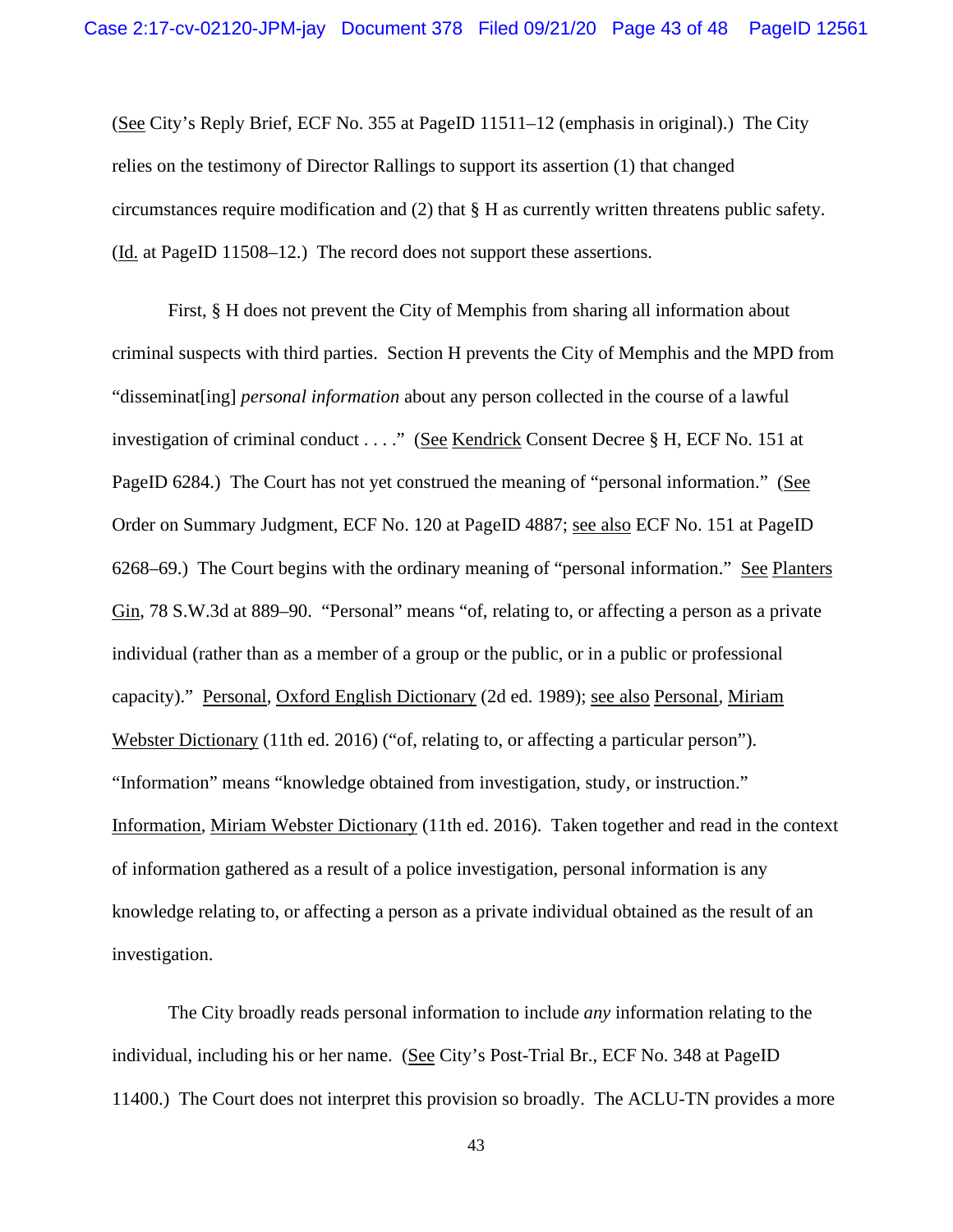reasonable definition. (See ACLU-TN Post-Trial Br., ECF No. 349.) Section H must be read in the context of the purpose of the Kendrick Consent Decree, which specifically was written to protect citizens of Memphis's First Amendment rights.<sup>[10](#page-45-0)</sup> See D & E Constr., 38 S.W.3d at 519; see also United States v. Am. Trucking Ass'n, 310 U.S. 534, 543–44 (1940) (noting that a court's power to interpret the text of a statute is not limited to a "superficial examination" of the text but also includes looking to the purpose of the statute as a whole).

Personal information would not include the name of an individual or other descriptive or identifying characteristics such as the individual's height or weight. But information related to citizens of Memphis's exercise of their First Amendment rights would constitute personal information. For example, the City could not send information to a third party about an individual's political affiliation, her religious beliefs, or information completely unrelated to the City's need to share the information in furtherance of a legitimate law enforcement purpose. Personal information would also include personally identifiable information, such as a telephone

 $10$  The Court recognizes that when interpreting the terms of a consent Decree, it should "focus only within the four corners of the consent decree." Shy v. Navistar Int'l Corp., 701 F.3d 523, 530 (6th Cir. 2012). The General Principles of the Kendrick Consent Decree, which are codified in the Decree, guide the Court's determination of the "purpose" of the Decree and its effect on interpretation of the Decree's terms:

The provisions of this Decree prohibit the defendants and the City of Memphis from engaging in law enforcement activities which interfere with any person's rights protected by the First Amendment to the United States Constitution including, but not limited to, the rights to communicate an idea or belief, to speak and dissent freely, to write and to publish, and to associate privately and publicly for any lawful purpose.

Furthermore, even in connection with the investigation of criminal conduct, the defendants and the City of Memphis must appropriately limit all law enforcement activities so as not to infringe on any person's First Amendment rights.

<sup>((</sup>Case No. 2:76-cv-00449, Kendrick Consent Decree, ECF No. 16.)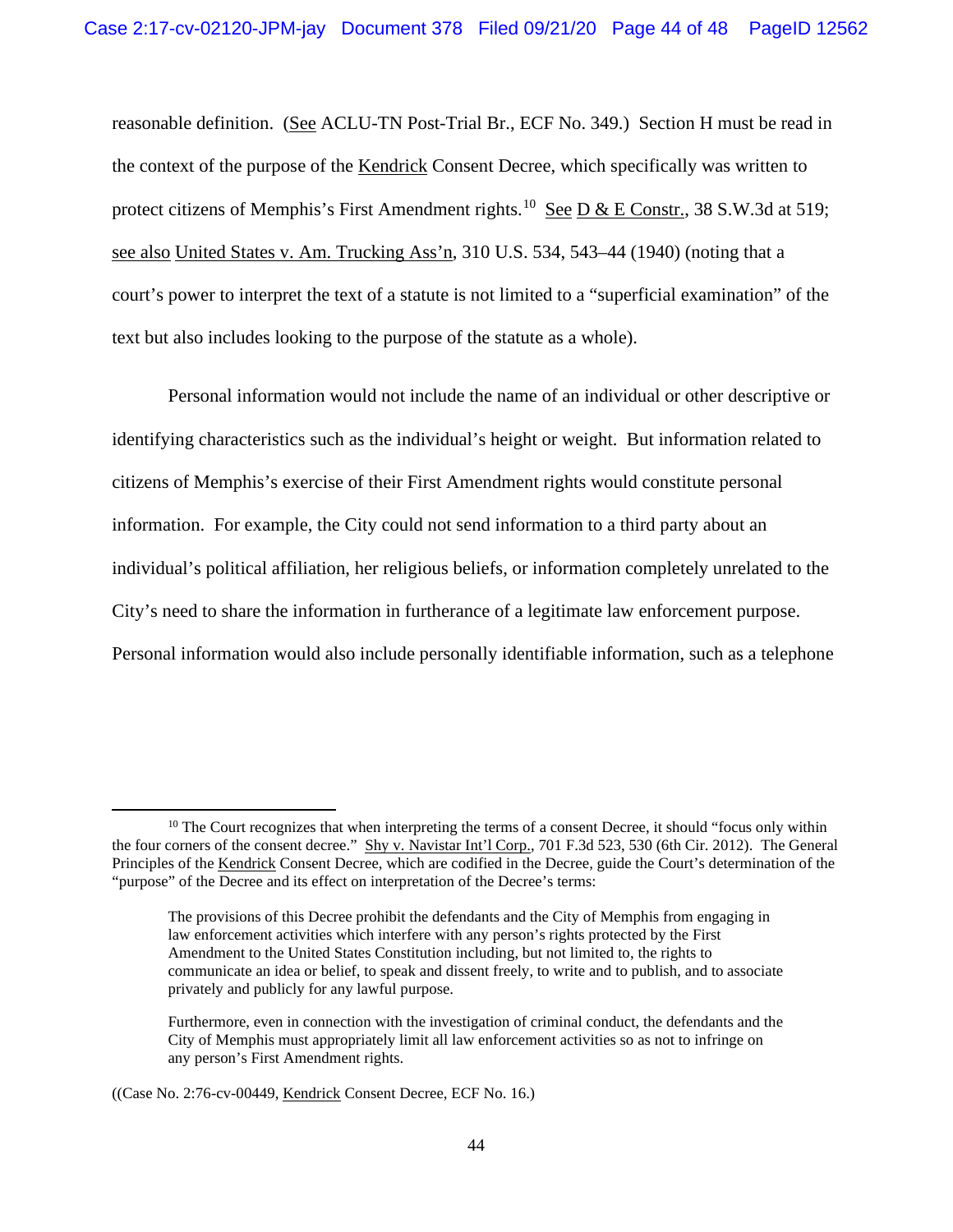number, address, or other information beyond that which is necessary to respond to a potential criminal threat. $11$ 

While the definition of personal information still allows the name and description of an individual to be sent by the MPD to third parties, the City's requested modification goes too far. The City has also already travelled down this road. The Court found that the City had violated § H of the Decree because it had shared individuals' personal information with third parties for the purpose of political intelligence. (See ECF No. 120 at PageID 4887; ECF No. 151 at PageID 6269.) Additionally, the City has not provided sufficient evidence demonstrating that changed factual circumstances warrant modification of § H. The City points to Director Rallings' testimony, in which he asserts that Memphis has key infrastructures that need to be protected. (See Tr., ECF No. 345 at PageID 11018–20; see also Reply Br., ECF No. 355 at PageID 1150– 51.) But that does not demonstrate how the need to protect Memphis infrastructure has changed since entry of the Decree; it only demonstrates that Memphis has key infrastructure that may be the targets of criminal activity. It is not clear that Memphis was not already a key point of interstate travel and transportation at the time the City consented to the Kendrick Consent Decree.

The City's assertion that 9/11 is a changed factual circumstance warranting modification is also not persuasive. Other courts have found the reality of the threat of terrorism following

 $11$  The Court finds that some federal privacy statutes help in crafting this definition. For example, in the context of the Family Education Rights and Privacy Act, which was designed to "protect the privacy interests of students and their parents," schools and agencies cannot release "personally identifiable information," which is defined, per Code of Federal Regulations, as "the student's name, a family member's name, the address of the student or family member, personal identifiers such as the student's social security number or student number, and personal characteristics or other information that would make the student's identity traceable." United States v. Miami Univ., 294 F.3d 797, 806 & 806 n.9 (6th Cir. 2002). The Kendrick Consent Decree, however, does not use the term "identifiable," making some of this information not necessarily applicable to the Decree's definition of personal information.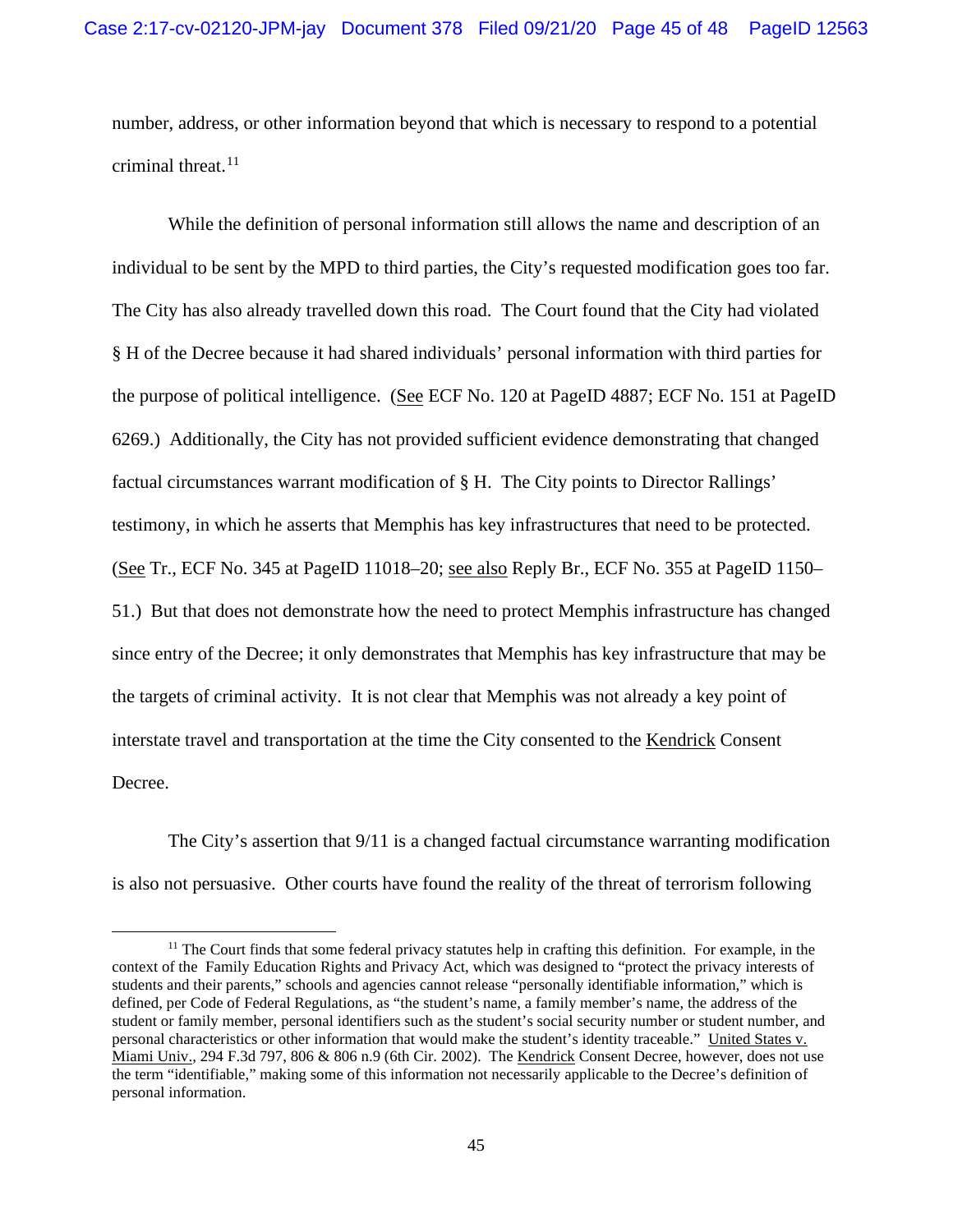9/11 to be a quintessential example of changed circumstances under Rufo. See Handschu v. Special Servs. Div., 273 F. Supp. 2d 327, 337  $(S.D.N.Y. 2003)^{12}$  $(S.D.N.Y. 2003)^{12}$  $(S.D.N.Y. 2003)^{12}$  ("Within the context of the first Rufo prong, it remains to consider whether the changed circumstances crystallized by the events of 9/11 warrant revision of the Handschu Guidelines as they presently exist. I conclude without difficulty that the answer to that question must be in the affirmative."). The Court agrees that 9/11 was a tragic event that changed American society, and American policing, forever. But it does not become a fallback justification to modify a Consent Decree to reduce the rights of Memphians, specifically their right not to have sensitive, personal information transmitted to unknown (and not politically accountable) third parties.<sup>13</sup>

Moreover, the City has not demonstrated why sharing personal information with private third parties is necessary to keep Memphians safe. Nothing prevents the City and the MPD from responding to criminal threats themselves. (See City's Reply Br., ECF No. 355 at PageID 11509–10; see also City's Post-Trial Br., ECF No. 348 at PageID 11399–400; ECF No. 345 at PageID 11020.) The MPD could easily respond to a threat to avoid a catastrophic situation, a task they are uniquely qualified to perform. The City's request would appear to delegate a significant amount of authority to third party security forces, which is antithetical to the notion of public accountability in policing.

<sup>&</sup>lt;sup>12</sup> The Handschu litigation dealt with police investigations of political groups, but the modification proceedings came on the heels of 9/11 and were filed in New York City, the epicenter of the tragic events of 9/11. Such facts do not readily apply to Memphis, a city different in kind from New York City, especially given that New York City was only two years removed from the terrorist attacks on the World Trade Center. See id. at 333.

<span id="page-45-0"></span><sup>&</sup>lt;sup>13</sup> Scholars have cautioned against the chilling effects that information sharing and police surveillance justified by atrocities like 9/11 can have on individuals' First Amendment rights. See, e.g., Matthew Wasserman, First Amendment Limitations on Police Surveillance: The Case of the Muslim Surveillance Program, 90 N.Y.U. L. REV. 1786, 1795–98 (2015) (discussing how the New York Police Department's surveillance of Muslim Americans in the years following the 9/11 terrorist attacks had chilling effects on their First Amendment rights).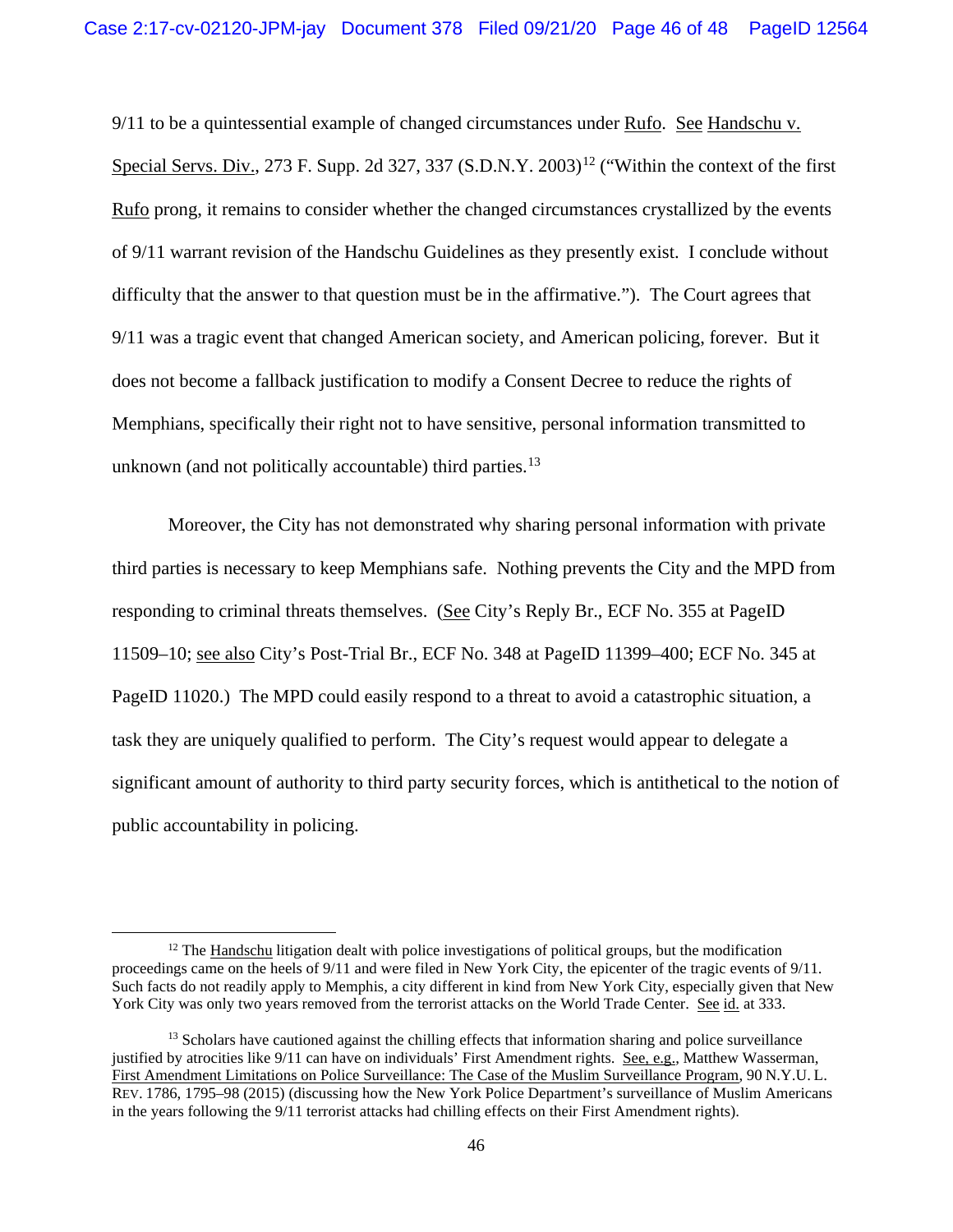Finally, enforcement of § H's ban on the sharing of personal information, as now construed by the Court, would not be detrimental to the public interest. (See Post-Trial Reply Br., ECF No. 11509–10.) The City may still share information relevant to a police investigation that does not disclose the types of information about an individual referenced above. The City could share the name or the descriptive characteristics of the suspect with third parties, but could not, for example, provide information about his or her home address, political affiliations, religion, or any information that is extraneous to the limited legitimate law enforcement purpose for which the individual's information is being shared. As such, the City under § H as currently written can respond to criminal threats to key infrastructures in Memphis.

In summary, the Court finds that the City has not met its burden of demonstrating that § H requires modification under Rufo. The Section does not prevent the City from sharing information with third parties that is necessary to prevent a "catastrophic" event. It does prevent the sharing of information that is unrelated to the legitimate law enforcement purpose for which it shares any information that relates to an individual's First Amendment rights, such as, for example, information about their political, religious, associational or free-speech related activities. Moreover, the City cannot demonstrate that changed circumstances warrant modification of § H, especially in light of the Court's interpretation of § H's restrictions on the sharing of personal information with third parties.

# **V. CONCLUSION**

For the reasons set out above, the Court **GRANTS** the City's Motion as to the Proposed Joint Modifications to the Kendrick Consent Decree. The Court **DENIES** the Motion as to the City's request to modify §§ I and H of the Kendrick Consent Decree. An amended Judgment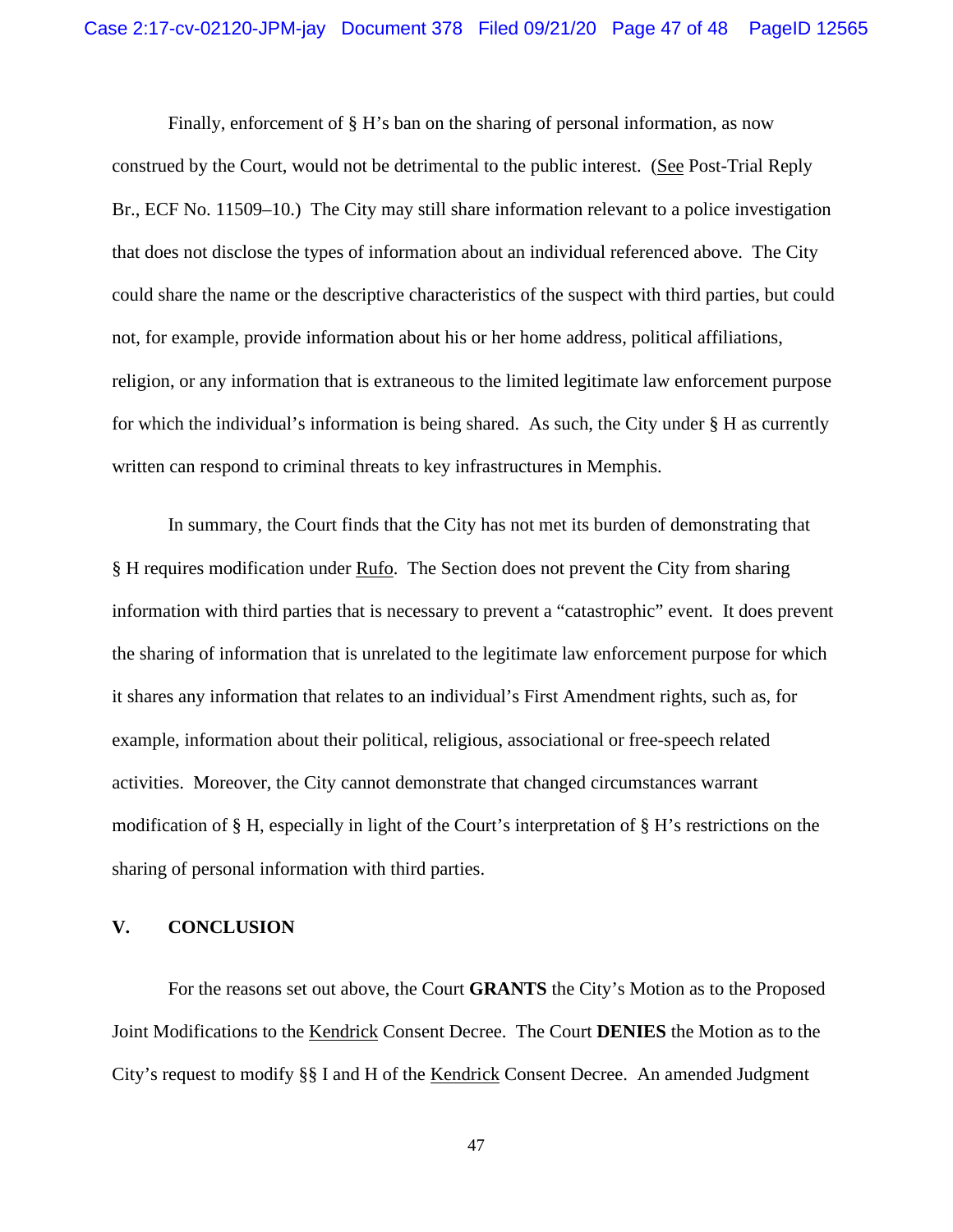and Decree shall be filed as an attachment to this Opinion and Order (see ECF No. 378-1) and shall also be filed separately as an Amended Judgment in both this case and in Kendrick v. Chandler, No. 2:76-cv-00449 (W.D. Tenn. Sept. 10, 1976).

**SO ORDERED**, this 21st day of September, 2020.

/s/ Jon P. McCalla JON P. McCALLA UNITED STATES DISTRICT COURT JUDGE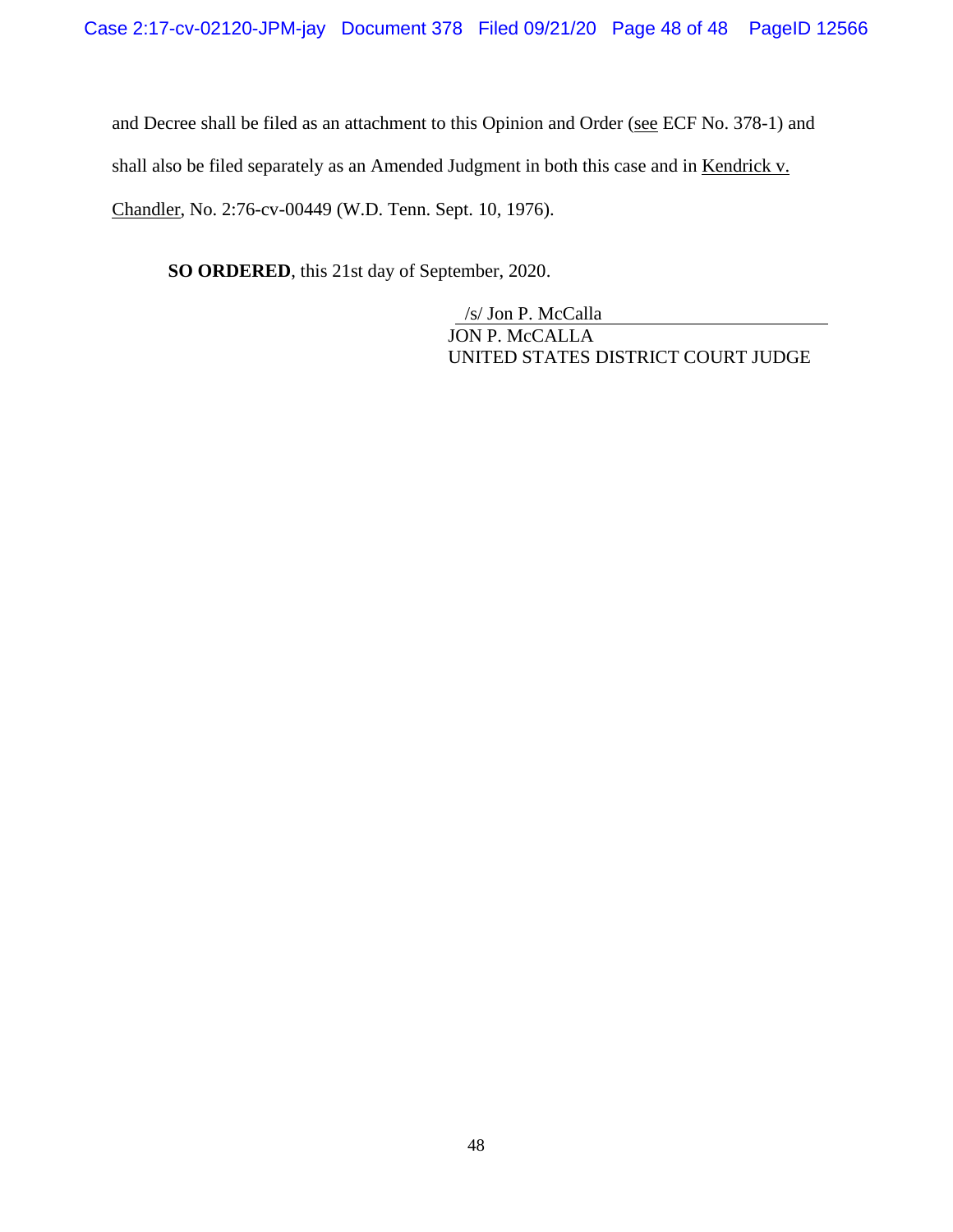# **IN THE UNITED STATES DISTRICT COURT FOR THE WESTERN DISTRICT OF TENNESSEE WESTERN DIVISION**

| ACLU OF TENNESSEE, INC., |  |
|--------------------------|--|
| Intervening Plaintiff,   |  |
| $V_{\cdot}$              |  |
| THE CITY OF MEMPHIS,     |  |
| Defendant.               |  |

) Case No. 2:17-cv-02120-JPM-jay (ase No. 2:76-cv-00449)

# **AMENDED JUDGMENT AND DECREE "MODIFIED KENDRICK DECREE"**

## **Preface**

Pursuant to the Court's Opinion and Order of September 21, 2020, the original Kendrick Consent Decree (see Case No. 2:76-cv-00449, ECF No. 37), by consent of the Parties as to all sections except as to §§ I and H, is hereby Amended and Restated in its entirety as follows:

Plaintiffs, Chan Kendrick, Mike Honey, and the American Civil Liberties Union in West Tennessee, Inc., commenced an action on or about September 14, 1976, against defendants, Wyeth Chandler, Mayor of the City of Memphis, W. O. Crumby, Chief of Police and Acting Director of Police of the City of Memphis, P. T. Ryan, Captain of the Intelligence Section of the Memphis Police Department, and George W. Hutchison, Chief of Operations of the Memphis Police Department, individually and in their official capacities. On September 14, 1978, with consent of the defendants, an Order, Judgment and Decree ("Consent Decree") was entered in Case No. 2:76-cv-00449.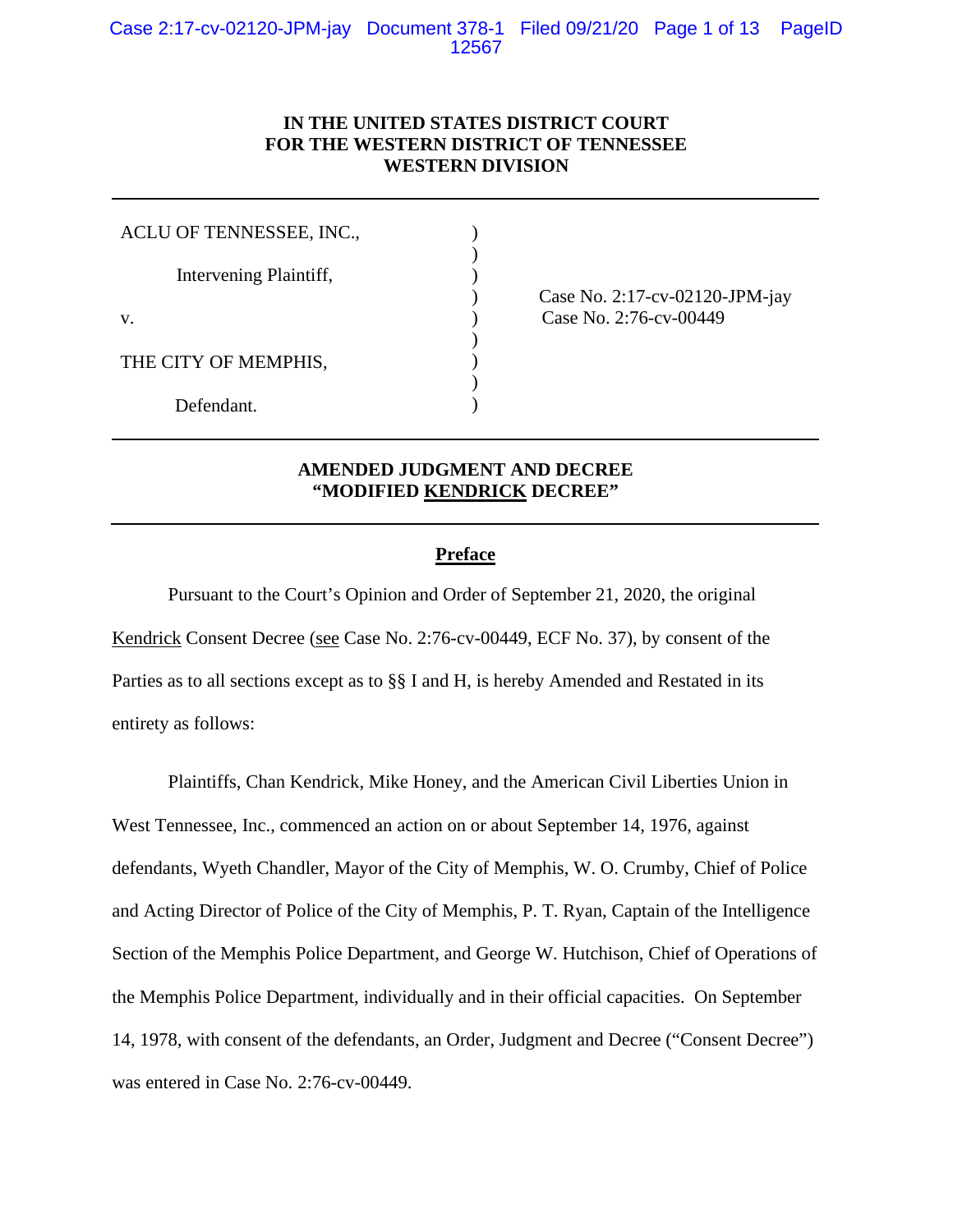## Case 2:17-cv-02120-JPM-jay Document 378-1 Filed 09/21/20 Page 2 of 13 PageID 12568

On March 3, 2017, the ACLU of Tennessee, Inc. ("ACLU-TN") filed the instant intervening Complaint, which challenged the City's compliance with the Consent Decree. On August 10, 2018, the Court entered summary judgment in favor of ACLU-TN on certain claims in the litigation (see ECF No. 120), while reserving ruling on the other issues identified in that Order. On October 26, 2018, the Court entered an Order as to all remaining issues. (ECF No. 151.) The Court also found the City in contempt of the Decree in several respects and issued sanctions. (Id.) The Court ordered the appointment of an independent monitor to oversee the City's compliance with the Decree. (Id.; ECF No. 176.)

The parties engaged in mediation and agreed that modifications to the Consent Decree are reasonable given the changing technologies available to law enforcement, the advent of and pervasive use of social media in today's world, and the continuing responsibility of law enforcement agencies to guard against infringement of the First Amendment rights of citizens, which was the basis for entry of the Consent Decree in the first place. Effective upon execution of this Order, with respect to any affirmative obligations imposed on Defendant City of Memphis and its Police Division, the Consent Decree shall be superseded and replaced for all purposes with this Modified and Amended Consent Decree as follows:

#### **Amended Judgment and Decree "Modified Kendrick Decree"**

#### **A. Statement of General Principles**

The defendants herein deny that they have acted illegally in any manner but agree to the terms hereinafter set out in order to dispose of the controversy between the parties.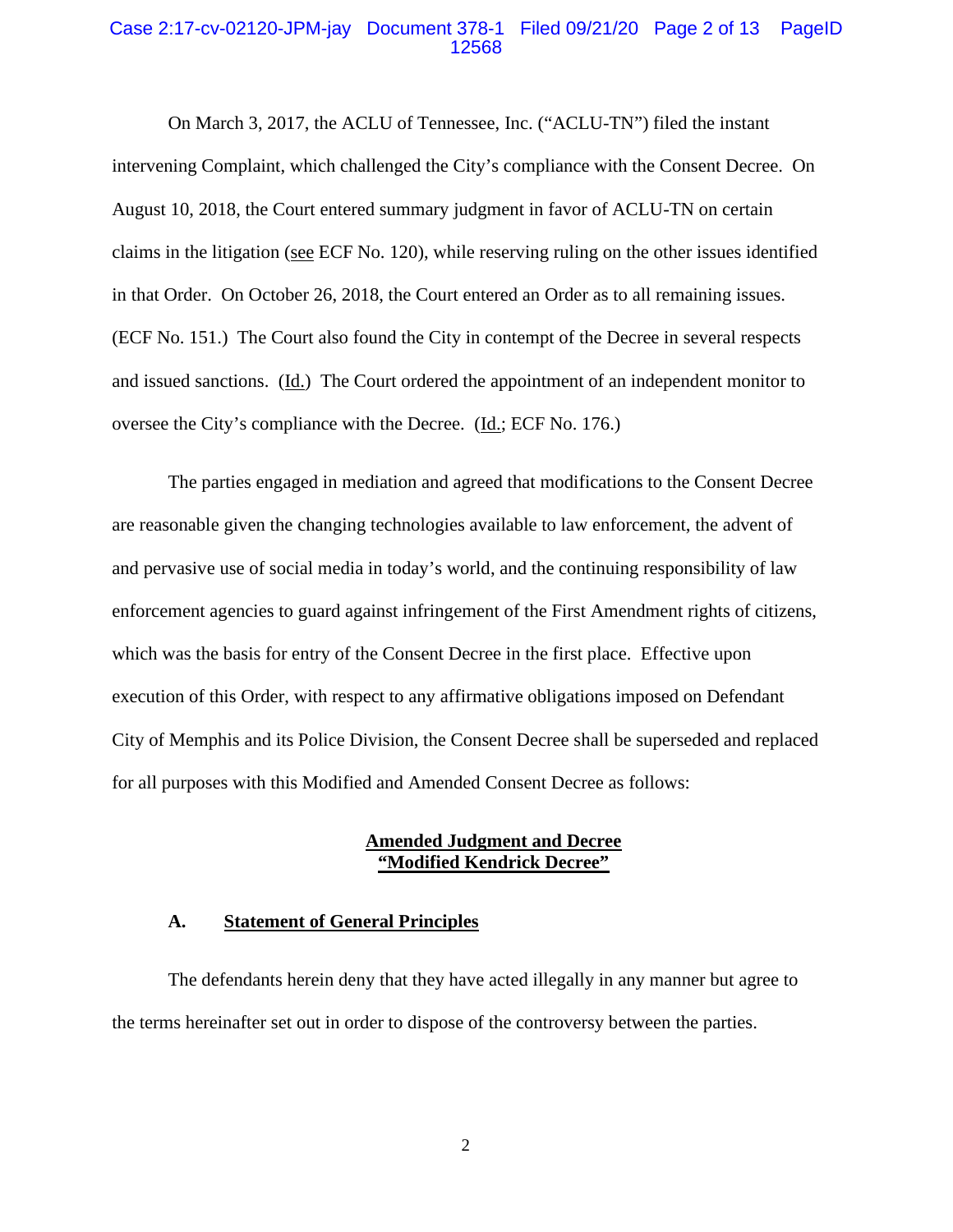## Case 2:17-cv-02120-JPM-jay Document 378-1 Filed 09/21/20 Page 3 of 13 PageID 12569

The provisions of this Decree prohibit the defendants and the City of Memphis from engaging in law enforcement activities which interfere with any person's rights protected by the First Amendment to the United States Constitution including, but not limited to, the rights to communicate an idea or belief, to speak and dissent freely, to write and to publish and to associate privately and publicly for any lawful purpose.

Furthermore, even in connection with the investigation of criminal conduct, the defendants and the City of Memphis must appropriately limit all law enforcement activities so as not to infringe on any person's First Amendment rights.

#### **B. Definitions**

1. "First Amendment rights" means rights protected by the First Amendment to the Constitution of the United States, including, but not limited to, the rights to communicate an idea or belief, to speak and dissent freely, to write and to publish, and to associate privately and publicly for any lawful purpose.

2. The "City of Memphis" means all present and future officials, employees and any other agents, and all departments, divisions and any other agencies, of the City of Memphis, Tennessee.

3. "Legitimate Law Enforcement Purpose" means an activity conducted for the purpose of furthering the prevention of crime and/or ensuring the safety of the public and law enforcement personnel, while adhering to law and agency policy designed to protect the privacy, free speech, association, and other civil rights and civil liberties of all people.

4. "Person" means any individual, group or organization.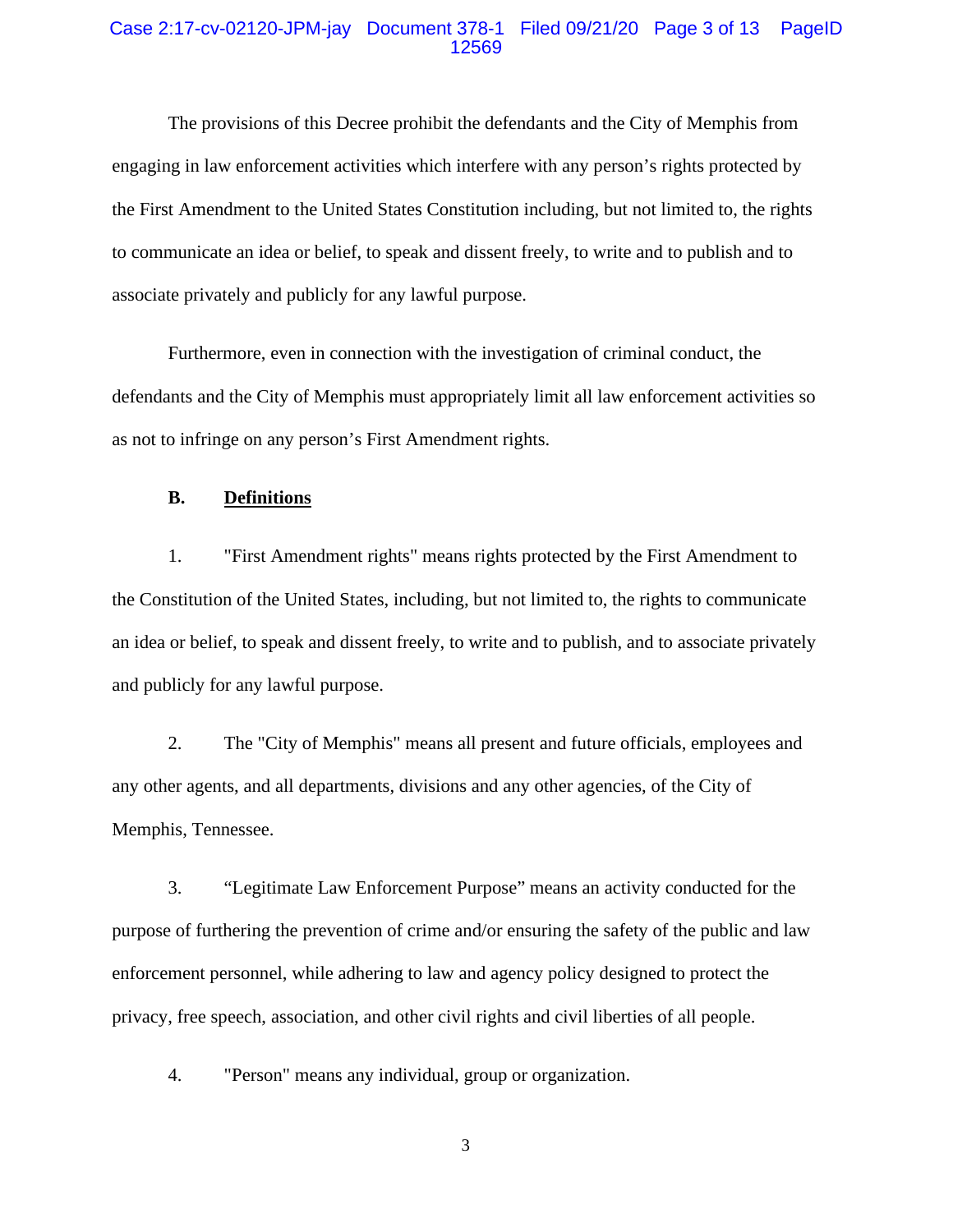## Case 2:17-cv-02120-JPM-jay Document 378-1 Filed 09/21/20 Page 4 of 13 PageID 12570

5. "First Amendment-related intelligence" is the gathering, indexing, filing, maintenance, storage, or dissemination of information or any other investigative activity which is undertaken due to or on the basis of a person's beliefs, opinions, associations or the content of the speech or expression protected by the First Amendment.

6. "Defendants" means defendants Chandler, Crumby, Ryan and Hutchinson and their successors in office.

7. "Social Media" means forms of electronic communication such as websites for social networking and microblogging through which users create online communities to share information, ideas, personal messages, and other content such as photos and videos.

8. "Undercover Account" means an online alias to search or engage in interactions with a person via social media sites that may or may not be in the public domain.

## **C. First Amendment-Related Intelligence**

1. The defendants and the City of Memphis shall not engage in First Amendmentrelated intelligence, except as otherwise provided for by Section G below.

2. The defendants and the City of Memphis shall not operate or maintain any office, division, bureau or any other unit for the purpose of engaging in First Amendmentrelated intelligence.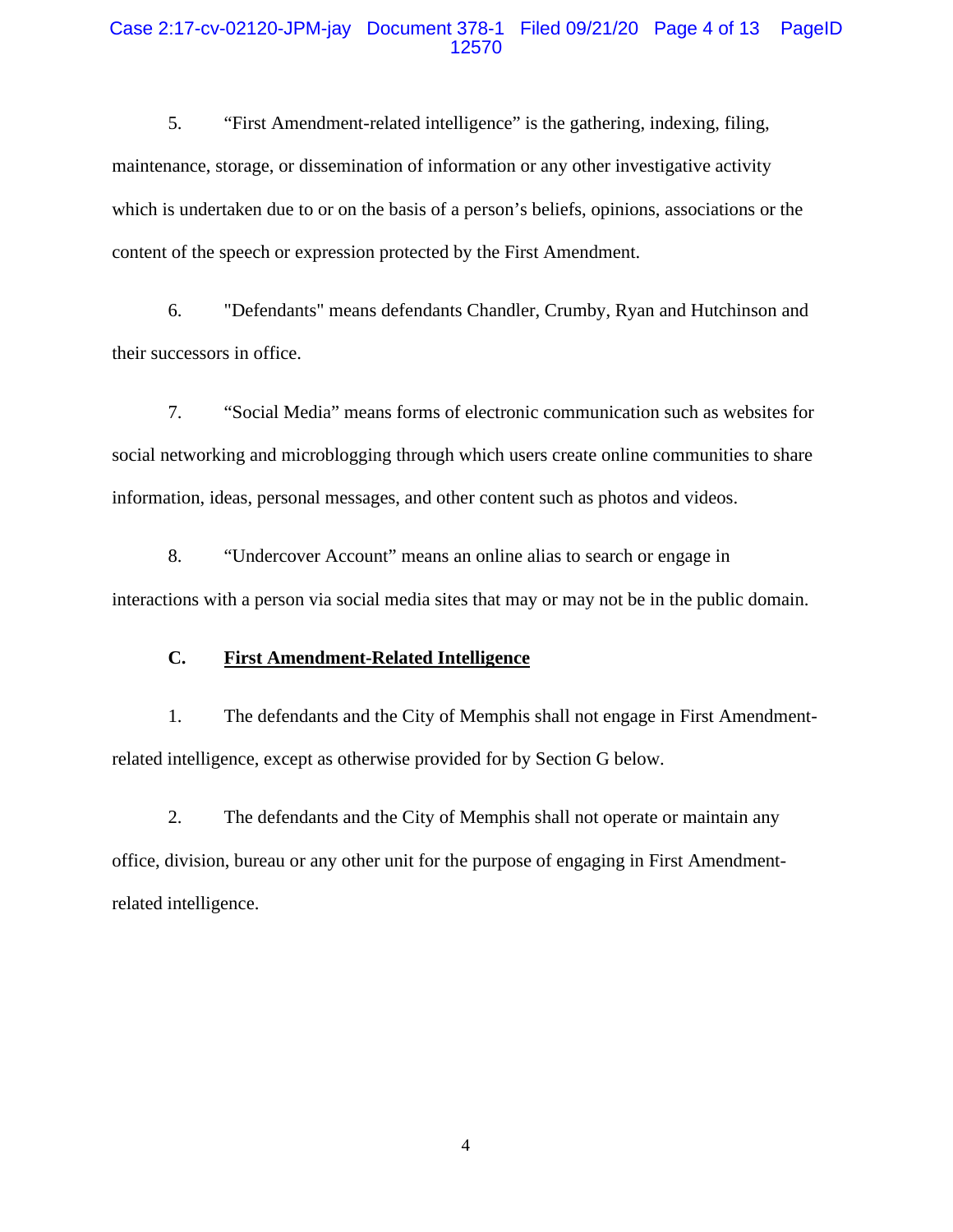# **D. Prohibition Against Electronic Surveillance for First Amendment-Related Intelligence**

1. The defendants and the City of Memphis shall not intercept, record, transcribe or otherwise interfere with any communication by means of electronic surveillance for the purpose of First Amendment-related intelligence.

2. The Memphis Police Department may view information posted to social media for legitimate law enforcement purposes, so long as it does not improperly catalog and disseminate that information pursuant to Section H. This viewing of information posted to social media includes conducting threat assessments. There are further situations where the Memphis Police Department may inadvertently discover information related to the exercise of First Amendment rights as defined by the Consent Decree because of the very nature of social media. The Memphis Police Department may not, however, surveil groups or persons involved in the exercise of their First Amendment rights for the purpose of First Amendmentrelated intelligence except as provided in subsection G of this Decree.

3. If the Memphis Police Department gathers First Amendment-related intelligence concerning an upcoming event on social media or otherwise, and if there is no Legitimate Law Enforcement Purpose to retain the intelligence, once the event has passed, the information gathered shall be destroyed or removed.

# **E. Prohibition Against Covert Surveillance for First Amendment-Related Intelligence**

1. The defendants and the City of Memphis shall not recruit, solicit, place, maintain or employ an informant for the purpose of First Amendment-related intelligence; nor shall any officer, employee or agent of the City of Memphis, for the purpose of First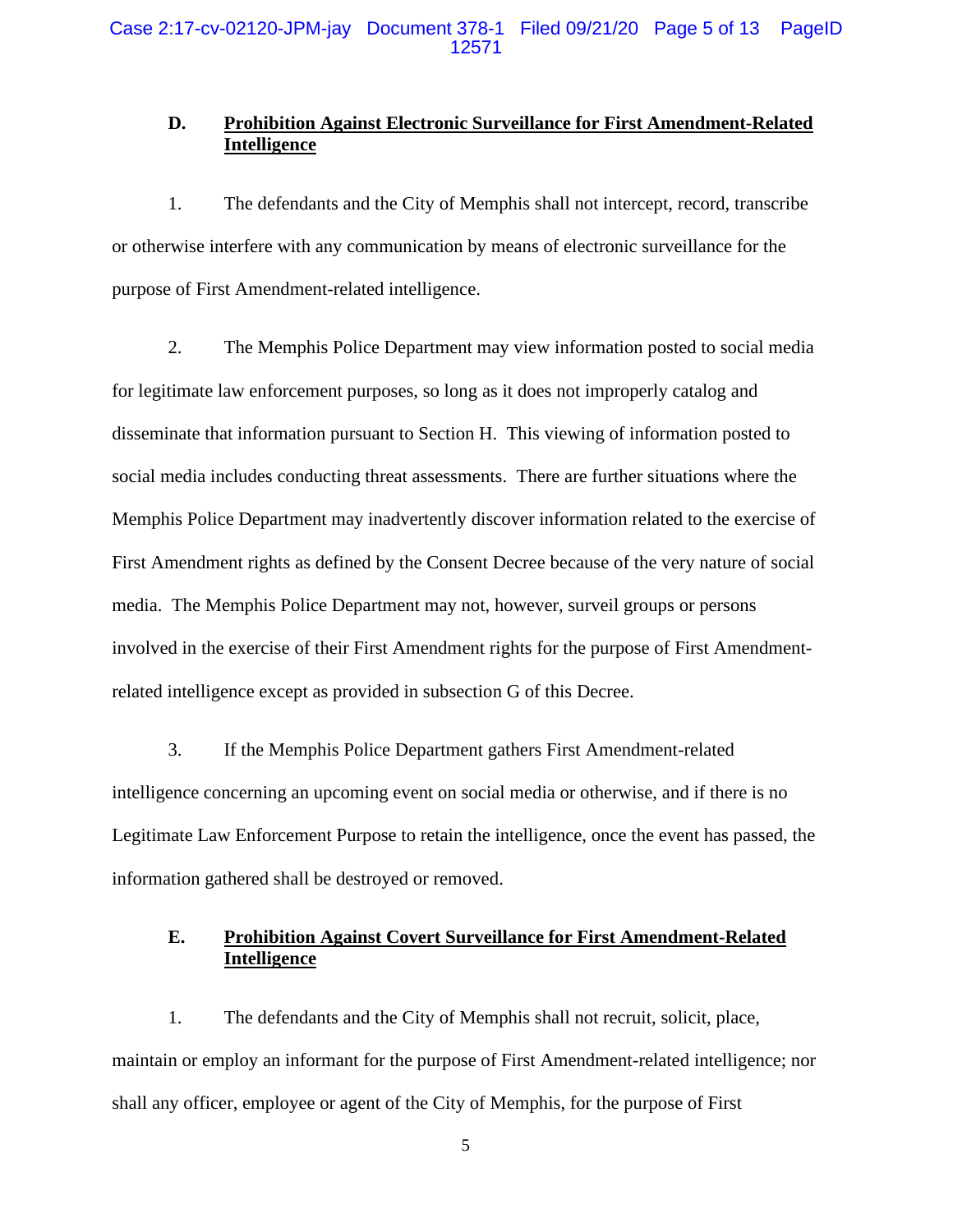## Case 2:17-cv-02120-JPM-jay Document 378-1 Filed 09/21/20 Page 6 of 13 PageID 12572

Amendment-related intelligence, infiltrate or pose as a member of any group or organization exercising First Amendment rights.

2. The Memphis Police Department may employ "undercover accounts" on social media when investigating criminal activity. The Memphis Police Department may not, however, create social media accounts for the purpose of First Amendment-related intelligence.

- a. If First Amendment-protected information is gathered through the use of an undercover social media account, such information shall not be retained unless necessary to further a criminal investigation.
- b. The Memphis Police Department will implement supervisory controls to ensure all undercover social media accounts are not being used or created to violate this Consent Decree or otherwise infiltrate or identify groups expressing their First Amendment rights.

#### **F. Harassment and Intimidation Prohibited**

1. The defendants and the City of Memphis shall not disrupt, discredit, interfere with or otherwise harass any person exercising First Amendment rights. Among other things, the City of Memphis shall not disseminate damaging, derogatory, false or anonymous information about any person for the purpose of First Amendment-related intelligence, or attempt to provoke disagreement, dissention or violence between persons.

2. The defendants and the City of Memphis shall not engage in any action for the purpose of, or reasonably having the effect of, deterring any person from exercising First Amendment rights. As an example, the City of Memphis shall not, at any lawful meeting or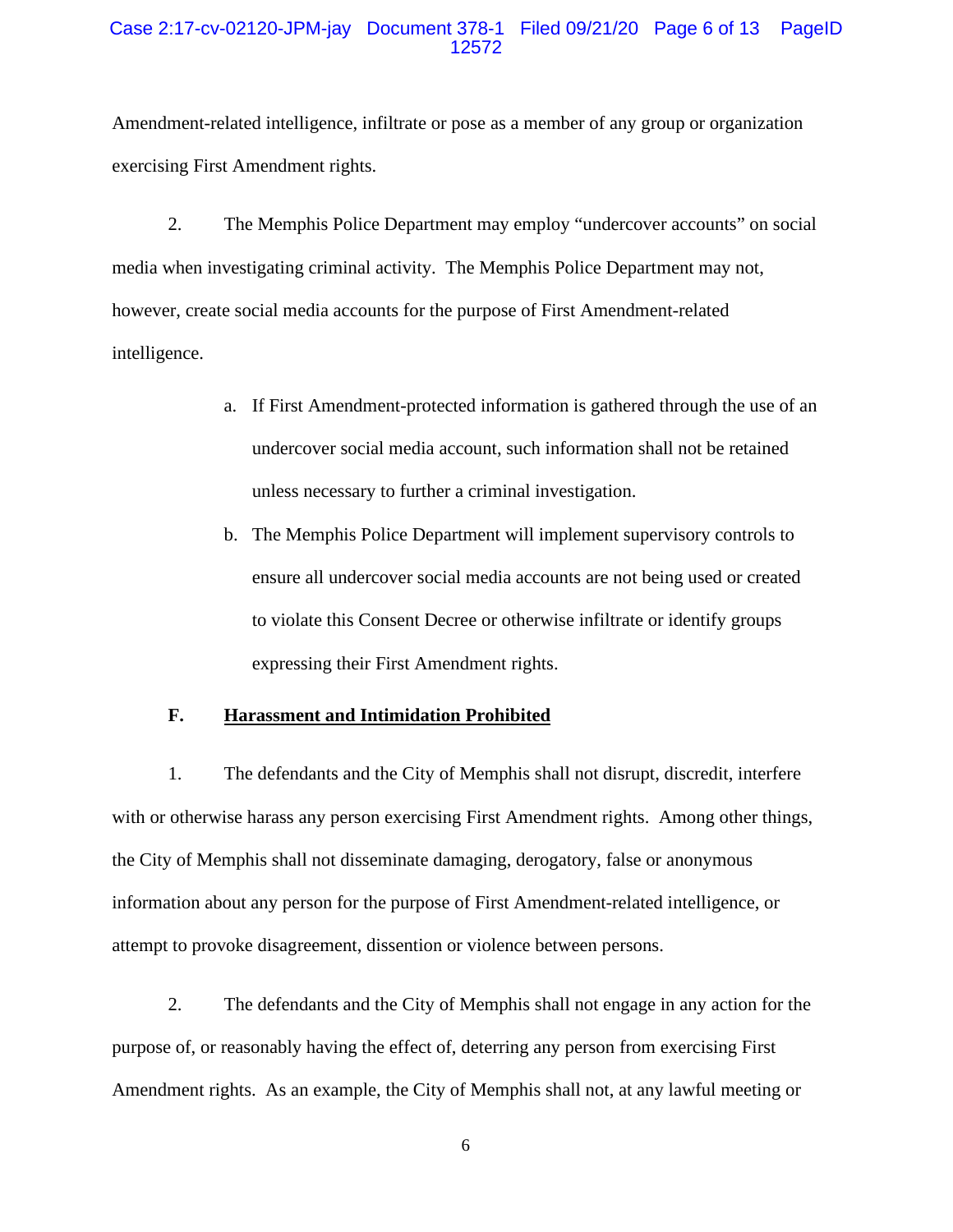## Case 2:17-cv-02120-JPM-jay Document 378-1 Filed 09/21/20 Page 7 of 13 PageID 12573

demonstration, for the purpose of chilling the exercise of First Amendment rights or for the purpose of maintaining a record of persons exercising their First Amendment rights, record the name of or photograph any person in attendance, or record the automobile license plate numbers of any person in attendance.

3. The Memphis Police Department may have officers present at gatherings of persons engaged in First Amendment activity for the purpose of ensuring public safety, as long as the Memphis Police Department's presence is not for the purpose of, nor may reasonably have the effect of, harassment or intimidation.

4. Nothing in this provision prohibits the City from implementing reasonable time, place, and manner restrictions on First Amendment activities.

# **G. Investigations Which May Interfere with the Exercise of First Amendment Rights**

1. Investigations and intelligence-gathering which are reasonably unlikely to result in the collection of information about the exercise of First Amendment rights, or interfere in any way with the exercise of such First Amendment rights are permissible and require no special authorization under Section G. If, for example, an investigation or gathering of intelligence is based on an articulable suspicion of criminal activity, such as illegal drug dealing or the unlawful use of weapons, this directive does not require special authorization for that investigation/intelligence gathering unless and until the investigation is reasonably likely to result in the collection of information about the exercise of First Amendment rights, or interfere in any way with the exercise of such First Amendment rights.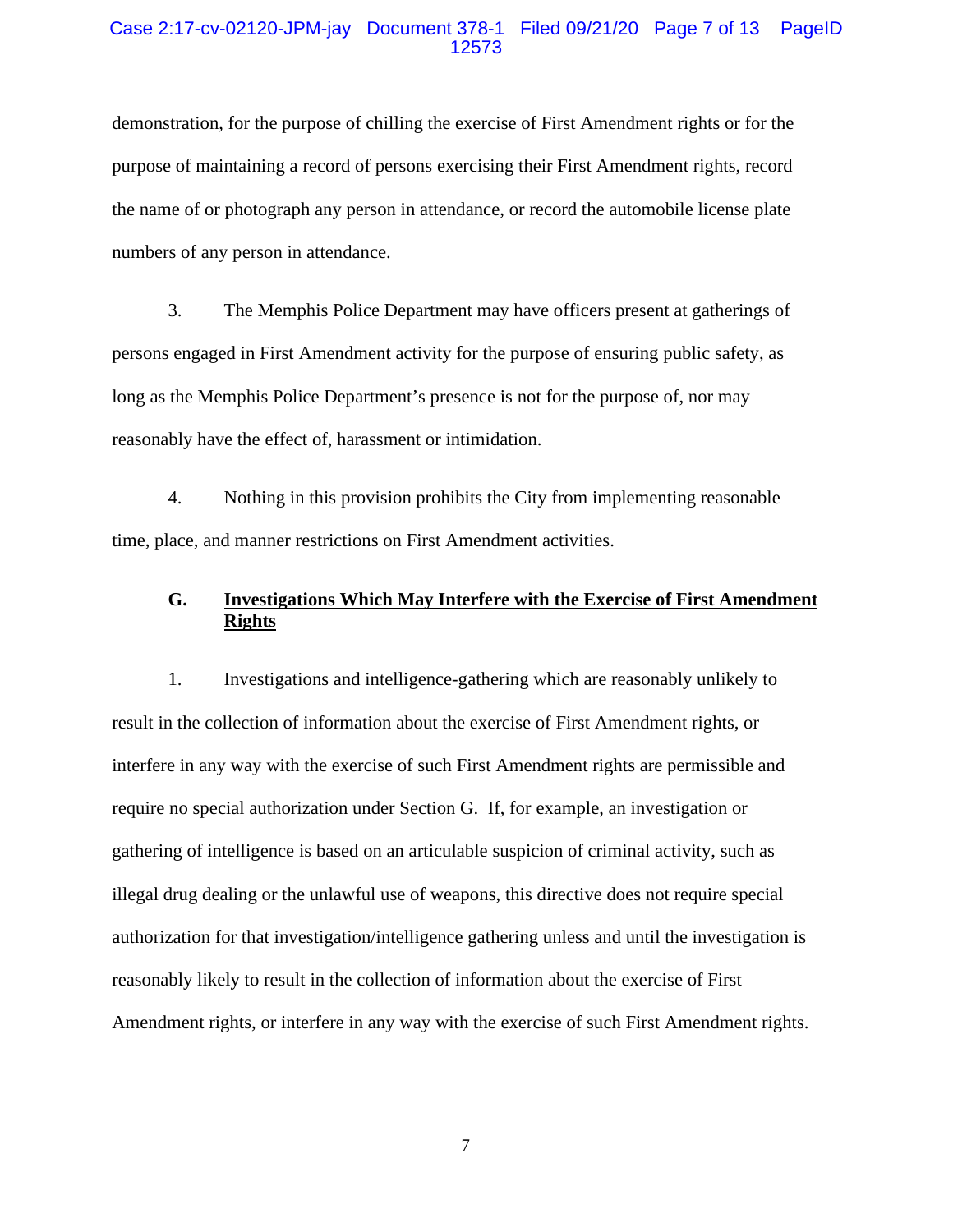### Case 2:17-cv-02120-JPM-jay Document 378-1 Filed 09/21/20 Page 8 of 13 PageID 12574

2. The Consent Decree does not require Director authorization under § G to begin investigations on social media, only those that are reasonably likely to result in the collection of information about the exercise of First Amendment rights or interfere in any way with the exercise of such First Amendment rights. Where a social media investigation is based on the content of the speech or other expression, however, authorization is always required as outlined below.

3. Certain criminal investigations prompted by or based upon the content of a person's speech or other expression, whether written or oral, are permitted provided that there is a legitimate law enforcement purpose for doing so. If an investigation is prompted by or based upon a person's speech or other expression for a legitimate law enforcement purpose, the investigation is permissible but always requires authorization as outlined in this section.

4. Any police officer conducting or supervising a lawful investigation of criminal conduct, which investigation is reasonably likely to result in the collection of information about the exercise of First Amendment rights or interfere in any way with the exercise of such First Amendment rights, must immediately bring such investigation to the attention of the Memphis Director of Police or a designee of the Director of Police for review and authorization.

5. The Director of Police may appoint designees to authorize investigations under § G so long as they receive regular training on the Consent Decree and the Director of Police exercises periodic review and oversight of the designees.

6. When an authorization is required under this Section, the Director of Police or his/her designee shall review the factual basis for the investigation and the investigative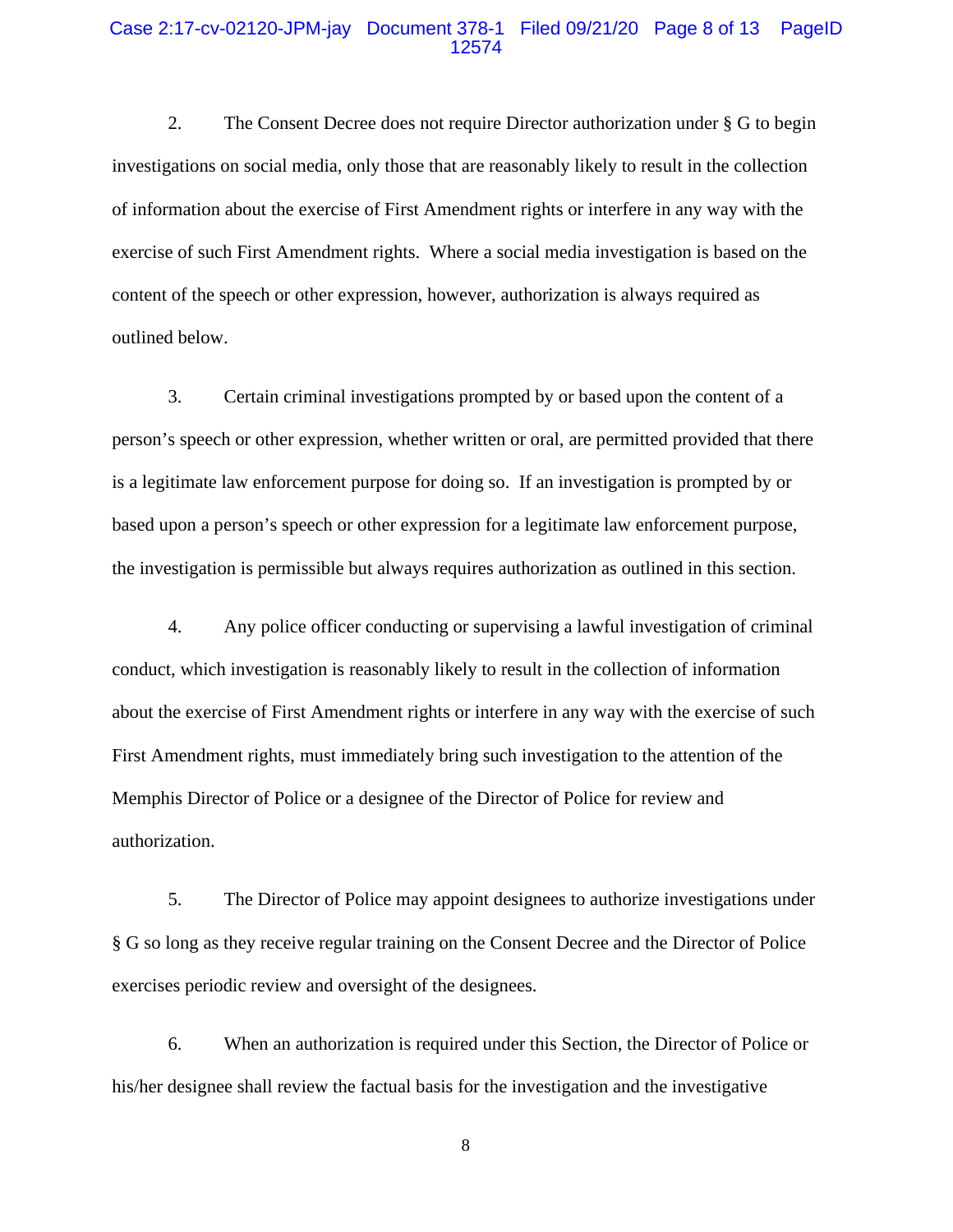## Case 2:17-cv-02120-JPM-jay Document 378-1 Filed 09/21/20 Page 9 of 13 PageID 12575

techniques to be employed. The Director of Police or his/her designee shall issue a written authorization for an investigation for a period not to exceed ninety (90) days only if the Director of Police makes written findings that:

- a. The investigation does not violate the provisions of this Decree; and
- b. The expected collection of information about, or interference with, First Amendment rights is unavoidably necessary for the proper conduct of the investigation; and
- c. Every reasonable precaution has been employed to minimize the collection of information about, or interference with, First Amendment rights; and
- d. The investigation employs the least intrusive technique necessary to obtain the information.

7. The Director of Police or his/her designee may authorize an extension of such investigation for an additional period specified by the Director of Police or his/her designee not to exceed ninety (90) days. The Director of Police or his/her designee shall authorize each such extension only if the Director of Police or his/her designee reevaluates the factual basis for the investigation and the investigative techniques to be employed, and makes current written findings as required in Paragraph 2, above.

8. There are certain types of crimes that occur exclusively on the Internet that are purely criminal. While these crimes may in some instances tangentially implicate the First Amendment, Director authorization under § G is not required to investigate those crimes. Examples of such cybercrimes are, including but not limited to, child pornography; identity theft; unauthorized intrusions into private networks; deployment of computer viruses; and cyberbullying. Such investigations will be subject to Director/Designee audit bi-annually. In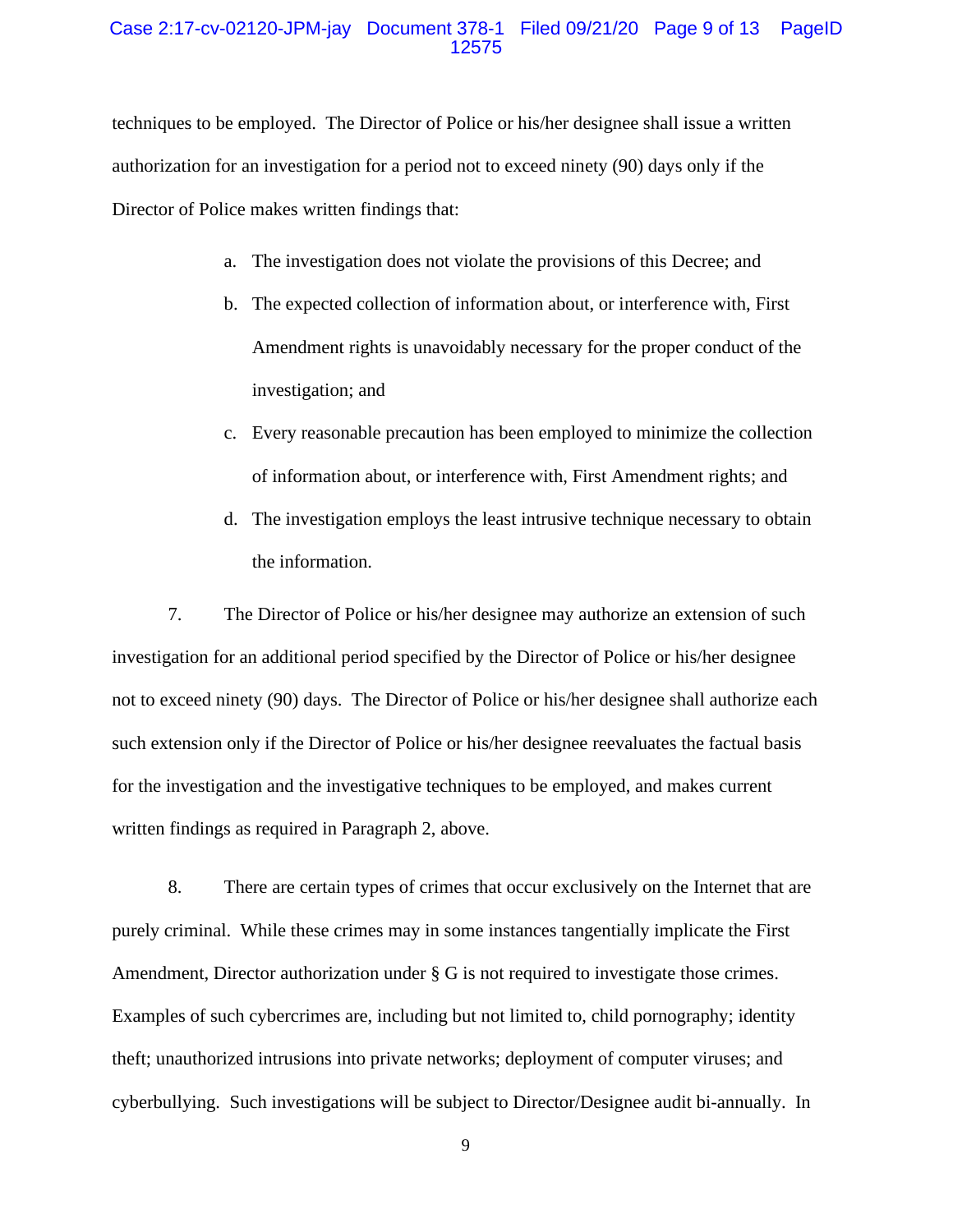#### Case 2:17-cv-02120-JPM-jay Document 378-1 Filed 09/21/20 Page 10 of 13 PageID 12576

the event that an investigation directly implicates First Amendment activity or may result in the gathering of First Amendment-related intelligence, Section G would apply.

# **H. Maintenance and Dissemination of Information**

1. The defendants and the City of Memphis shall not maintain personal information about any person for the purpose of First Amendment-related intelligence unless it is collected in the course of a lawful investigation of criminal conduct and is relevant to such investigation. Information which has been collected in violation of this Decree shall be destroyed.

2. The defendants and the City of Memphis shall not disseminate personal information for the purpose of First Amendment-related intelligence about any person collected in the course of a lawful investigation of criminal conduct to any other person, except that such information may be disseminated to another government law enforcement agency then engaged in a lawful investigation of criminal conduct.

3. The City of Memphis may record photos and videos with City-owned recording and photographic devices as long as the devices are not used for the purpose of First Amendment-related intelligence.

- a. The City of Memphis may use the "pan/tilt/zoom" functions on its cameras and recording devices.
- b. The City of Memphis may not, however, intentionally save and catalog video or images that would constitute First Amendment-related intelligence unless otherwise authorized by this Decree.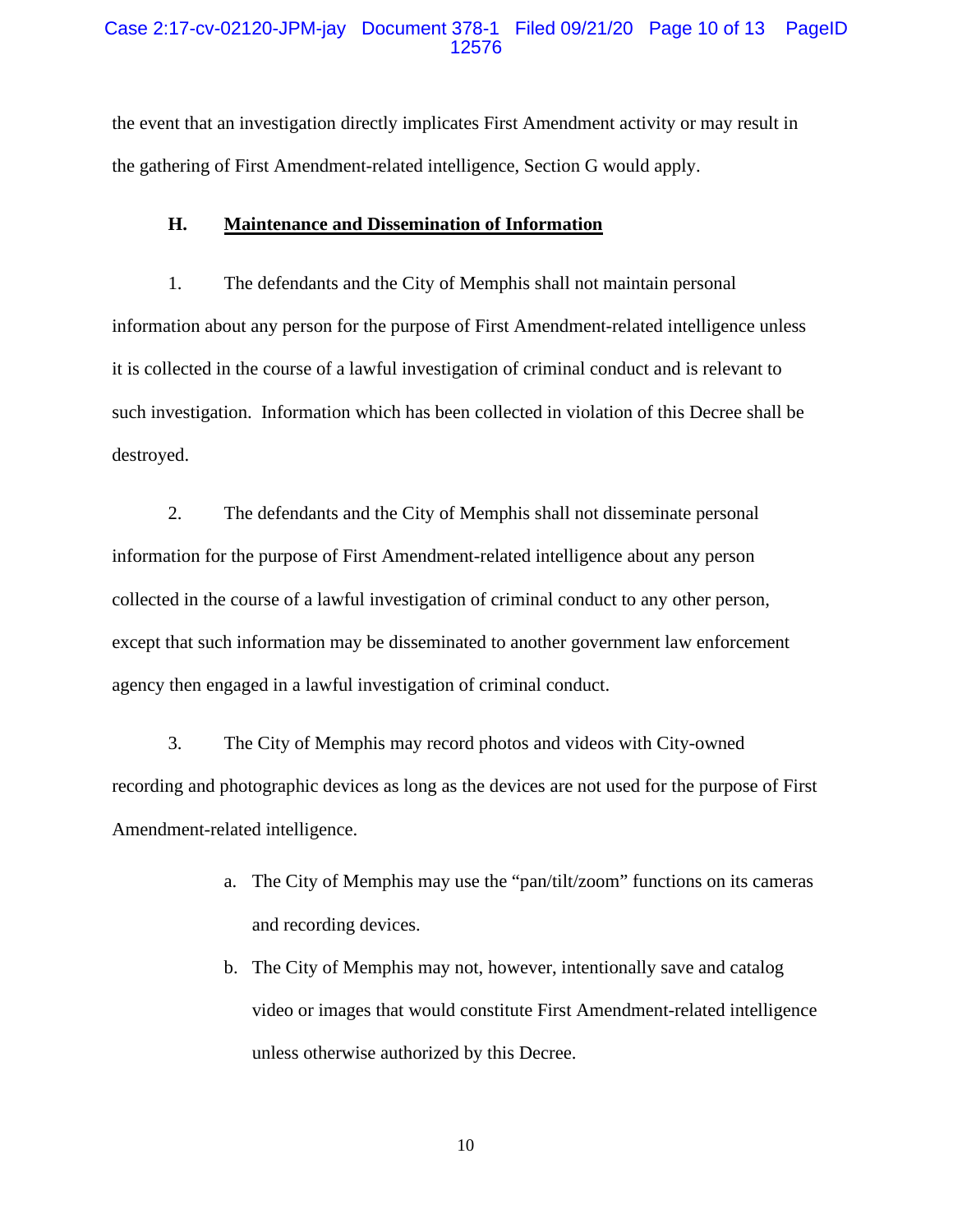- c. The City of Memphis may continue its current practice of storing video from its video recording devices on the devices' internal storage as long as the footage automatically deletes as new footage is recorded.
- d. The City will implement a written retention policy for all camera footage that is downloaded from the cameras.

4. The Memphis Police Department may use Body Worn Cameras as long as they are not used for the purpose of First Amendment-related intelligence. Additionally,

- a. The use of Body Worn Cameras at First Amendment activity is subject to the Memphis Police Department's standard policy and procedures for the use of Body Worn Cameras;
- b. The Memphis Police Department may not retain body worn camera footage of such protests or assemblies unless it contains evidence of criminal activity or officer misconduct.

#### **I. Restriction on Joint Operations**

The defendants and the City of Memphis shall not encourage, cooperate with, delegate, employ or contract with, or act at the behest of, any local, state, federal or private agency, or any person, to plan or conduct any investigation, activity or conduct prohibited by this Decree.

# **J. Dissemination and Posting of this Decree**

The defendants and the City of Memphis shall familiarize each of its law enforcement personnel with the contents of this Decree in the same manner in which those personnel are instructed about other rules of conduct governing such personnel. In addition, defendants and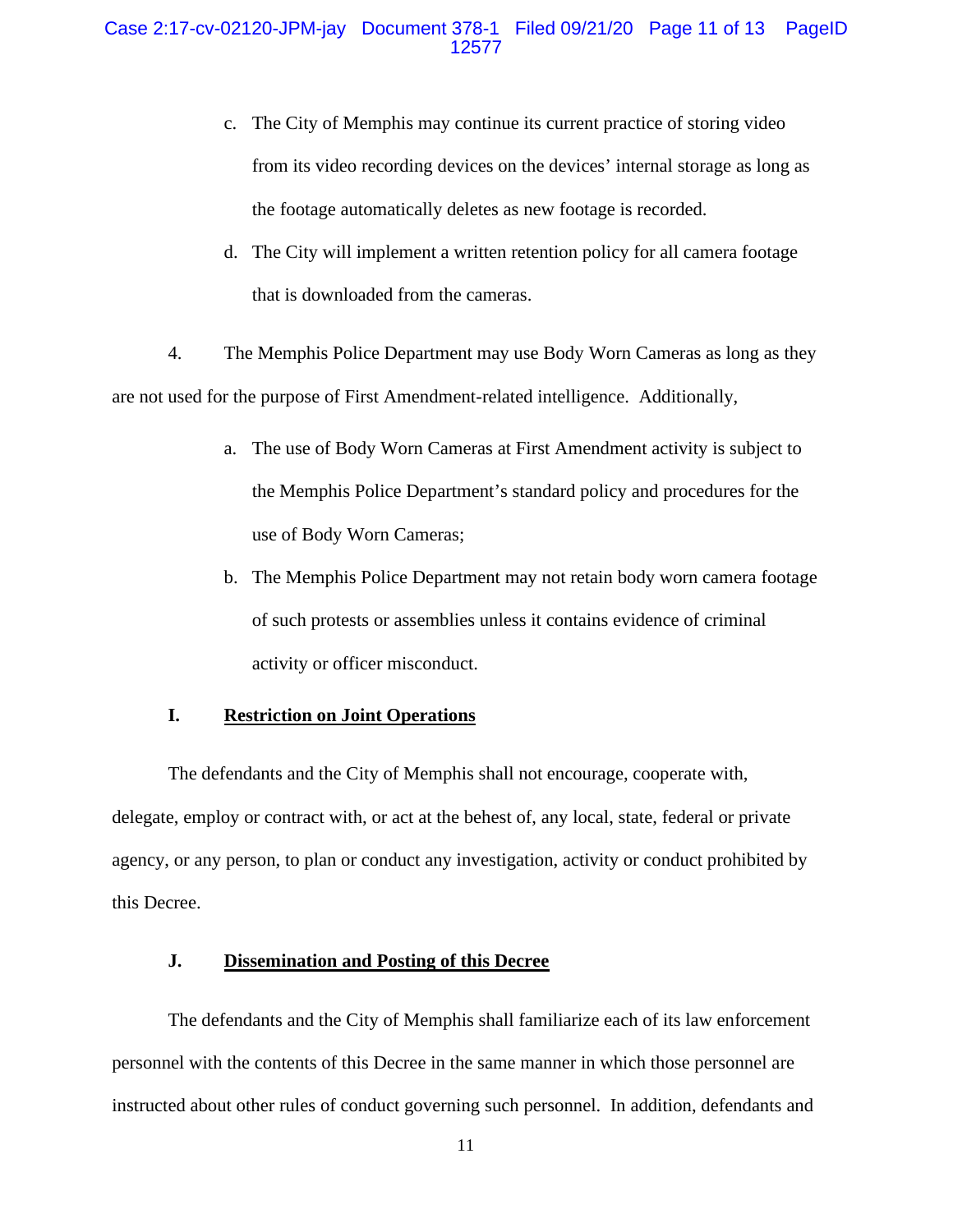the City of Memphis shall disseminate and make known the contents of this Decree through publication, public posting and other means.

#### **K. Effective Date**

This Decree shall be effective when approved and entered by the Court as fair, reasonable and adequate.

# **L. Binding Effect**

This Decree, providing prospective relief only, constitutes a full and final adjudication of all the named plaintiffs' claims for injunctive and affirmative relief as stated in the Complaint. However, it shall have no binding effect upon any claims for damages that have been, might have been, or might in the future, be asserted by any other individual. any statutes of limitations that apply to any such claims are hereby tolled from September 14, 1976 to the date of this Decree.

#### **M. Retention of Jurisdiction**

The Court will retain jurisdiction of this action, including any issue which might arise regarding payment of attorneys' fees to counsel for plaintiffs, pending disposition of all matters contained in this Decree and for the purpose of issuing any additional orders required to effectuate this decree.